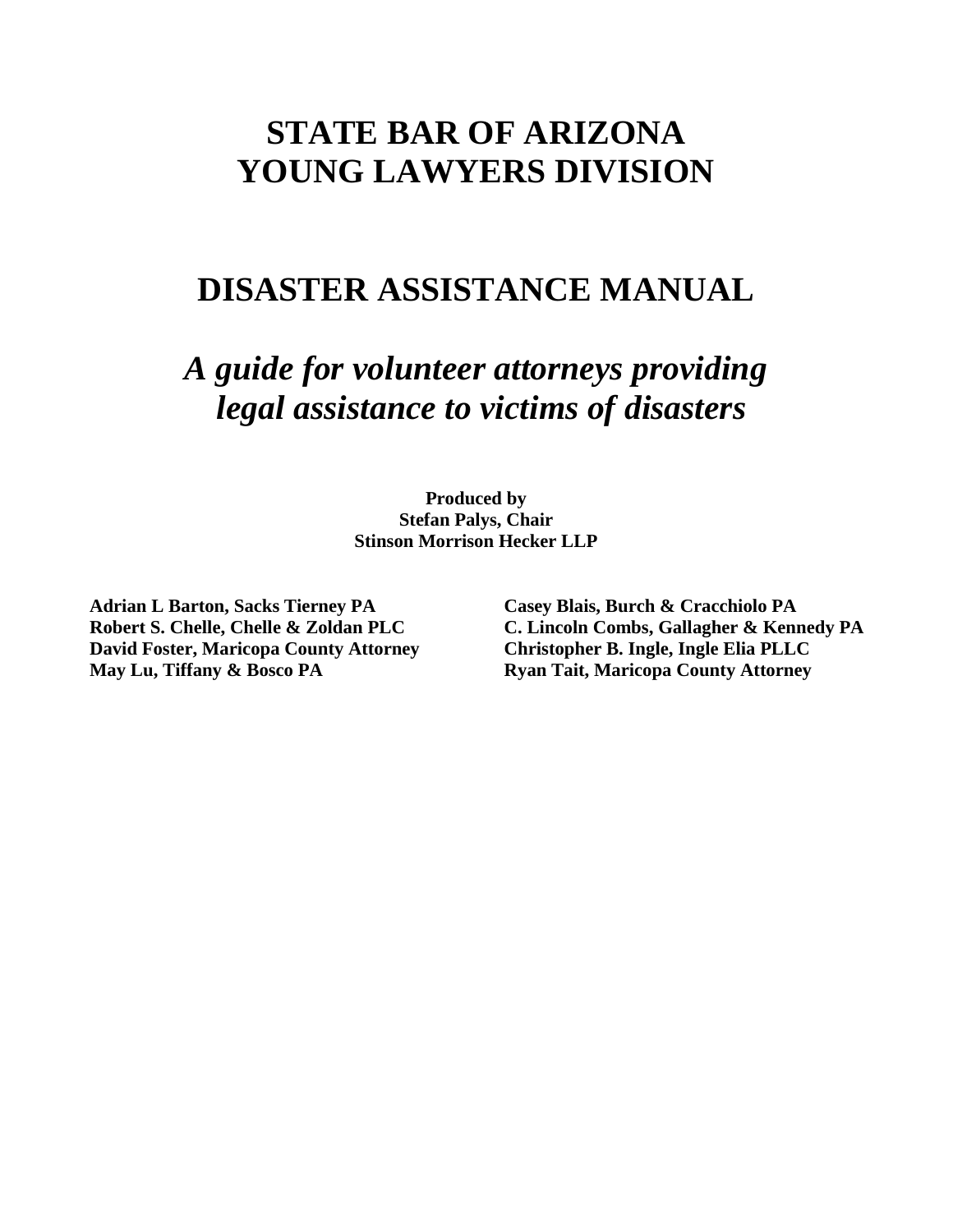# **TABLE OF CONTENTS**

| <b>INTRODUCTION</b>                                  | 3              |
|------------------------------------------------------|----------------|
| PROCESS OF PROVIDING LEGAL SERVICES                  | $\overline{4}$ |
| <b>HOUSING ISSUES</b>                                | 5              |
| <b>TANF BENEFITS</b>                                 | 9              |
| <b>MEDICAID BENEFITS</b>                             | 9              |
| SOCIAL SECURITY & SSI BENEFITS                       | 10             |
| <b>EXPEDITED FOOD STAMPS</b>                         | 11             |
| COMMON QUESTIONS RELATED TO INSURANCE                | 12             |
| <b>INSURANCE COMPANY HOTLINES</b>                    | 14             |
| REPLACING LOST DOCUMENTS                             | 15             |
| <b>INFORMATION FOR IMMIGRANTS</b>                    | 21             |
| <b>EMPLOYMENT ISSUES</b>                             | 24             |
| <b>INFORMATION FOR VETERANS</b>                      | 26             |
| <b>DEATH</b>                                         | 29             |
| <b>INFORMATION FOR SMALL BUSINESSES</b>              | 31             |
| <b>FAMILY ISSUES</b>                                 | 34             |
| <b>LOCATING LOST PETS</b>                            | 35             |
| HELPFUL PHONE NUMBERS & WEBSITES: FEDERAL GOVERNMENT | 36             |
| HELPFUL PHONE NUMBERS & WEBSITES: STATE OF ARIZONA   | 37             |
| <b>COURT CLERKS</b>                                  | 54             |
| SOCIAL SECURITY ADMINISTRATION OFFICES               | 56             |
| <b>IMMIGRATION OFFICES</b>                           | 59             |
| <b>LAWYER REFERRAL SERVICES</b>                      | 61             |
| <b>COUNTY HEALTH DEPARTMENTS</b>                     | 62             |
| <b>HUMAN SERVICES OFFICES</b>                        | 62             |
| <b>LEGAL AID OFFICES</b>                             | 63             |
| DISASTER LEGAL SERVICES INTAKE FORM                  | 64             |
| DISASTER LEGAL SERVICES CASE CLOSURE FORM            | 65             |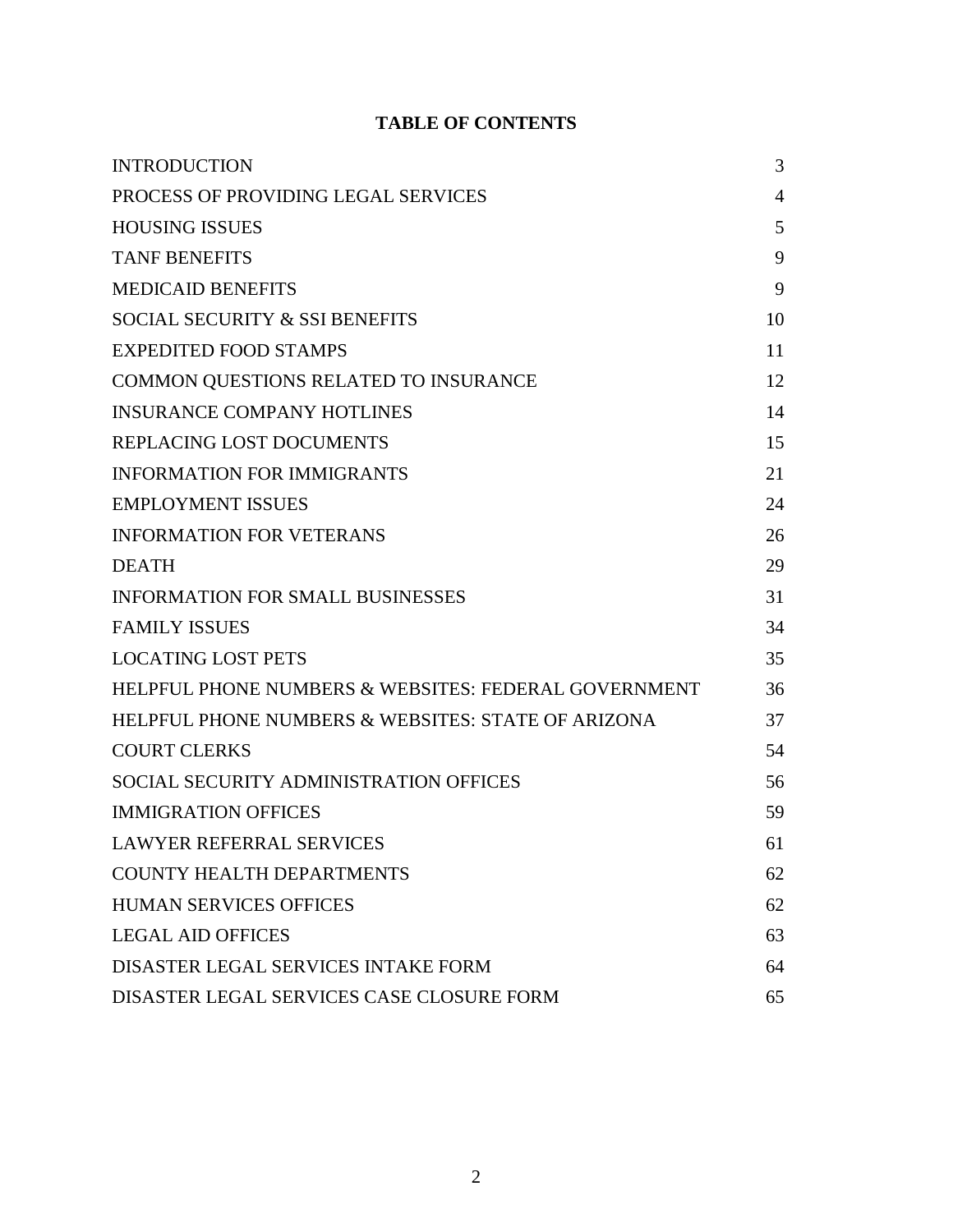## **INTRODUCTION**

The State Bar of Arizona Young Lawyers Division's *Disaster Assistance Manual* was created to equip volunteer attorneys with the information they need to effectively provide pro bono services following a disaster. The manual may be read quickly and we encourage you to read the document in its entirety to familiarize yourself with the Young Lawyers Division's volunteer program. We also encourage you to share this material with colleagues so they might be informed and willing to provide legal assistance when disaster strikes.

We hope that you find this manual beneficial as you perform your duties as a volunteer attorney, and we welcome any suggestions you might have to make improvements to this resource. Suggestions or comments should be forwarded to Stefan Palys at (602) 262-5352 or spalys@lrlaw.com. You also may contact the State Bar of Arizona at (602) 252-4804 or (866) 482-9227.

Additional copies of this manual are available at [www.azbar.org/professionaldevelopment/younglawyersdivision](http://www.azbar.org/professionaldevelopment/younglawyersdivision)

Again, we thank you for your willingness to volunteer your time to help victims of disasters in our state. It is this "Volunteer Spirit" that makes Arizona such a wonderful place to live.

> State Bar of Arizona Young Lawyers Division

Stefan Palys, District Representative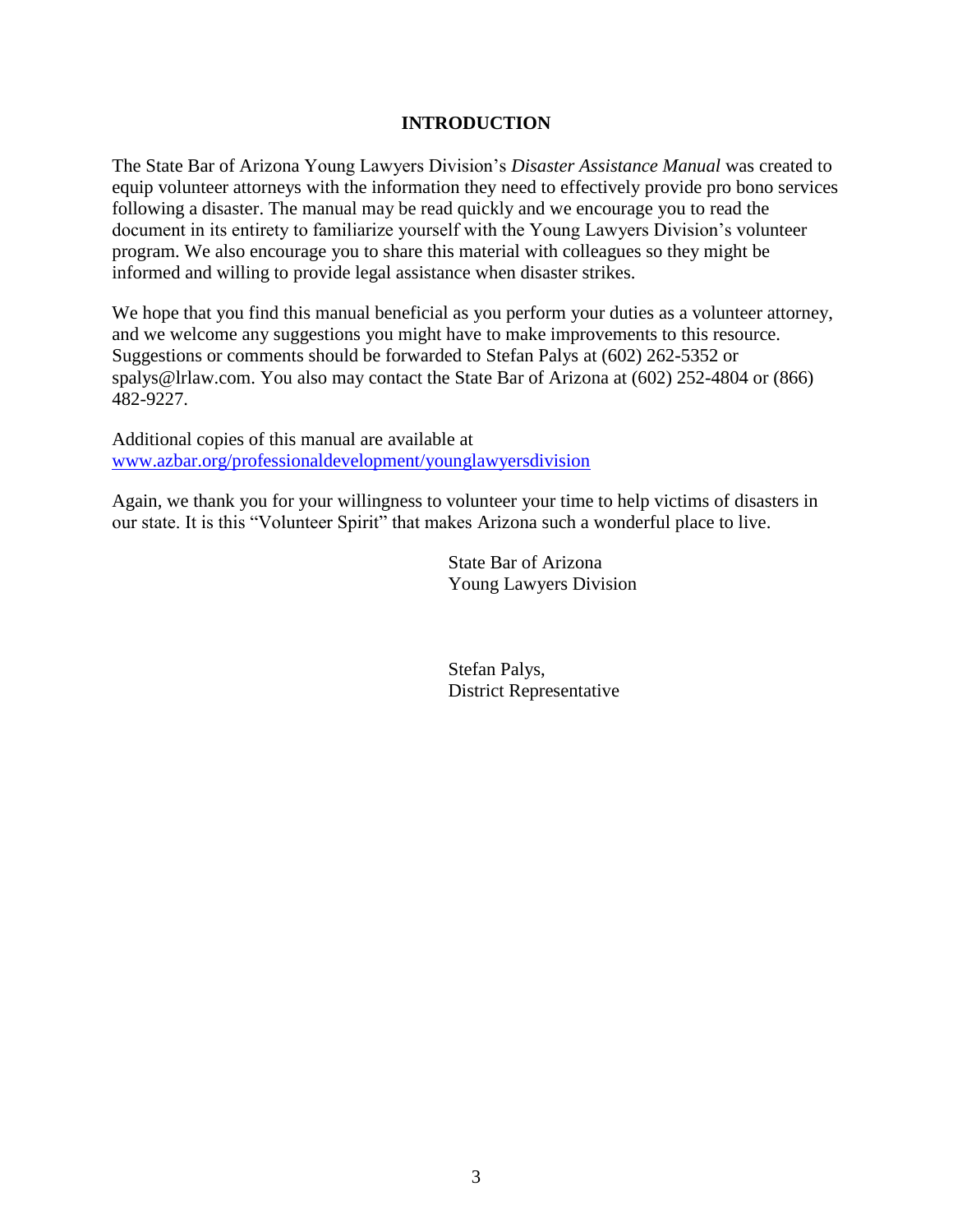## **PROCESS OF PROVIDING LEGAL SERVICES**

The American Bar Association Young Lawyers Division (ABA/YLD), in conjunction with the State Bar of Arizona (SBA), has implemented a process to be followed when disasters are declared in Arizona. The following steps will be taken following declaration of a federal disaster in the state:

- 1. The Federal Emergency Management Agency (FEMA) will set up a toll-free telephone number for victims of disaster to call and request assistance. The number will be routed to the State Bar of Arizona (SBA). Once the SBA receives a call, an intake form will be completed for each client. SBA will determine whether the matter can be handled by one of Arizona's many legal aid societies. If it can, the information will be sent to that organization. If SBA determines that the matter cannot be handled by a legal aid organization, the information will be forwarded to an SBA-recruited volunteer.
- 2. A volunteer attorney recruited by the SBA should call the victim within 24 hours of the victim's initial call to determine whether the person is eligible for disaster assistance.
- 3. The volunteer attorney should assess whether the legal service requested is a feegenerating matter and, if so, refer the victim to the appropriate local bar attorney referral service. Volunteer attorneys MAY NOT accept fee-generating cases, as this is strictly forbidden by the ABA/YLD's agreement with FEMA.
- 4. If the legal service requested is not a fee-generating matter, the volunteer attorney should proceed to help the victim with his or her legal needs. Once the volunteer has addressed those needs, a Disaster Legal Services Case Closure Form should be completed and sent to the SBA. A copy of the form can be found on page 65.
- 5. Volunteer attorneys should remember that even though services are provided on a pro bono basis, the *Arizona Rules of Professional Conduct* applies to representation of disaster victims. Therefore, attorneys should ensure they have no conflicts in representing the victim. If a conflict is identified or arises during representation, the attorney should contact the State Bar of Arizona at (602) 252-4804 or (866) 482-9227 so the case may be reassigned.
- 6. Volunteer attorneys should take careful notes regarding the intake, recommendations and disposition of the matter for his/her own benefit, and for the benefit of subsequent attorneys who may work on the matter. A copy of the Disaster Legal Services Intake Form can be found on page 64.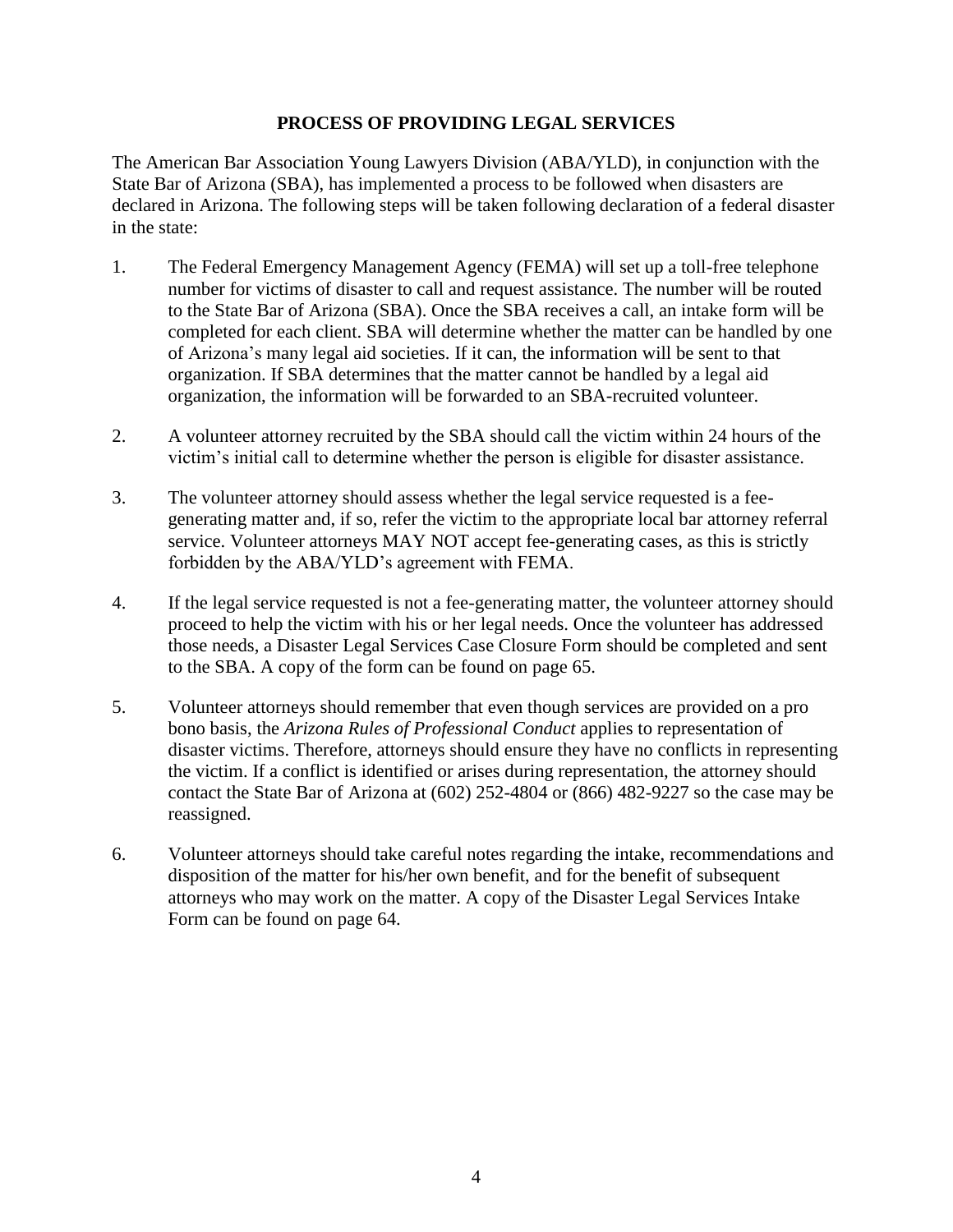# **HOUSING ISSUES**

1. My house was damaged and I cannot live in it. Do I need to pay my mortgage?

You must pay your mortgage even if your house is damaged and you cannot live in it. However, check with your lender, as many companies offer a grace period of several months to delay payments (although interest may continue to accrue). In the event you are able to reach an agreement, it is important to request that the lender verify the agreement in writing.

2. What if I cannot pay my mortgage?

If you have received a written foreclosure notice as a result of a disaster-related financial hardship, you may be eligible for FEMA payments to help you with your mortgage. If you have income and you want to keep your house, you may be able to file for bankruptcy protection. For instance, you may file a Chapter 13 bankruptcy. In a Chapter 13 bankruptcy, the homeowner proposes a plan of how he or she will pay regular mortgage payments and all other living expenses, and also pay an amount every month toward the mortgage arrears. If you think you want to file for bankruptcy protection, you should consult with an attorney. A list of lawyer referral services can be found on page 61 of this document.

3. What if I live in a condominium?

If you live in a condominium or pay maintenance to any type of homeowners' association, you still need to pay your maintenance fees even if your homeowners' association is not fixing the common areas or you do not like the way they are handling repairs. You should attend homeowners' association meetings to voice your concerns and talk with other homeowners and members of the board about your complaints. A group of residents may decide to seek legal advice. If you simply stop making your maintenance fees, however, you may be subject to foreclosure and other financial penalties.

4. I have homeowner's insurance, but was told it will take months for an adjuster to look at my house and that it will take even longer for a check to be issued. Am I eligible for any type of assistance in the interim?

If you have homeowner's insurance, you most likely will be eligible for funds to help with living expenses while you cannot live in your house. You need to contact your insurance company. If you do not have homeowner's insurance then you may be eligible for assistance under FEMA's Individual and Family Grant (IFG) program to pay for necessary repairs to essential parts of your home. You may apply for IFG funds by telephone at (800) 462-9029. For TDD assistance, call (800) 462-7585.

5. What if my landlord won't negotiate with regard to my apartment?

If the rental unit or property is covered by the Arizona Residential Landlord and Tenant Act ("ARLTA," see generally Ariz. Rev. Stat. § 33-1301 to § 33-1381) and the property is damaged to the extent that it is substantially impaired, then the tenant may immediately vacate the premises and provide the landlord with written notice of his intention to terminate the lease agreement within fourteen (14) days of vacating the premises. If this is done, then the lease is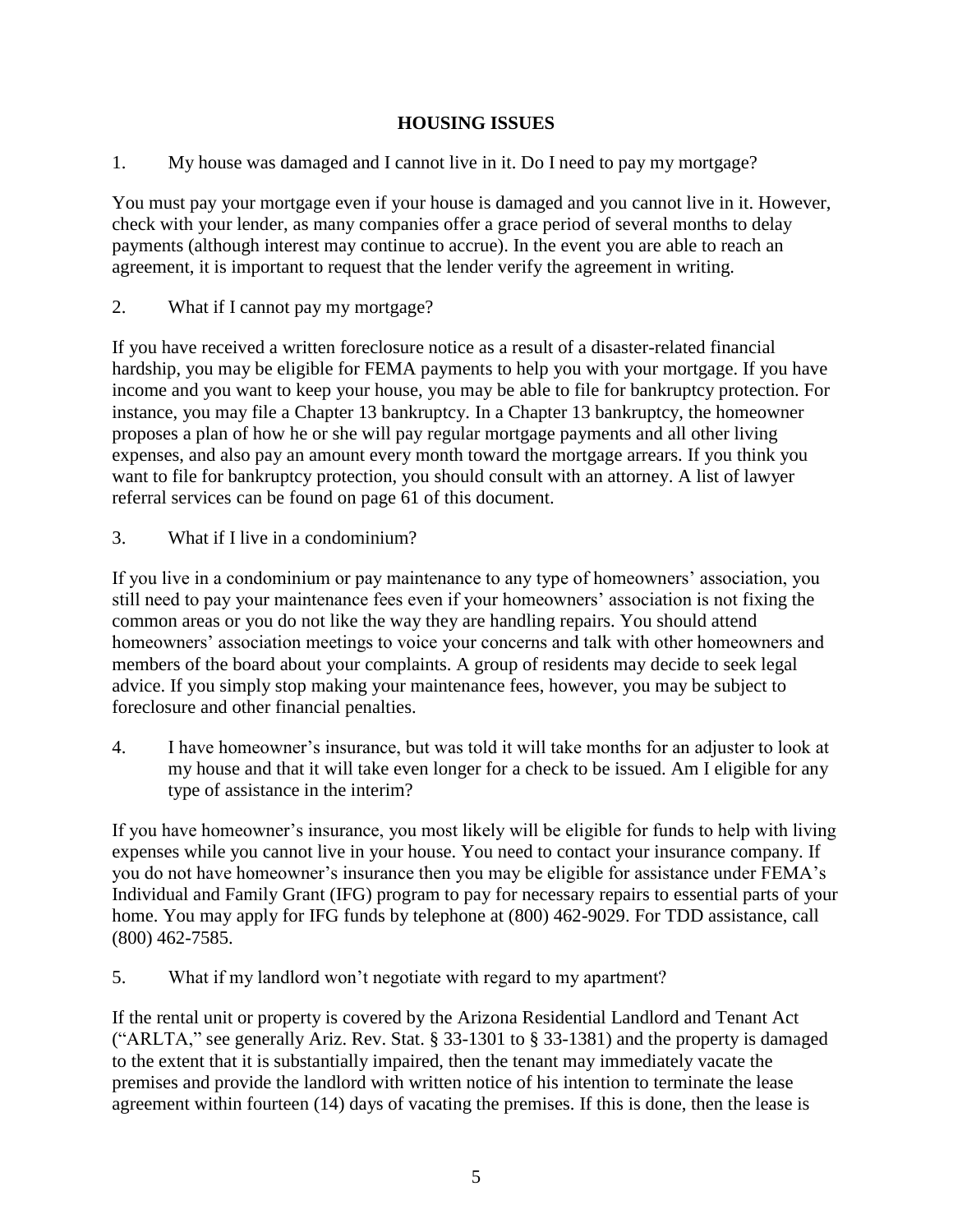terminated and the landlord must return all prepaid rent and security deposits. Further, an apportionment of rent must be made as of the date of the disaster (see Ariz. Rev. Stat. § 33- 1366).

If the property is not covered by the ARLTA, the rental contract should be examined to determine its provisions with regard to destruction of the premises. If the lease is silent, then the tenant is responsible for all rent if the tenant leases the entire premises. If the rental property is a portion of a larger building, then the lease is terminated as of the date of disaster, assuming it substantially impairs the tenant's use of the property. In either case, tenants should send a certified letter, return receipt requested, to the landlord notifying him or her of their actions.

6. All my stuff was destroyed when the roof fell in on the place I rent. What help can I get?

If you had renter's insurance at the time of the disaster, contact your insurance company. If your situation is desperate, make sure you describe your situation to the insurance company. If the company agrees that there is coverage, you can ask for an advance payment to cover a part of your loss. See the "Common Questions Related to Insurance" section on page 12 of this document for information about preparing for an adjuster's visit and handling insurance claims.

7. What if I do not have insurance on my property?

If you do not have renter's insurance, see if your landlord had insurance to cover your belongings. However, this is not likely. If your losses are not covered by any insurance policy, you may be able to get Individual and Family Grant (IFG) money from FEMA for replacement of necessary items of personal property. You may apply for IFG funds by telephone at (800) 462-9029. For TDD assistance call (800) 462-7585.

8. My landlord told me to move out the next day because he wants the apartment for his daughter who lost her home in the disaster. He told me that if I do not leave, he would change the locks. Do I have to move?

Arizona law does not allow a landlord to lock you out, turn off utilities or use any other "self help" means to get you to leave. The landlord must file an eviction action (called a forcible entry and detainer) in court. You only have to move out after the judge in your case enters a final judgment. If the Arizona Residential Landlord and Tenant Act applies, the landlord must give you written notice before filing a a special detainer action. Furthermore, if the landlord locks you out or terminates utilities to get you out, then the landlord can be subject to an action for damages. If the landlord does lock you out, you can call the police to re-gain entry. You should also consult an attorney. A list of lawyer referral services can be found on 61of this document.

9. Must I continue paying rent even though my apartment or office has been completely destroyed or severely damaged?

The answer to this question depends on whether ARLTA applies. If the rental unit or property is covered by ARLTA and the property is damaged to the extent that it is substantially impaired, then the tenant may immediately vacate the premises and provide the landlord with written notice of his intention to terminate the lease agreement within fourteen (14) days of vacating the premises. If this is done, then the lease is terminated and the landlord must return all prepaid rent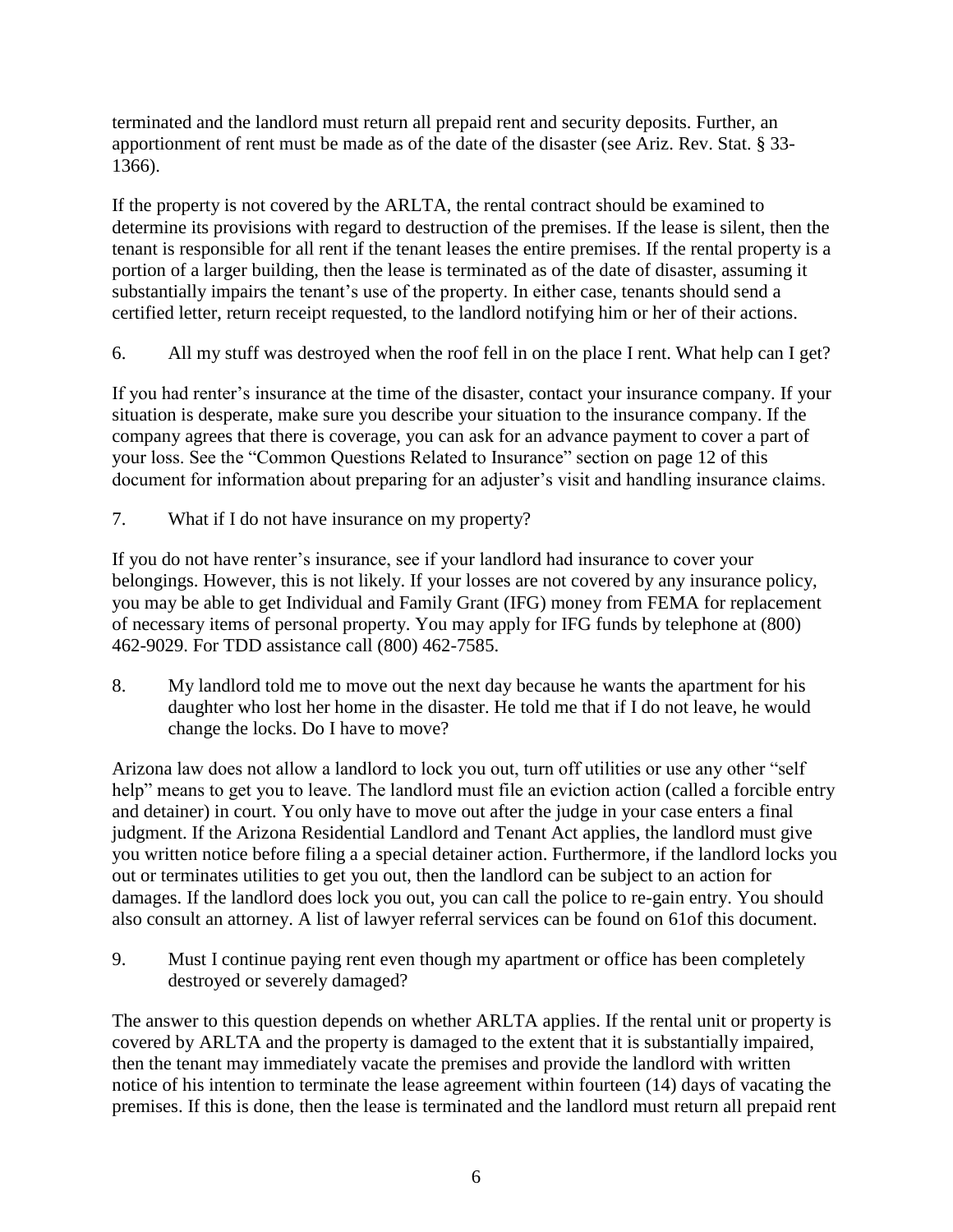and security deposits. Further, an apportionment of rent must be made as of the date of the disaster (see Ariz. Rev. Stat. § 33-1366).

If the property is not covered by ARLTA, the rental contract should be examined to determine its provisions with regard to destruction of the premises. If the lease is silent, then the tenant is responsible for all rent if the tenant leases the entire premises. If the rental property is a portion of a larger building, then the lease is terminated as of the date of disaster, assuming it substantially impairs the tenant's use of the property. In either case, the tenant should send a certified letter, return receipt requested, to the landlord notifying him or her of the situation.

10. Can I sue my landlord for injuries I suffered in my apartment or office during the disaster?

When injury results from the disaster itself and not from defects in the demised premises (which the landlord may be obligated to repair), the landlord has no liability for such injuries. As such, there is no implied promise by the landlord that no harm will come to the tenant from a natural disaster.

11. Is the damage to my home covered under my insurance policy?

Hazard insurance (i.e., homeowners' policies or other fire and extended coverage policies) from the private sector generally does not cover flood damage. It may cover water damage inside the home but damage from floods or surface water is usually specifically excluded. Windstorm insurance is normally limited to greater-than-normal wind conditions.

The federal government provides coverage for flooding under the National Flood Insurance Program (NFIP). Policies can be purchased from any state licensed agent. Individuals can search for an agent in their area by city, state or zip code on FEMA's web site at: [www.floodsmart.gov/floodsmart/pages/agentsearch/searchform.jsp.](http://www.floodsmart.gov/floodsmart/pages/agentsearch/searchform.jsp)

Even if policies extend coverage to the type of disaster damage that occurred, they may limit coverage to losses directly resulting from the disaster. Courts generally have found coverage if the covered risk was the efficient cause, if not the only cause, of the loss and even if the other concurrent causes are otherwise expressly excluded from coverage.

12. May I sue the person from whom I bought my home for not telling me about the possibility of flooding?

If an affirmative misrepresentation was made by the seller concerning the possibility of flooding, an action for fraud may be maintained, assuming all other elements of fraud are present. It is important to note that an action based solely on the residential disclosure statement required under Arizona law must be brought within two years from the date the purchaser received the disclosure statement or the date of closing, whichever occurs first (see Ariz. Rev. Stat. §§ 12-542 and 33-423).

13. Does my automobile insurance cover damage to my car resulting from the disaster?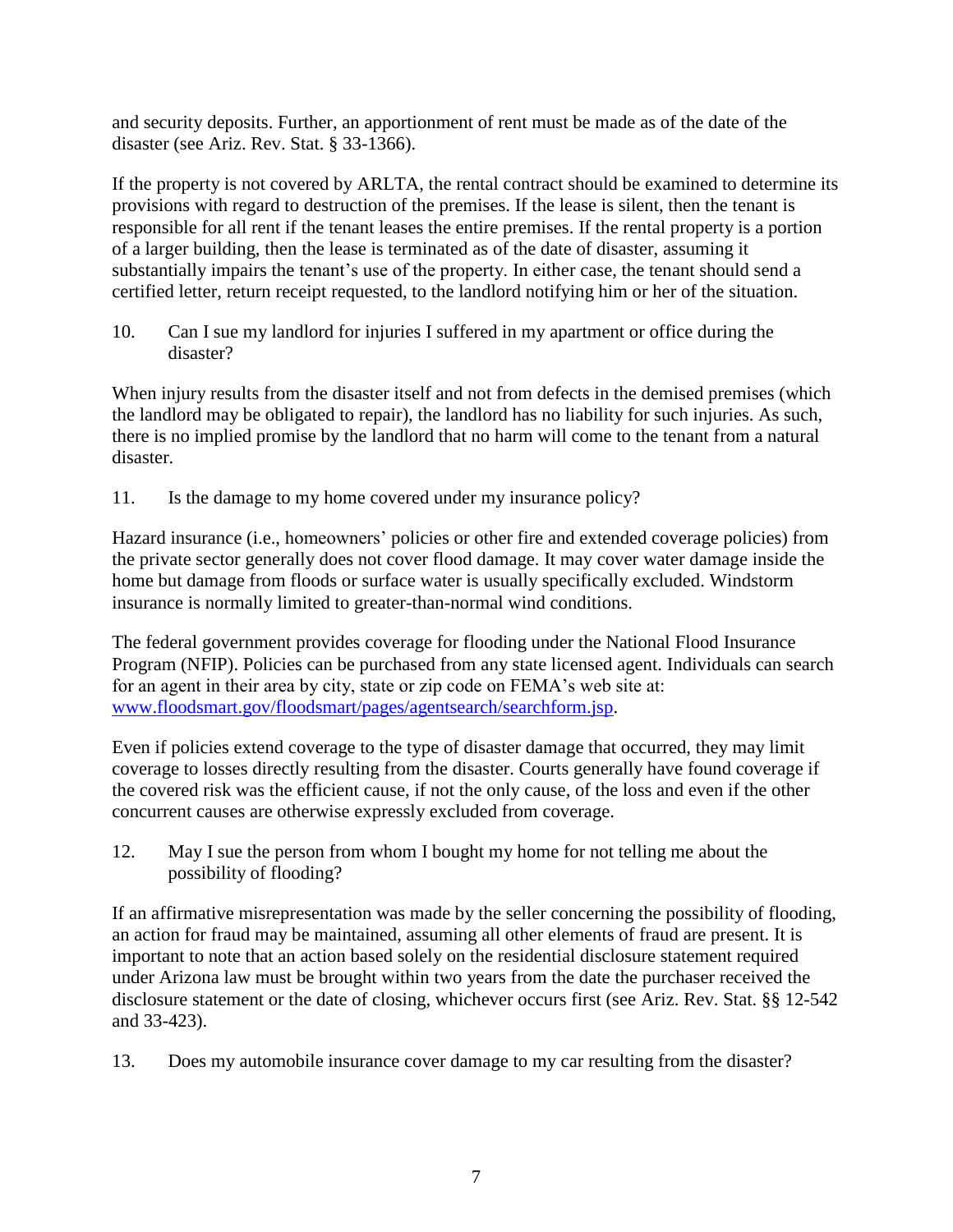Normally, auto insurance will cover damage under the comprehensive policy coverage, although the particular language and exclusions of the policy will control. Even if an exclusion from comprehensive coverage exists for damage caused by natural disasters, coverage may exist under a collision policy if the natural disaster and event causing the damage could be construed as a collision.

14. Can I sue a neighbor whose property ran into or fell onto my property during a disaster?

The general rule is that a person is not liable for injuries or damages cause by a disaster or an "Act of God" where there is no fault or negligence. Thus, there can only be liability where there is concurrent negligence and that negligence was the proximate cause of the damage.

15. What can I do with property of my neighbor that was carried over onto my land by the disaster?

When personal property is carried away (e.g., by a flood) and comes to rest on the land of another, it still remains the property of the original owner and the original owner may enter and retrieve it. If the landowner refuses to let the original owner enter or appropriates the property for the landowner's use, the original owner of the personal property will have an action against the landowner.

On the other hand, the landowner, as an involuntary bailee, has the right to possession of the property against all others, save the true owner. The landowner has no obligation to preserve the property and may move the property in a reasonable manner if necessary to use the land.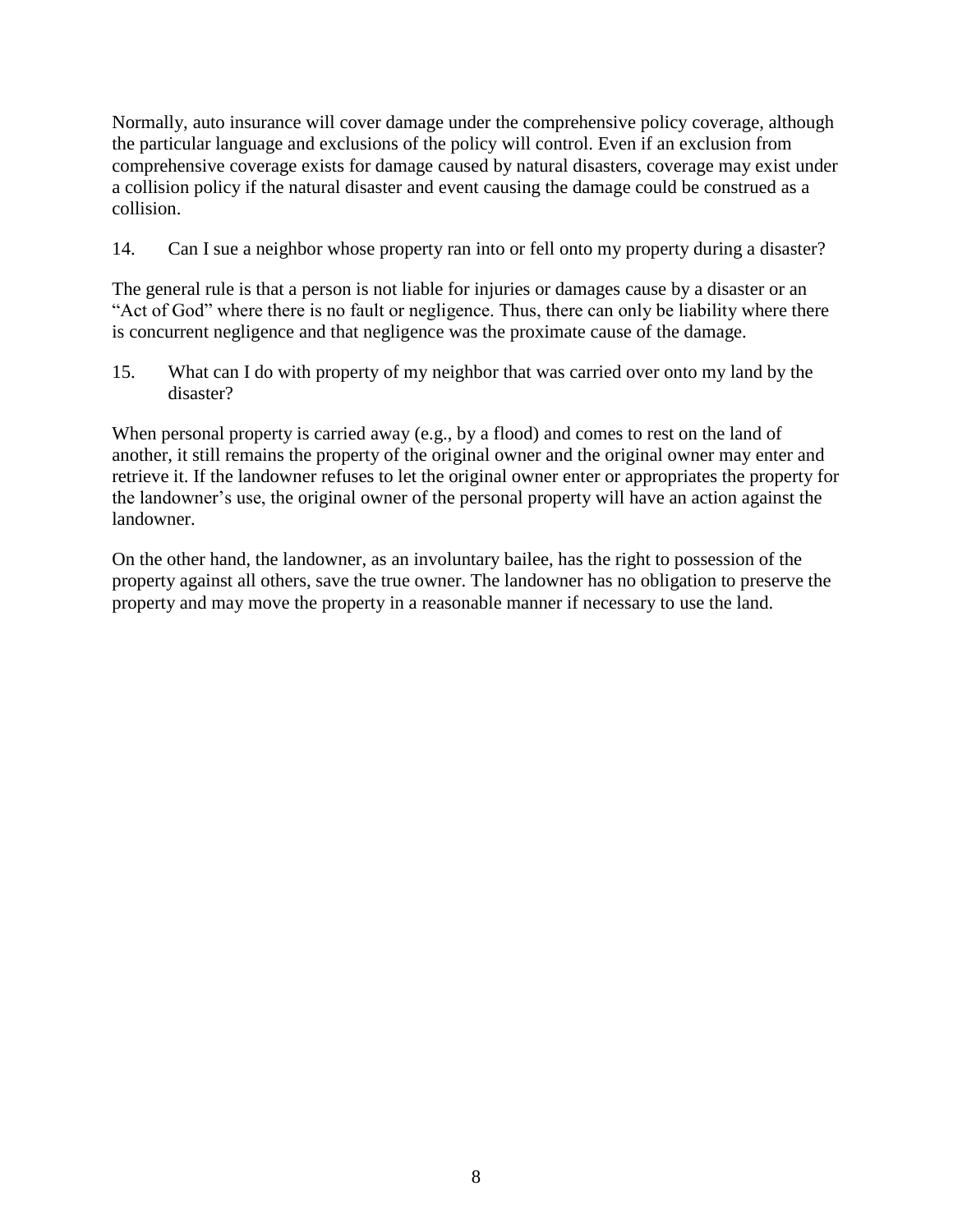## **TEMPORARY ASSISTANCE FOR NEEDY FAMILIES (TANF) BENEFITS**

This program provides temporary financial assistance with supportive services to families who are experiencing financial hardships. Each participant must follow a personal responsibility plan that requires working toward self-sufficiency. The plan also requires that children go to school and receive regular health appointments.

Applicants are urged to apply at their county Department of Economic Security office. A list of offices in Arizona can be found on page 43 of this document. Applicants should be prepared to provide birth certificates, bank account statements, paycheck stubs, rent receipts, tax returns and insurance policies. A decision is made within 45 days to either accept or deny the applicant. More information can be found at: [www.azdes.gov/cash\\_assistance/.](http://www.azdes.gov/cash_assistance/)

## **MEDICAID BENEFITS**

During a natural disaster, Medicaid benefits may be eligible to persons who might not otherwise qualify. This is especially true for applicants who are pregnant, have young children or are disabled, elderly or an unemployed head of household. Other factors considered are immigration status, income, resources and the size of the applicant's household. Applicants can apply at the Arizona Health Care Cost Containment System (AHCCCS)office located in their home county. A list of offices in Arizona can be found on page 38 of this document. Applicants are notified of a decision within 45 days.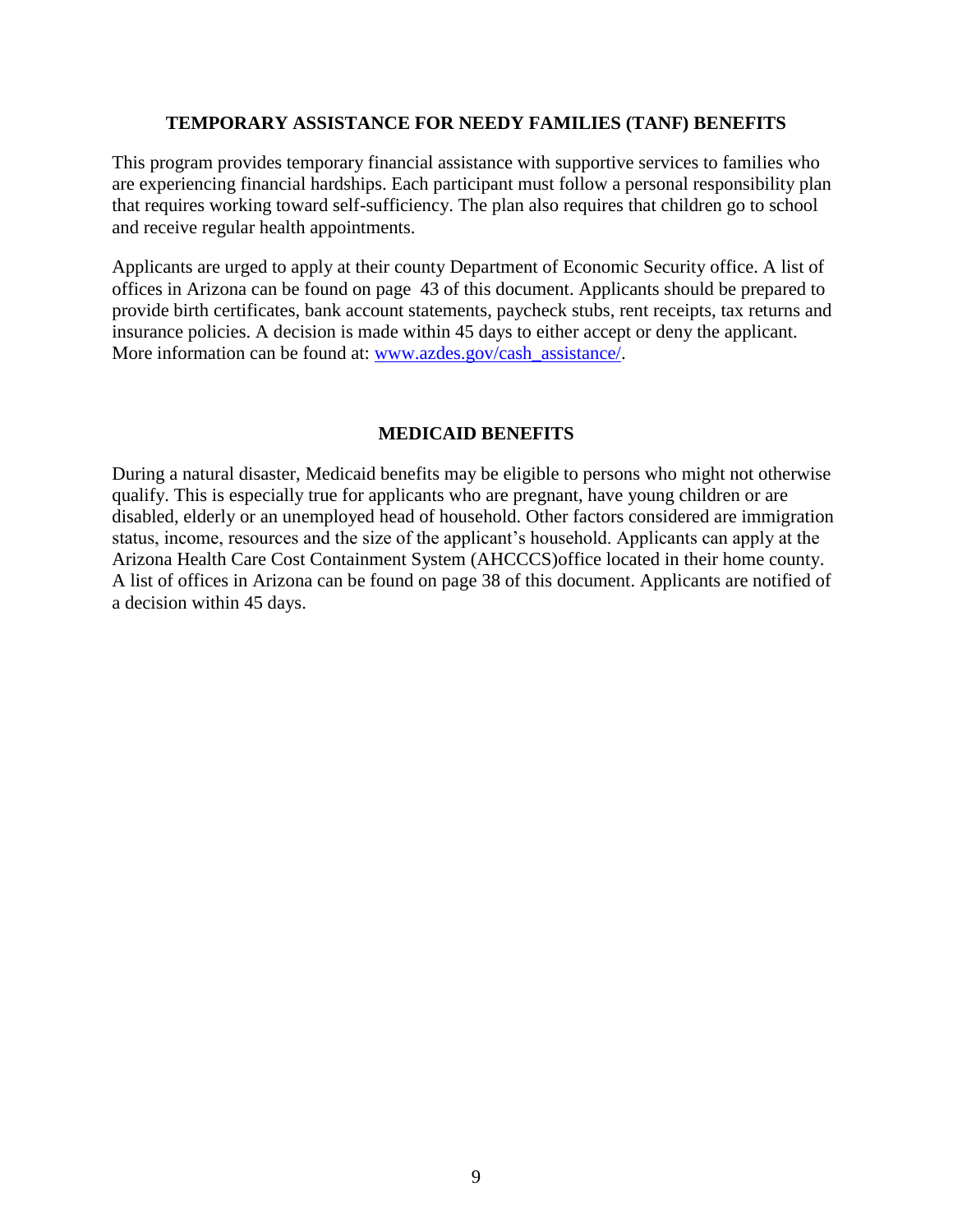# **SOCIAL SECURITY AND SSI BENEFITS**

1. I did not receive my latest Social Security or SSI benefits. What do I do?

First, visit your local post office to see whether they are holding your check. If the check is determined to be lost, call the Social Security Administration at (800) 772-1213.

2. Could I be eligible for Supplemental Security Income (SSI) now even if I was not before?

If you are blind, over the age of 65 or disabled and cannot perform any kind of work, you should apply for SSI benefits at the nearest Social Security office. A list of offices serving Arizona can be found on page 56 of this document, or by calling (800) 772-1213. You should provide Social Security with proof of earnings and medical proof of the disability to document your claim. You will be notified of the administration's decision in writing.

If you are denied, you may reapply within sixty (60) days of the date of the initial decision. If you are denied again, you can request a hearing. It is recommended that you contact an attorney to represent you at this second hearing. A list of lawyer referral services can be found on page 61 of this document.

3. Are there any other benefits besides old age and disability benefits for which I might be eligible?

Yes, you may be eligible for other kinds of Social Security or SSI benefits, on your own account, or on the account of another if you are an aged or disabled widow or widower or are the dependent family member of a disabled, retired or deceased worker. If you think that you are eligible for any of these benefits, you should contact the Social Security Administration at (800) 772-1213.

# **Online Services**

It is often difficult to reach local Social Security offices by telephone. Clients should be encouraged to use the administration's online services as much as possible. Log in at [www.ssa.gov/onlineservices](http://www.ssa.gov/onlineservices) . The following transactions may be conducted online:

- Determining eligibility for benefits
- Applying for benefits and monitoring the status of an application
- Replacing lost, stolen or damaged Medicare cards and tax summaries of benefits
- Updating addresses and phone numbers
- Estimating future benefits
- Starting or changing procedures for direct deposit of benefits
- Requesting Proof of Income letters, documentation of benefits and Forms 1099/1042S
- Creating or updating an Adult Disability and Work History Report
- Creating an Online Appeal Disability Report
- Using online benefit planners to calculate retirement, disability and survivors' benefits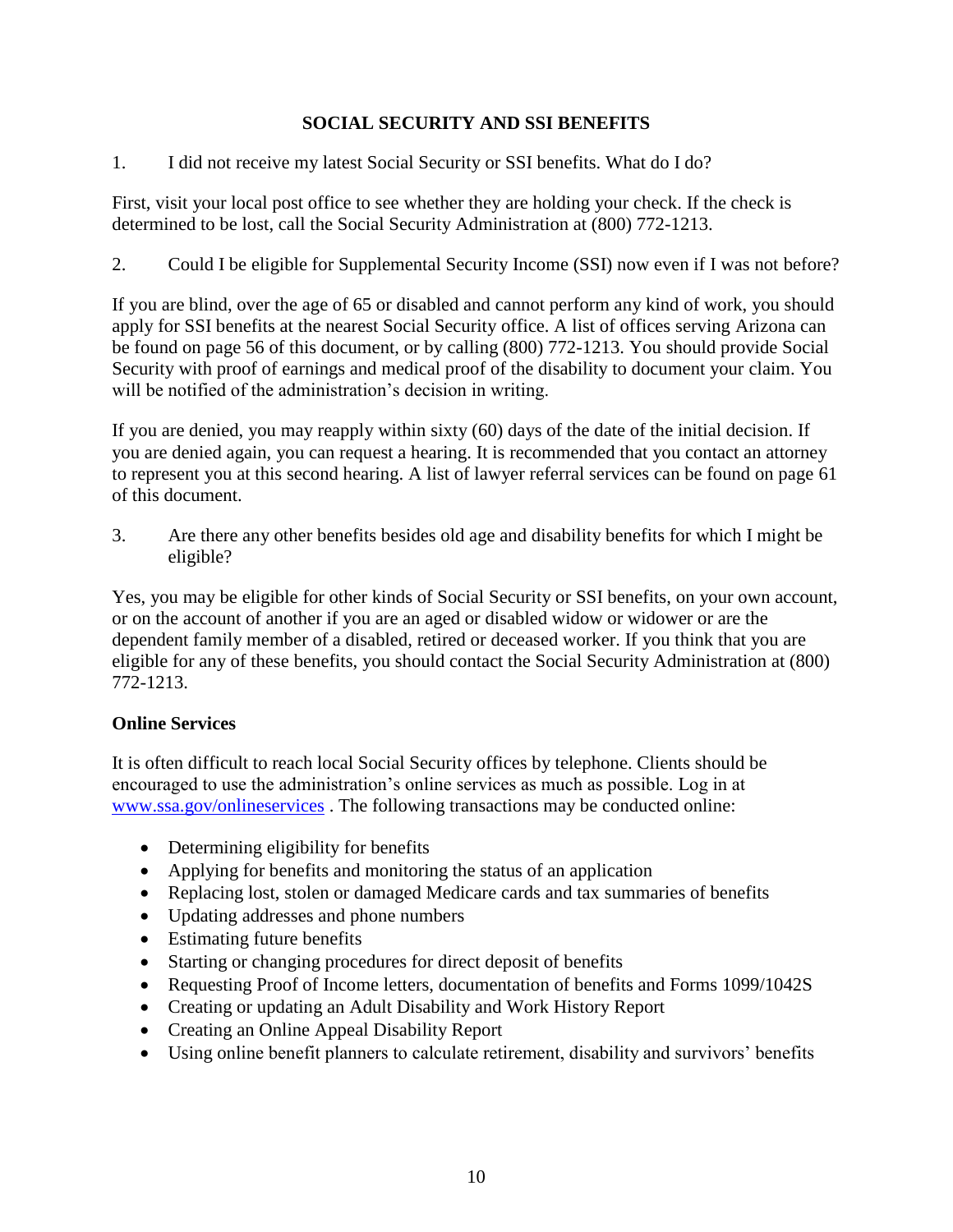# **EXPEDITED FOOD STAMPS**

1. What are expedited food stamps?

Expedited food stamps are available to very needy persons within seven (7) calendar days of an application being filed. The expedited process is part of the regular food stamp program application process.

2. How do I know if I am eligible for expedited food stamps?

To be eligible for expedited food stamps, you must show one of the following:

- You or your household have no more than \$150 in monthly income before taxes and \$100 or less in cash or in bank accounts; or
- Your basic shelter and utility expenses are greater than your present income and resources combined
- 3. What verification do I need to obtain expedited food stamps?

You must only be able to verify your identity by presenting documents that bear your name or by having someone vouch for you.

4. Do I have to meet any other eligibility requirements?

You will be asked for verification of your immigration status, your Social Security number and your income and expenses at the time you apply. However, you will be eligible for expedited food stamps within seven (7) days after you apply even if all verifications cannot be obtained within that time frame.

5. If I do not qualify for expedited food stamps, can I still apply for regular food stamps?

Yes. Your food stamp application must be processed and you must receive a written decision within 30 days stating whether you are eligible, and the amount of benefits to which you are entitled. If you are denied benefits, but you believe you are entitled to them, contact the legal services office nearest you. A list of legal aid offices can be found on page 63 of this document.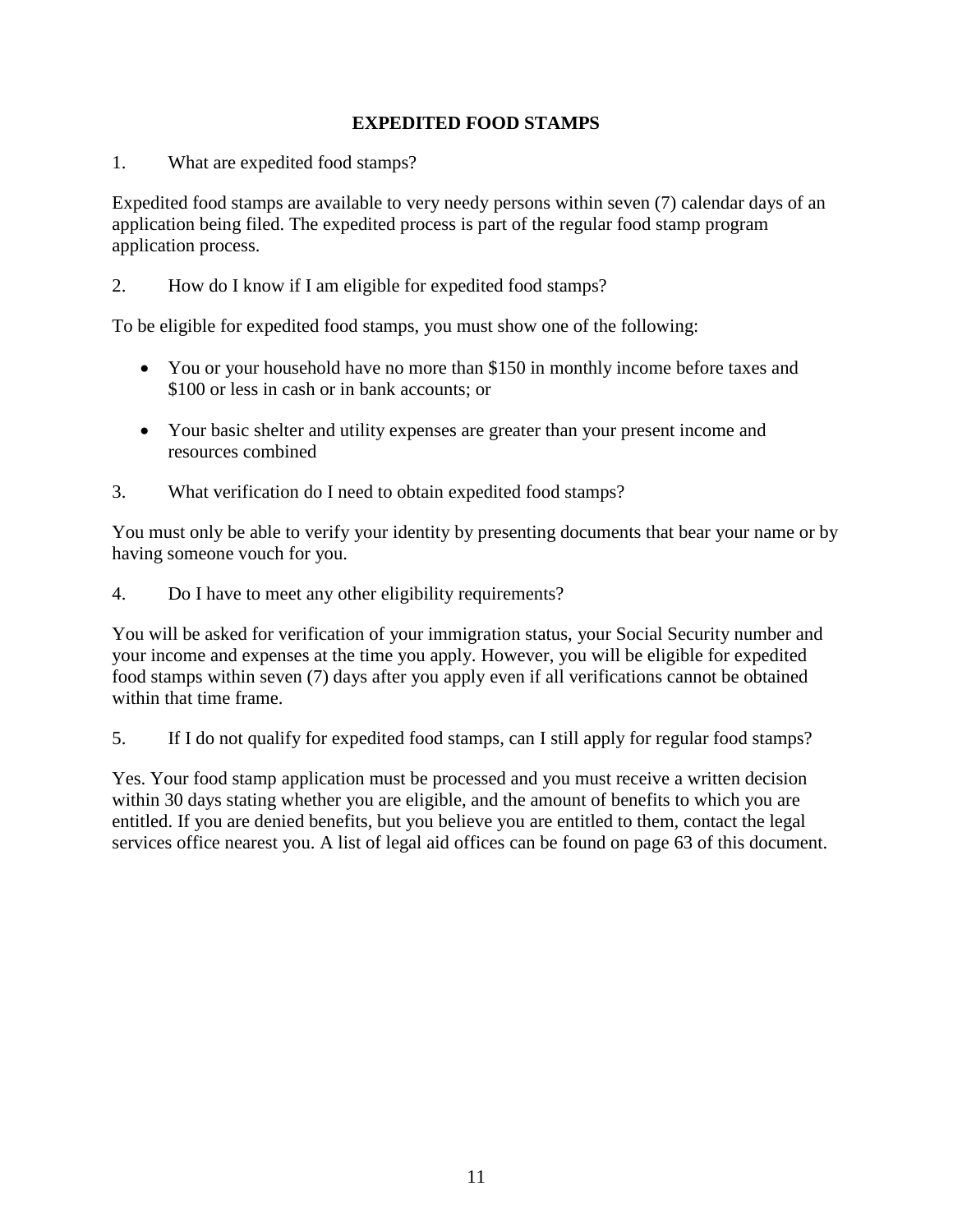# **COMMON QUESTIONS RELATED TO INSURANCE**

*It is important to note that every insurance policy is different and all victims of a disaster should closely review their own particular insurance policy or policies to fully understand their rights. The answers to questions below are intended to be general only and are subject to the provisions of individual particular policies.*

1. How can I preserve my claims and protect my right to repayment from insurance coverage?

If you have an insurance policy that you think may cover your damage, whether it is a homeowner, renter, or auto insurance policy, call your agent, broker, or insurance company immediately to report your loss. Many policies exclude coverage for failure to timely report a claim. While this is not likely in a disaster, it is not worth taking a risk. It is always a good idea to contact your insurance company both by telephone and in writing. Even if there is no coverage for your particular claim, it never hurts to ask.

If you believe the insurance company is incorrectly denying your claim, you may wish to seek further legal counsel. A list of lawyer referral services can be found on page 61 of this document.

2. What if I live in a condominium?

If you own a condo, you should look at coverage provisions in both your association's insurance policy and your individual unit owner's insurance policy.

3. How do I get an insurance adjuster to come to my home and assess the damage?

Immediately following a disaster, you should contact your insurance company both by phone and in writing. Most insurance carriers have toll-free numbers that are designed to handle new claims. Your carrier should send an adjuster out to inspect your damage within days. If you are not satisfied with the timeliness of their efforts, contact the Arizona Department of Insurance, Consumer Affairs Division at (602) 364-2499 or (800) 325-2548.

4. What can I do to prepare for the insurance adjuster?

You will want to document the damage you have suffered as thoroughly as possible. As much as circumstances allow, make a list of all property damaged or destroyed; take pictures; collect names, addresses and telephone numbers of witnesses who can describe your damage and how it occurred; obtain repair estimates; keep a record of expenses (such as alternative housing, etc.); and locate original bills and receipts for lost items. Submit these along with your claim to the insurance company.

5. What if I cannot wait for the insurance adjuster?

Some insurance policies provide for reimbursement for temporary housing relocation costs while your home is being repaired and for car rental costs while your car is being repaired or replaced. Check your policy or call your insurance company.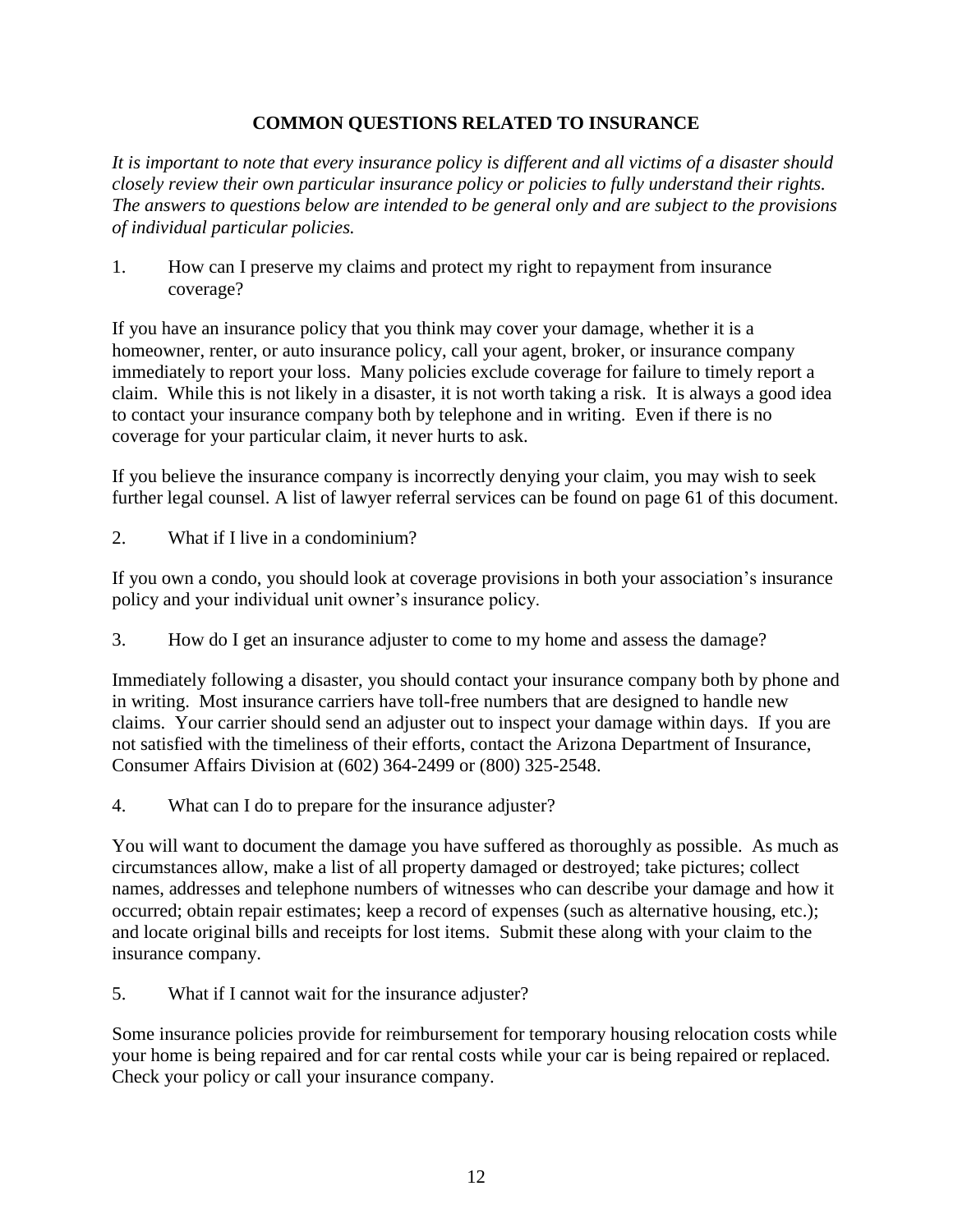If your situation is desperate, make sure to let the insurance company know and, if the company agrees that there is coverage, ask for an advance payment toward your losses. Do not begin to replace lost or damaged property on the assumption that your carrier will cover the loss. Make sure you speak to your insurance company before replacing items.

6. What if the insurance company offers to settle?

You should consult an attorney before signing any release or waiver and before cashing any check from the insurance company that could be deemed full and final payment of your claim. Signing a release or accepting insurance company funds may limit or prohibit your rights to receive compensation for other items or damage in the future, including items or damage that you may not even be aware of at the time. Before you settle with the insurance company, be aware of the full extent of your damage and the full value of your claim. You might want to get multiple estimates before settling. While you may not wish to hire an attorney, this is the safest thing to do to protect your interests. A list of lawyer referral services can be found on page 61 of this document.

7. What if the insurance company denies my claim or offers me less than I think I am entitled to receive?

You should demand that the insurance company give you a written description of its reasons for denying your claim or giving you less than full value. Insurance companies are subject to the bad faith laws of the state of Arizona. Thus, they must be very certain when denying or compromising your claims. The best way to protect your interests if you believe your insurance company is not treating you fairly is to consult with an attorney. A list of lawyer referral services can be found on page 61 of this document.

8. What if my insurance does not cover all of the damage to my home or personal property?

You may be eligible for benefits under the FEMA program if you are unable to pay for the repair or replacement of essential parts of your home or essential personal property. See the "Housing Issues" section of this manual for a discussion of FEMA benefits.

You also may file your losses with the IRS on your income tax return the following year. Make sure to keep all repair and replacement receipts. For information on this option contact the IRS at (800) 829-1040.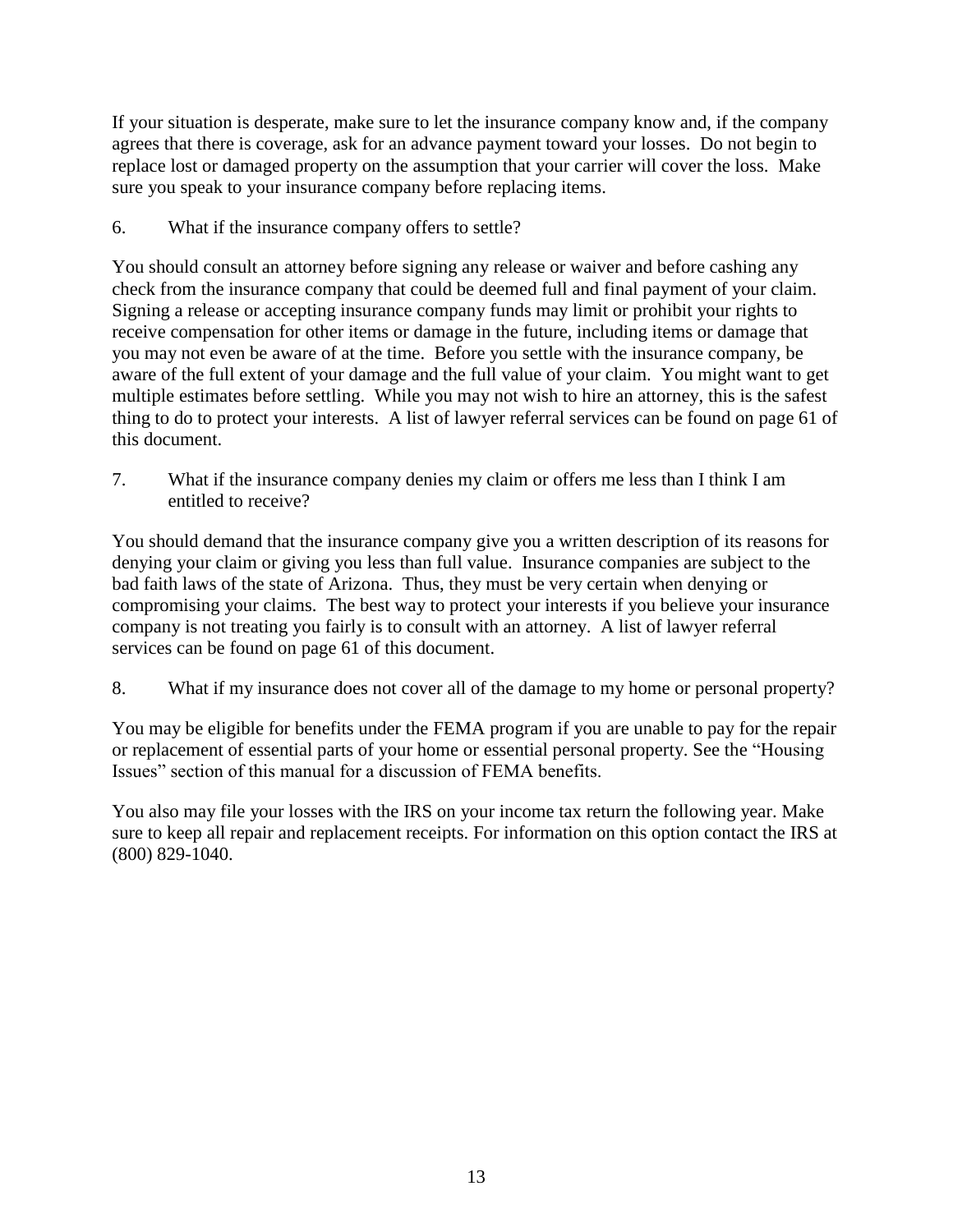# **INSURANCE COMPANY HOTLINES**

| <b>Allstate Insurance Company</b>     | $(800)$ 255-7828   |
|---------------------------------------|--------------------|
| American National Property & Casualty | $(800)$ 333-2860   |
| <b>AIG Insurance Company</b>          | $(877)$ 638-4244   |
| <b>American Superior</b>              | $(800)$ 342-2762   |
| Auto-Owners                           | $(888)$ 252-4626   |
| Cincinnati Insurance Company          | $(877)$ 242-2544   |
| <b>Cotton States</b>                  | $(800)$ 457-1658   |
| <b>Encompass Insurance</b>            | $(800)$ 340-3016   |
| Farmer's Insurance Group              | $(800)$ 435-7764   |
| Fireman's Fund                        | (888) 347-3428     |
| Geico                                 | $(800) 861 - 8380$ |
| Grange                                | $(800)$ 445-3030   |
| Hartford Insurance Company            | $(800)$ 637-5410   |
| <b>Liberty Mutual</b>                 | $(800)$ 633-1833   |
| Nationwide                            | $(800)$ 421-3535   |
| Progressive                           | $(800)$ 776-4737   |
| Prudential                            | $(800)$ 346-3778   |
| Safeco Insurance                      | $(800)$ 332-3226   |
| <b>State Farm</b>                     | $(800)$ 732-5246   |
| St. Paul/Travelers                    | $(800)$ 252-4633   |

If you cannot reach your agent or your insurance company, or if you have problems with your claim, contact the Arizona Department of Insurance at (602) 364-2499 or (800) 325-2548.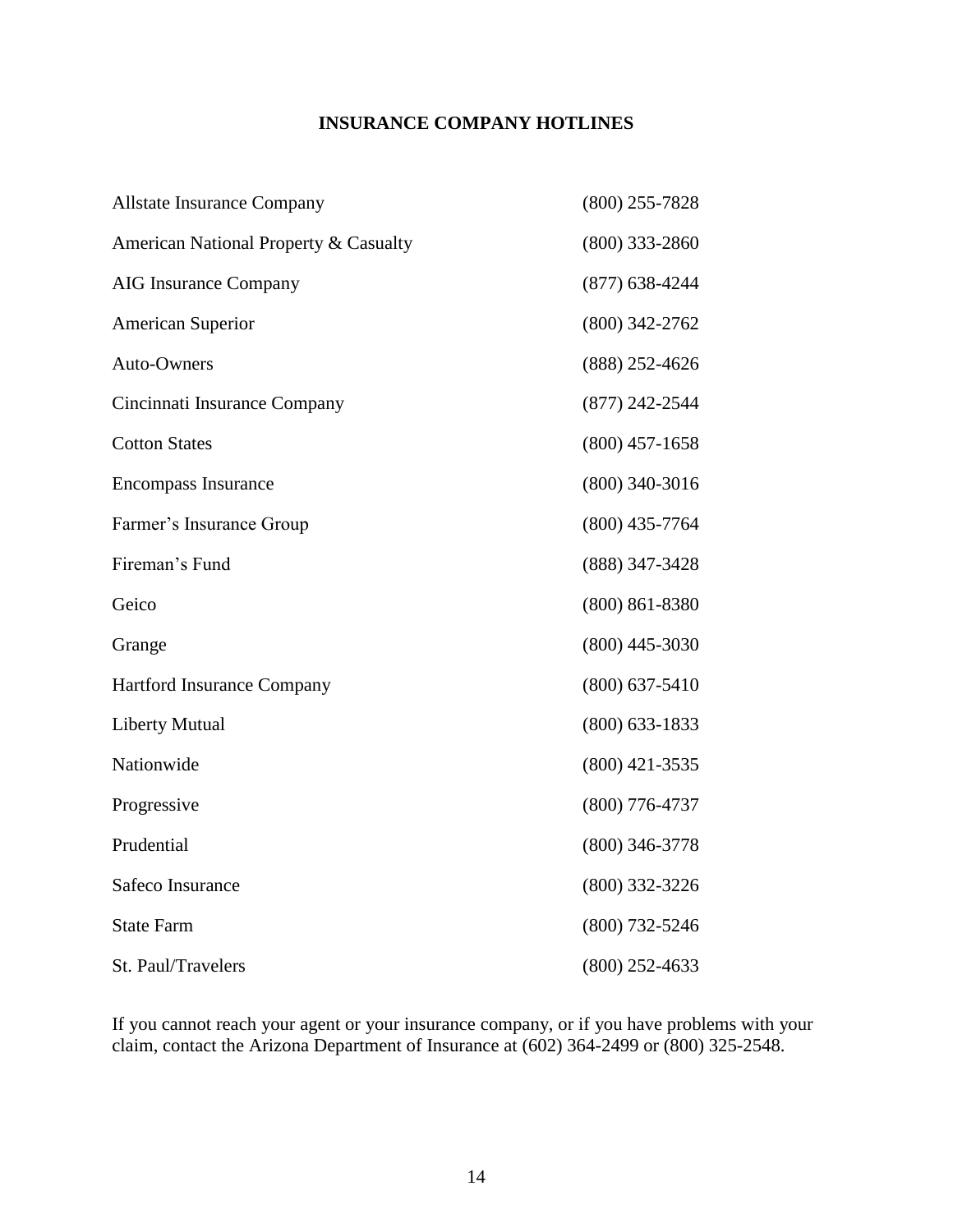# **REPLACING LOST DOCUMENTS**

## **Bank Records**

1. What if my bank has lost my records?

Banks are required to have emergency plans for all disasters. They have back-up systems kept in safe locations so that records can be reconstructed/restored. If you need more information about banks, call the Federal Deposit Insurance Corporation (FDIC) hotline at (877) ASK-FDIC (877- 275-3342).

# **Birth, Marriage & Death Records**

1. How do I replace birth, marriage and death certificates?

The Arizona Department of Health maintains copies of all birth and death, certificates in the state of Arizona. The Department may be reached at (602) 364-1300, (888) 816-5907 or at [www.azdhs.gov/vitalrcd/index.htm](http://www.azdhs.gov/vitalrcd/index.htm) . The Department will provide certified copies of these records for a fee.

Marriage certificates and divorce records are maintained by the clerk of the applicable county superior court. A list of county clerk's offices can be found on page 54 of this document and also is available here:

- Apache County Clerk (928) 337-7550
- Cochise County Clerk (520) 432-8570
- Coconino County Clerk (928) 779-6535
- Gila County Clerk (928) 425-3231 [Globe] (928) 474-3978 [Payson]
- Graham County Clerk (928) 428-3100
- Greenlee County Clerk (928) 865-4242
- La Paz County Clerk (928) 669-6131
- Maricopa County Clerk (602) 506-3360
- Mohave County Clerk (928) 753-0713
- Navajo County Clerk (928) 524-4188
- $\bullet$  Pima County Clerk (520) 740-3200
- Pinal County Clerk (520) 866-5300
- Santa Cruz County Clerk (520) 375-7700
- Yavapai County Clerk (928) 771-3312
- Yuma County Clerk (928) 329-2164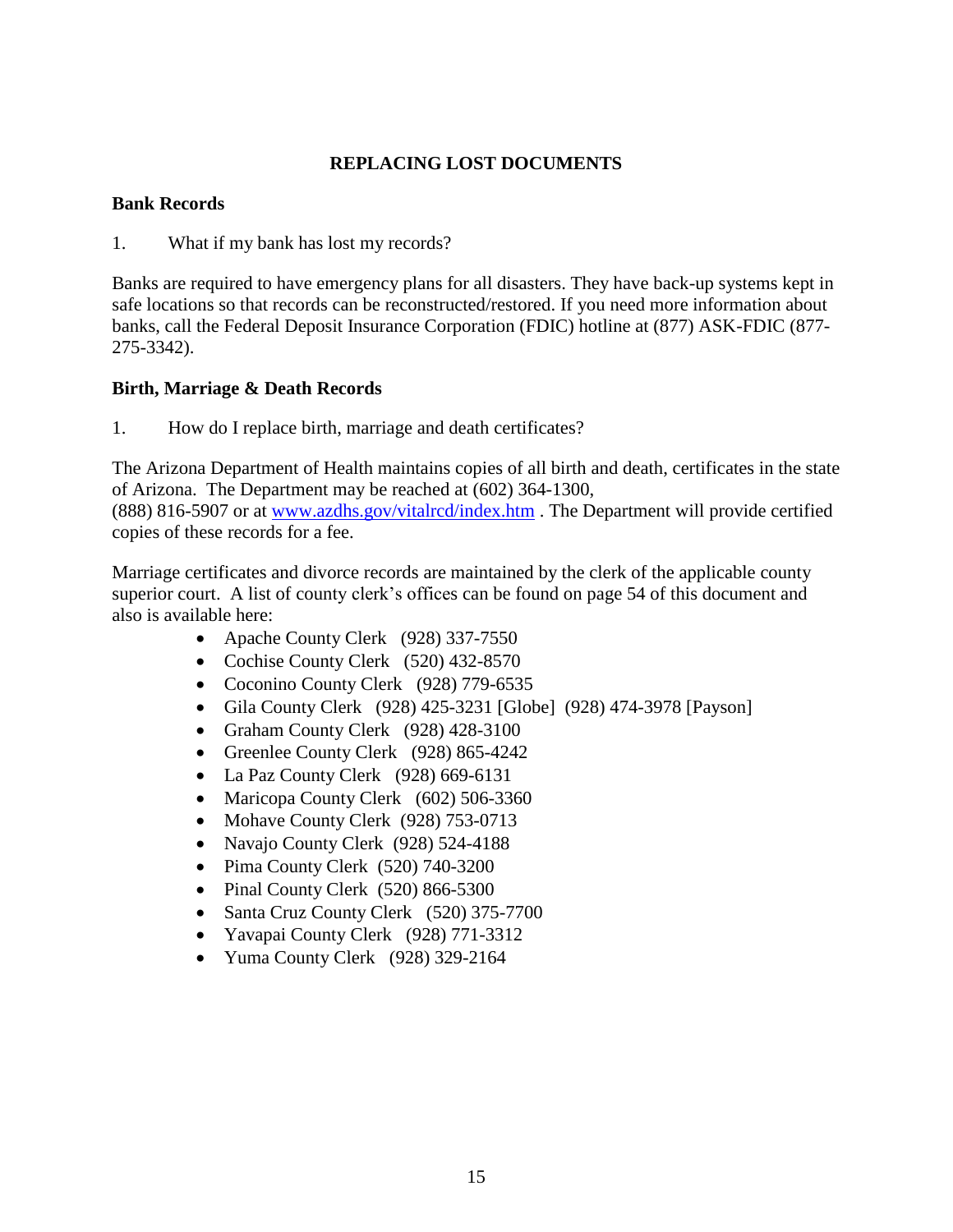# **Vehicle Title**

1. How do I replace the title to my vehicle?

Contact the Arizona Department of Transportation, Motor Vehicle Division by calling (800) 251-5866 or by accessing the department's web site at [www.servicearizona.com/](http://www.servicearizona.com/) to obtain lost or damaged title and registration documents.

# **Credit Cards**

1. I no longer have my credit cards. How can I get new ones?

Call the bank that issued the card(s) to get new ones. Even if you do not need new cards, it is a good idea to notify the bank that you have been impacted by a disaster. Many banks are willing to waive fees and payments due to disasters. Below is a list of some credit card companies with the contact information to replace lost/stolen credit cards.

- Bank of America (800) 732-9194
- JP Morgan Chase (800) 432-3117
- Wells Fargo (800) 642-4720

# **Deeds and Mortgage Paperwork**

1. How can I replace my deed and mortgage papers?

Contact the Recorder's Office in the county where the property is located. A list of county clerk's offices can be found on page 42 of this document.

# **Federal Employment Documents**

1. How do I replace my DD214, documentation of separation from military service?

The National Personnel Records Center can replace your DD214 in about six (6) days. Go to [www.archives.gov/veterans/military-service-records](http://www.archives.gov/veterans/military-service-records) to request a replacement copy.

If you need to expedite the process, write "disaster victim" on the bottom of the signature page and fax the request to (314) 801-0763 or (314) 801-0764.

If you do not have Internet access to download the forms, you can fax a plain sheet of paper with the following information to (314) 801-0763 or (314) 801-0764:

- The documents or information needed
- All identification of the veteran available (full name, Social Security number, service number, birth date, branch of the military and approximate dates of service)
- The fax number or mailing address where the information should be sent
- The requesting party's name and relationship to the veteran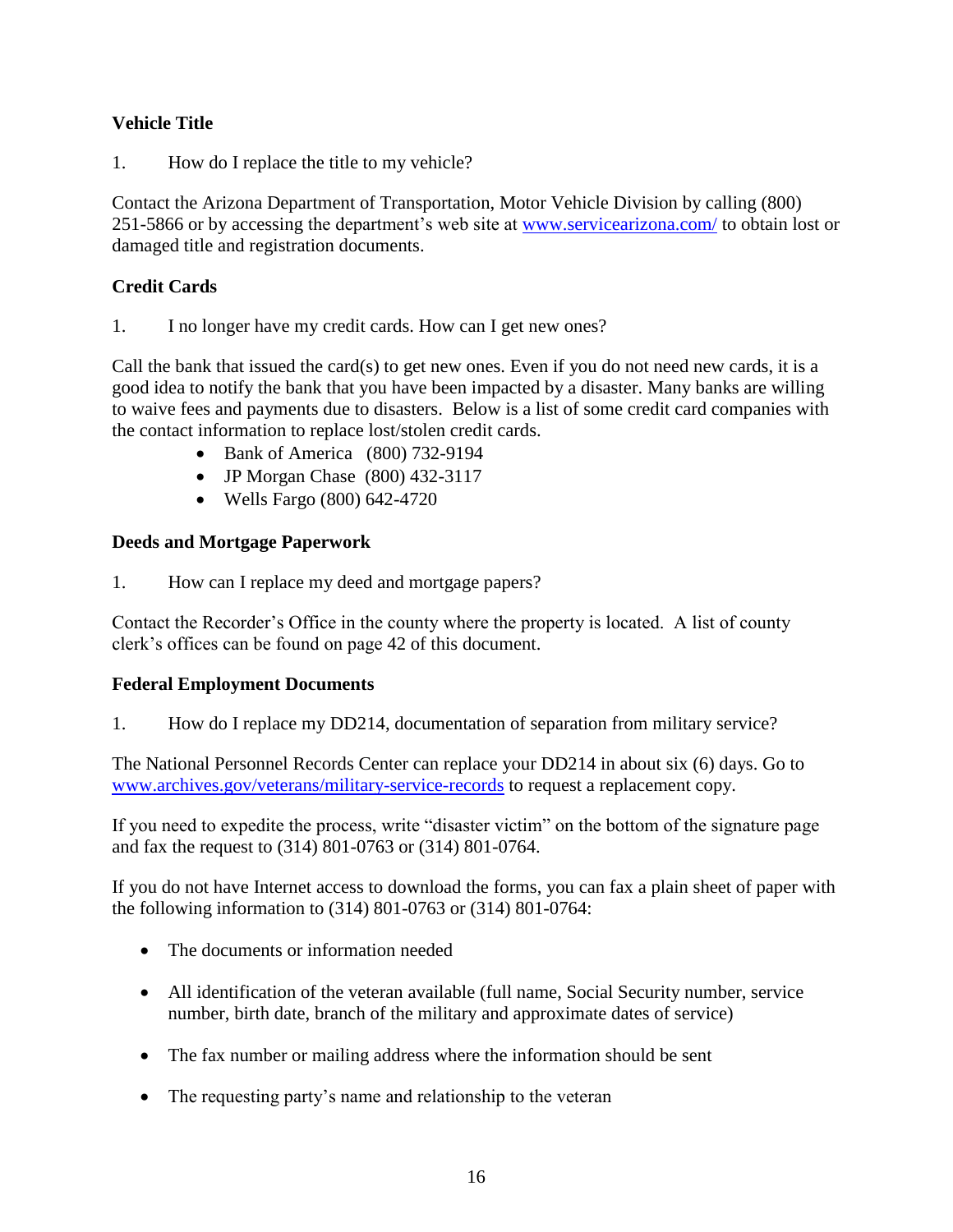- The requesting party's signature
- The veteran's signature or the signature of the deceased veteran's next of kin (if it is different than the requester's)
- The deadline for needing the information
- The nature of the emergency (burial, medical care, VA loan, etc.)
- 2. How do I get information from my federal civil service records?

If you are a former federal employee and need information about your civil service records, you may fax your request to (314) 801-9269. Include your full name, Social Security number, name of agency and dates of service. Sign your request and include the fax number or mailing address where the information should be sent.

Current federal employees should contact the Office of Personnel Management at (202) 606- 1800, or [www.opm.gov](http://www.opm.gov/) for information concerning benefits and employment.

# **Driver's License & I.D. Cards**

1. I have lost my Arizona driver's license or identification card. How do I get a new one?

You may contact the Arizona Department of Transportation, Motor Vehicle Division by calling (800) 251-5866 or by accessing the department's web site at [www.servicearizona.com/.](http://www.servicearizona.com/) The web site typically will post information specific to a particular disaster. Always check this site for additional information. Many times replacement licenses or identification cards are offered free of charge during disasters.

2. What information will I need to request a replacement ID? Is the state taking any precautions to guard against identity theft in this process?

You will need your full name, birth date, race, sex, Social Security number, a "mail to" address and a telephone number on the application.

# **Identity Theft**

1. Should I worry about identity theft?

Unfortunately, identity theft is possible during the chaotic time following a disaster. You may want to place a fraud alert on your credit report. There are three credit-reporting agencies in the country. Contact TransUnion at (800) 909-8872, Equifax at (888) 766-0008 and Experian at (888) 397-3742. One note of caution: placing a fraud alert on your credit report may slow down or deter criminals, but it also may slow down your ability to obtain credit should you need it. The fraud alert will prevent you from applying for credit unless the agency is able to confirm your identity.

2. Are there any other steps I can take to protect myself from identity theft?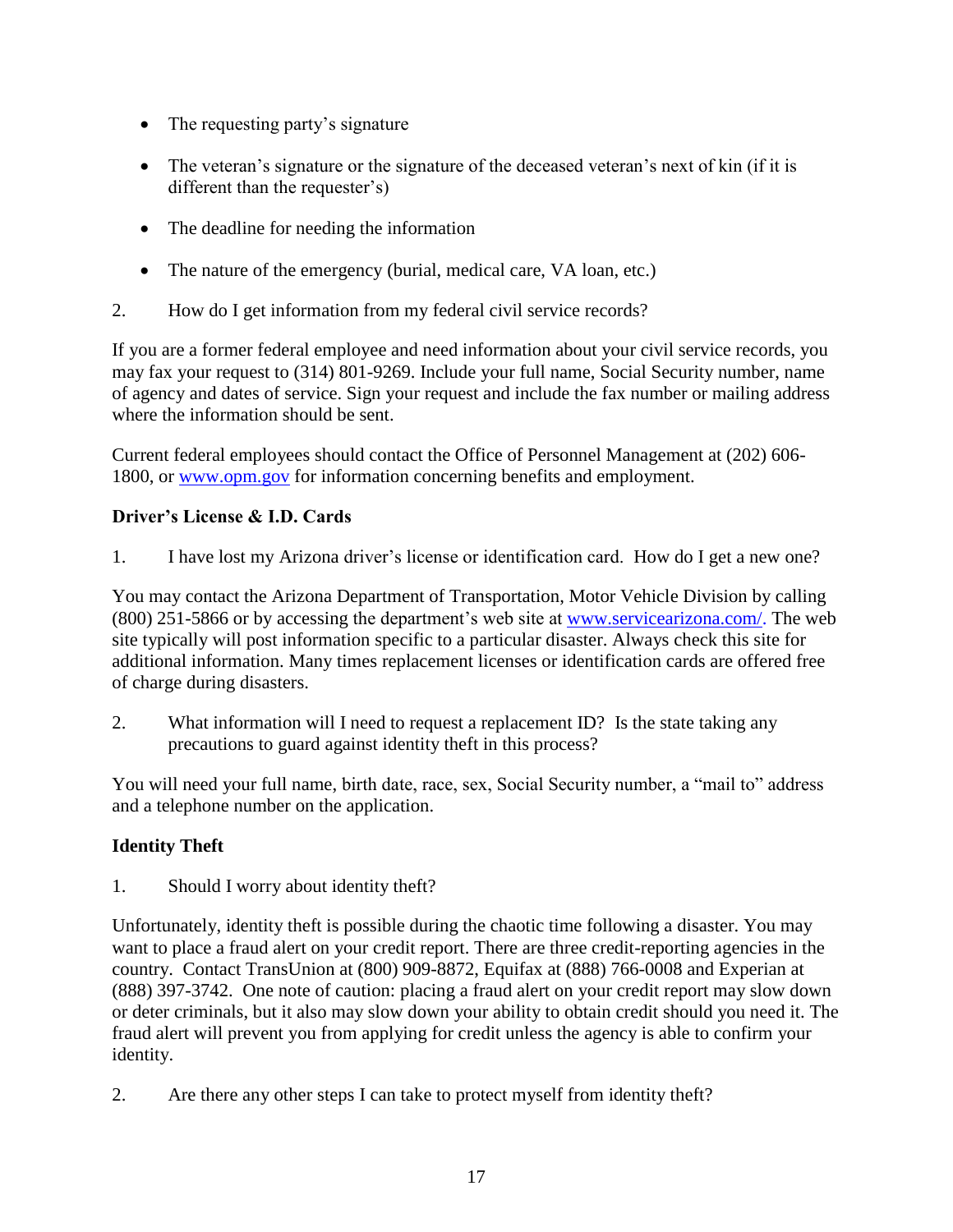Yes. Protect your personal information like your Social Security number, bank account and credit card numbers. Be very careful about sharing this information with anyone, especially strangers who ask for it.

## **Immigration Documentation**

1. How do I replace my immigration documentation?

Local U.S. Citizenship and Immigration Services Offices can process requests for replacement documentation. The forms to request replacement documents can be downloaded from the U.S. Citizenship and Immigration Services web site at [www.uscis.gov.](http://www.uscis.gov/) Specific links include:

Application to Replace Permanent Residence Card [www.uscis.gov](http://www.uscis.gov/)

Application for Replacement Naturalization/Citizenship Document [www.uscis.gov](http://www.uscis.gov/)

A list of immigration offices serving Arizona are:

USCIS Application Support Center 2545 East Thomas Road Phoenix, AZ 85016-7941

USCIS Application Support Center 1835 South Alvernon Way Suite 217 Tucson, AZ 85711-5693

USCIS Application Support Center 3250 South 4th Avenue Suite E Yuma, Arizona 85365-4051

## **Insurance Documents**

1. Can I replace my insurance documents?

Yes. Contact your insurance agency. For flood insurance issued by the National Flood Insurance Program go to [www.floodsmart.gov](http://www.floodsmart.gov/) and click on "File Your Claim." If you cannot reach your agent or your insurance company, or if you have problems with your claim, contact the Arizona Department of Insurance at (602) 364-2499 or (800) 325-2548. Other resources and information about insurers doing business in Arizona can be found on page 14 of this document, as well as on the Arizona Department of Insurance's web site at [www.id.state.az.us/consumer.html](http://www.id.state.az.us/consumer.html)

# **Medicare and Medicaid Cards**

1. How do I replace my Medicare or Medicaid cards?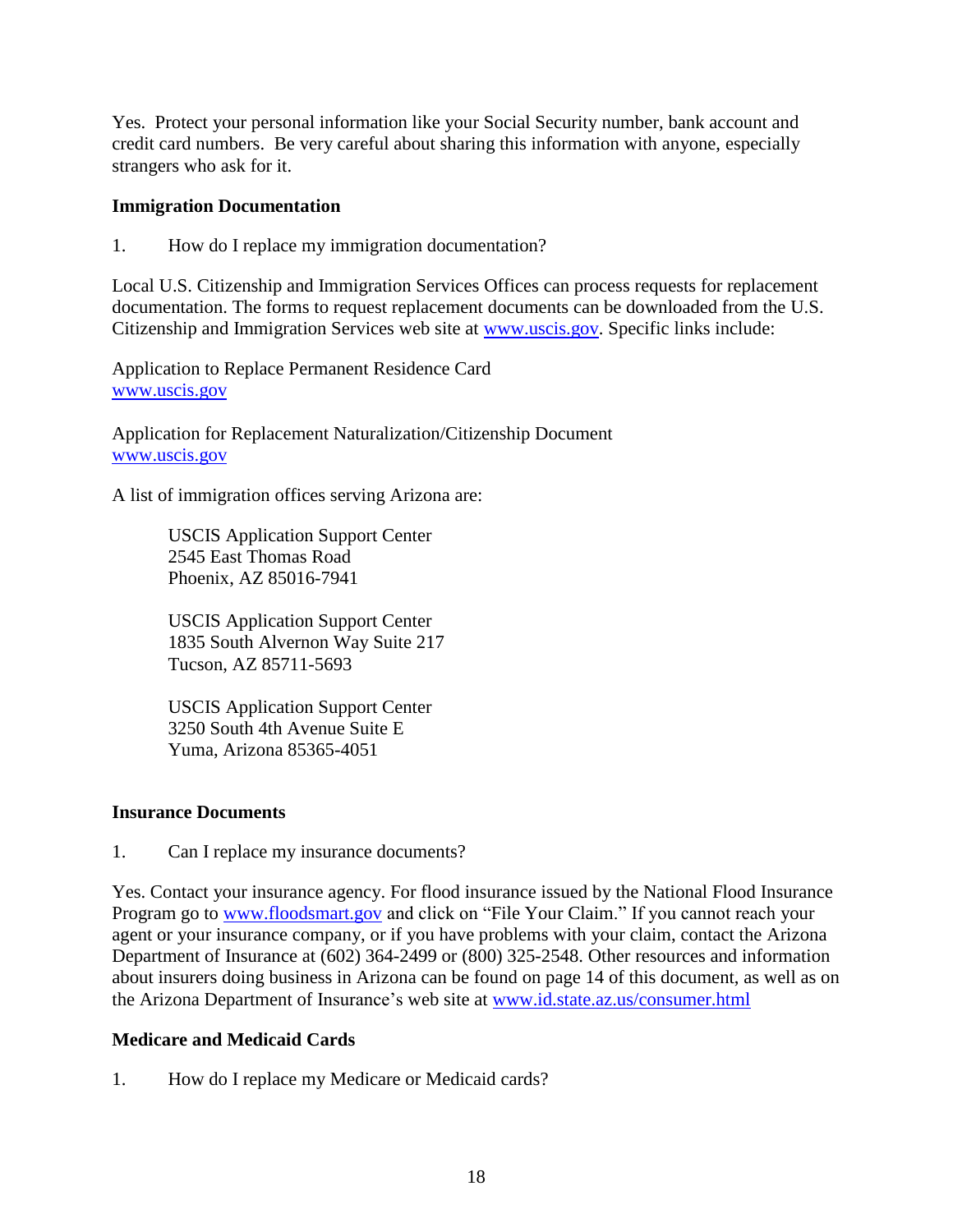You can request replacement cards from the Medicaid office in the state where they were issued or online at [www.ssa.gov.](http://www.ssa.gov/) If you need immediate proof of coverage, visit the nearest Social Security office. A list of Arizona Department of Economic Security offices, as well as Social Security offices serving the state, can be found on pages 43 of this document. Individuals also may call (800) 772-1213 (TDD: 800-325-0778) or visit [www.ssa.gov](http://www.ssa.gov/) to locate an office.

# **Shot Records**

1. How do I get copies of my children's immunization records?

Contact the Department of Health unit in the county where the child lived at the time of the immunization. A list of offices can be found on page 41 of this document.

# **Social Security Cards**

1. How do I replace my lost Social Security card?

Use Form S8-5 to apply for a new Social Security card. The form can be downloaded at [www.ssa.gov/online/ss-5.html.](http://www.ssa.gov/online/ss-5.html) A list of all Social Security offices serving Arizona can be found on page 56 of this document. Individuals also may call (800) 772-1213 (TDD: 800-325-0778) or visit [www.ssa.gov](http://www.ssa.gov/) to locate an office.

2. I was receiving a Social Security check. How do I get it now?

Go to the nearest Social Security office. A list of all Social Security offices serving Arizona can be found on page 56 of this document. Individuals also may call (800) 772-1213 (TDD: 800- 325-0778) or visit [www.ssa.gov](http://www.ssa.gov/) to locate an office. For more information visit [www.socialsecurity.gov.](http://www.socialsecurity.gov/)

# **U.S. Passport**

1. Who do I contact to replace my lost U.S. passport?

Call the U.S. Department of State at (877) 487-2778 or visit [www.travel.state.gov/passport/lost/lost\\_848.html](http://www.travel.state.gov/passport/lost/lost_848.html) to request a replacement passport.

# **Wills**

1. My loved one has died, and the original will has been lost or destroyed due to the disaster. What can I do?

If you have a copy of the will, the copy can be submitted to probate if you are able to show that the original will was lost and the deceased person did not intend to destroy it. If a person dies and his or her will cannot be found, Arizona law permits the contents of the will to be through other means, such as testimony or providing a copy of the will. Ariz. Rev. Stat. § 14-3415. If you do not have a copy of the will, you may try contacting the attorney who prepared the will.

2. My original will has been destroyed, but I have a copy of it. What should I do?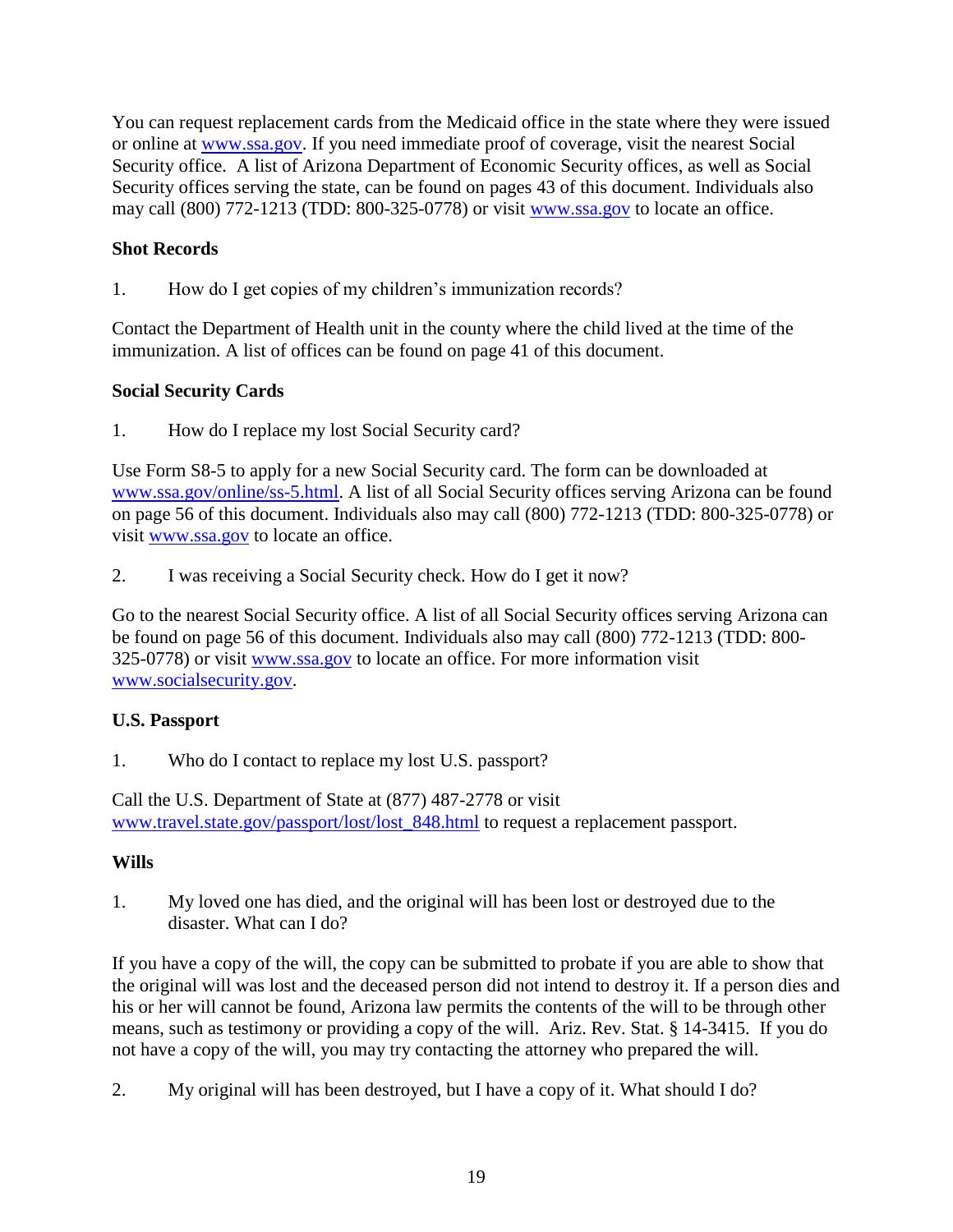It is best to replace the copy of your will with an original. Contact the lawyer who originally prepared your will about making a new one. It may be a simple process for your attorney to prepare a duplicate of the original for you to sign. Be sure to destroy old copies.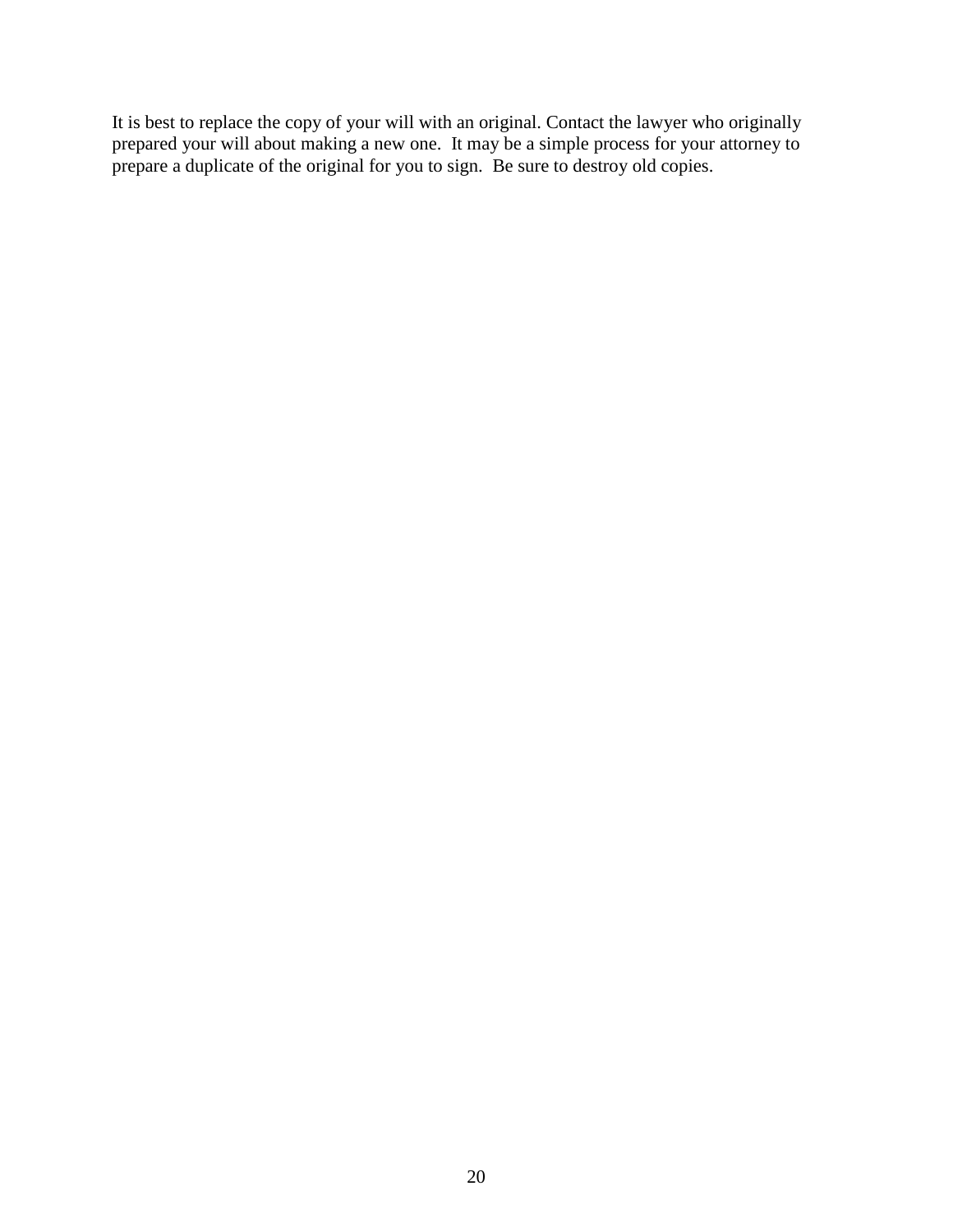# **INFORMATION FOR IMMIGRANTS**

## **Documented Immigrants**

**Emergency Care** – Most federal emergency relief available to U.S. citizens is also available to documented immigrants. FEMA offers short-term, non-cash, in-kind emergency disaster relief to immigrants and citizens alike. These services include:

- Search and rescue
- Emergency medical care
- Emergency shelter
- Provision of food, water, medicine and other essential needs
- Warning of further hazards and dissemination of information

Post-Disaster Relief - In addition, "Qualified Immigrants"<sup>1</sup> are eligible for FEMA's Individual and Family Grant (IFG) Program. The maximum grant to any individual or family is currently set at \$14,800.<sup>2</sup> The Arizona Department of Human Services (602) 506-5911, [see [www.dem.azdema.gov/](http://www.dem.azdema.gov/) - Ariz Div of Emergency Management] administer the application and disbursement process for this program and are responsible for disseminating information to the public as to the "time, place, procedures, program descriptions and deadline for filing applications." Funds provided through the program may be used for the following purposes:

- Repairs to damaged property
- Replacement of household items
- Job essentials
- Medical, dental and funeral costs

In some instances, assistance has also been approved for expenses other than medical, dental and funeral costs for individuals not eligible for Small Business Association (SBA) loans. In future disasters, a similar allowance may be made.

 $\overline{a}$ 

<sup>&</sup>lt;sup>1</sup> "Qualified Immigrants" are defined by FEMA as: (1) lawful permanent residents; (2) refugees, asylees and persons granted withholding of deportation/removal, conditional entry or parole in the U.S. for at least one year; (3) Cuban or Haitian entrants; and (4) battered spouses and children with either a self-petition for an immigrant visa, immigrant visa filed by a U.S. citizen or lawful permanent resident, or application for cancellation of removal/suspension of deportation so long as the application has a substantial connection to the battery or cruelty – any three of these documents, whether pending or approved, will suffice. Parents and children of battered spouses and children who meet any of these criteria also are considered qualified immigrants.

<sup>2</sup> As of January 2002.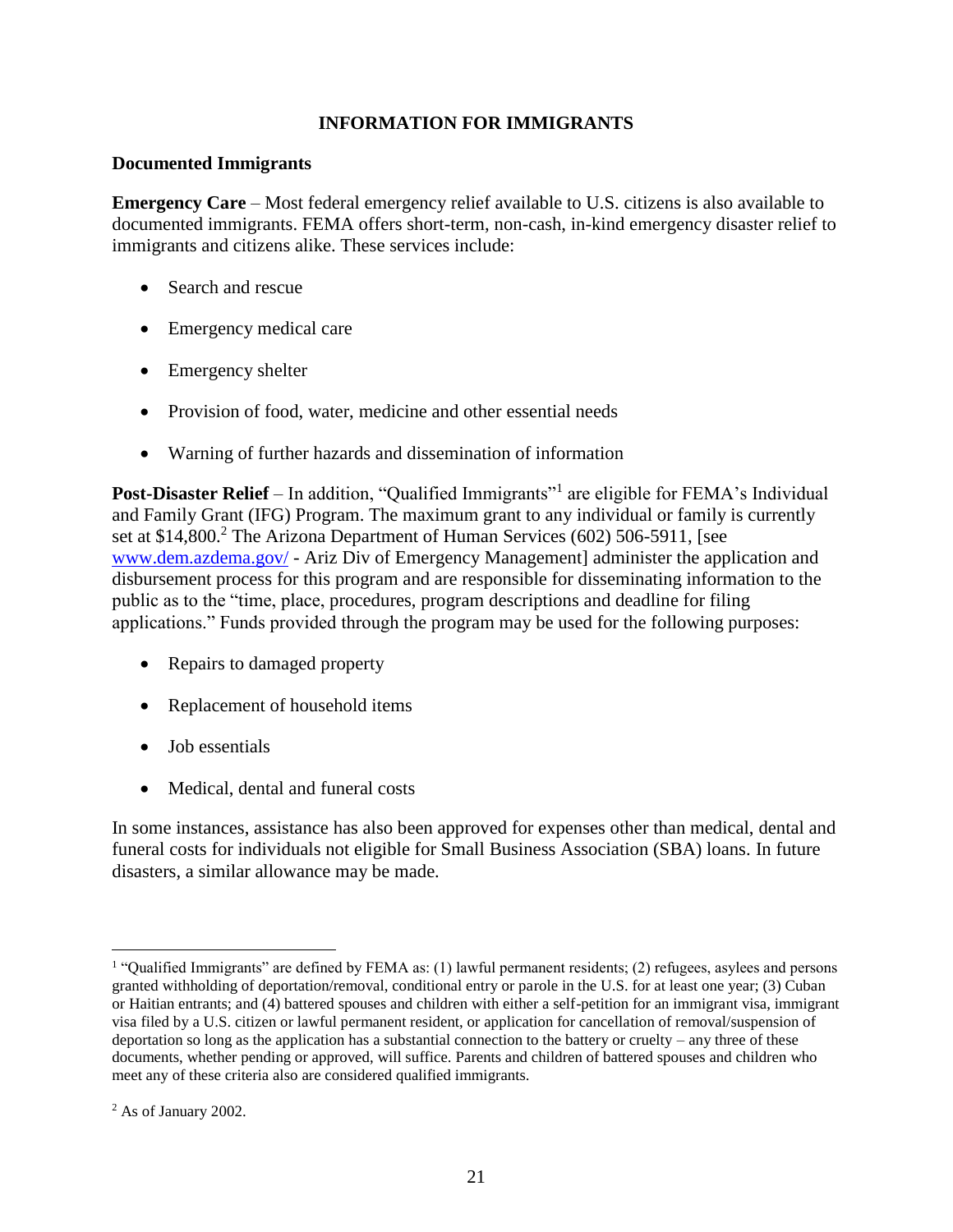**Emergency Food Stamps** – In addition to food provided through FEMA's disaster relief program, Emergency Food Stamps are available through the Temporary Emergency Food Assistance Program to the following groups of "Qualified Immigrants":

- Children under 18
- Seniors born before Aug. 22, 1931, who were lawfully residing in the U.S. on Aug. 22, 1996
- Persons receiving benefits for blindness or disability who were lawfully residing in the U.S. on Aug. 22, 1996
- Lawful permanent residents credited with 40 hours of work
- Refugees, victims of trafficking, veterans and certain tribe members

The disaster food stamp system operates under a different set of eligibility and benefit delivery requirements than the regular food stamp program. People who might not ordinarily qualify for food stamps may be eligible under the disaster food stamp program if they (1) have had disaster damage to their homes or expenses related to protecting their homes, (2) have lost income as a result of the disaster or (3) have no access to bank accounts or other resources. Information regarding the Temporary Emergency Food Assistance Program can be obtained from:

Arizona Department of Agriculture Commodity Distribution Section 1688 W. Adams Street Phoenix, AZ 85007-2606 Phone: (602) 542-4373

**Lost Documents** – Immigrants who have lost their permanent resident card will need to obtain Form I-90, which is available on the U.S. Citizenship and Immigration Services (USCIS) web site at [www.uscis.gov](http://www.uscis.gov/) (click on the "Immigration Forms" tab at the top of the page). The forms also are available at local USCIS offices. Immigrants should take whatever identifying information they have with them to speed the replacement process.

**Public Charge** – Receiving disaster relief does not place an immigrant at risk of being considered a "public charge." USCIS defines "public charge" as an individual who is likely to become "primarily dependent on the government for subsistence, as demonstrated by either the receipt of public cash assistance for income maintenance, or institutionalization for long-term care at government expense."

# **Undocumented Immigrants**

**Eligibility** – All immigrants, regardless of status, ARE ELIGIBLE for FEMA's disaster relief, crisis counseling and disaster legal services, as well as services from the American Red Cross and other voluntary agencies. The American Red Cross can be reached at (866) 438-4636 or (800) 257-7575 for Spanish speakers.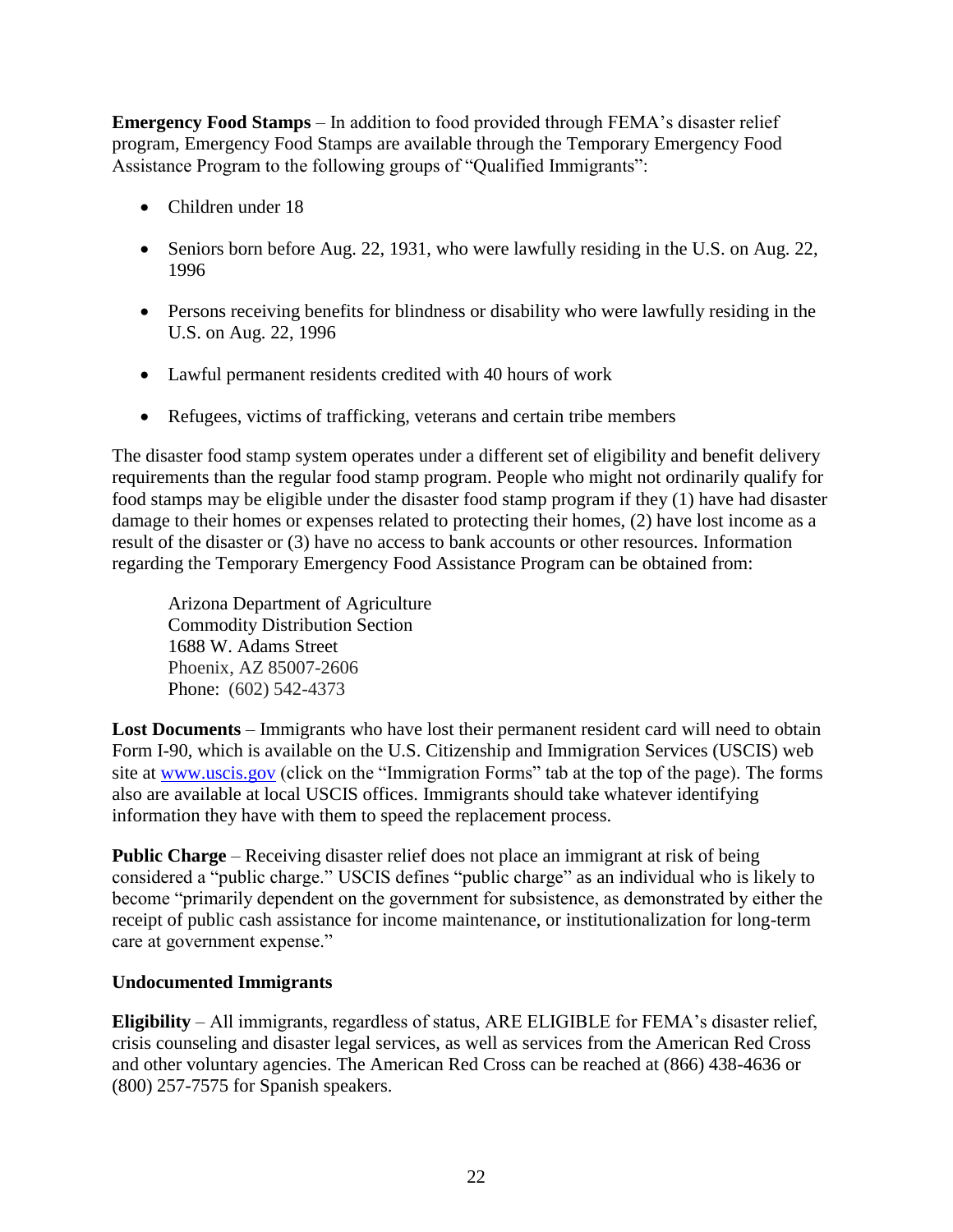Undocumented immigrants ARE NOT ELIGIBLE for disaster unemployment assistance, emergency food stamps or FEMA cash assistance programs, except that an undocumented immigrant may apply on behalf of a minor child who was born in the U.S. if the child and the immigrant live together.

**Deportation Risks** – After Hurricane Katrina, the U.S. and Mexican governments agreed that undocumented migrants who sought help would not be subject to pressure or prosecution by U.S. officials. However, there is no U.S. law or regulation that protects undocumented immigrants from deportation while a state of disaster is in effect.

## **Resources for Immigrants**

The following organizations may be able to provide additional information for immigrants:

## **National Immigration Law Center**

3435 Wilshire Blvd., Ste. 2850 Los Angeles, CA 90010 Phone: (213) 639-3900 Fax: (213) 639-3911 Email: info@nilc.org Web site: [www.nilc.org](http://www.nilc.org/)

## **United States Citizenship and Immigration Service**

Phoenix Field Office 1330 S. 16th Street Phoenix, AZ 85034 Phone: (800) 375-5283

A list of immigration offices serving Arizona can be found on page 59.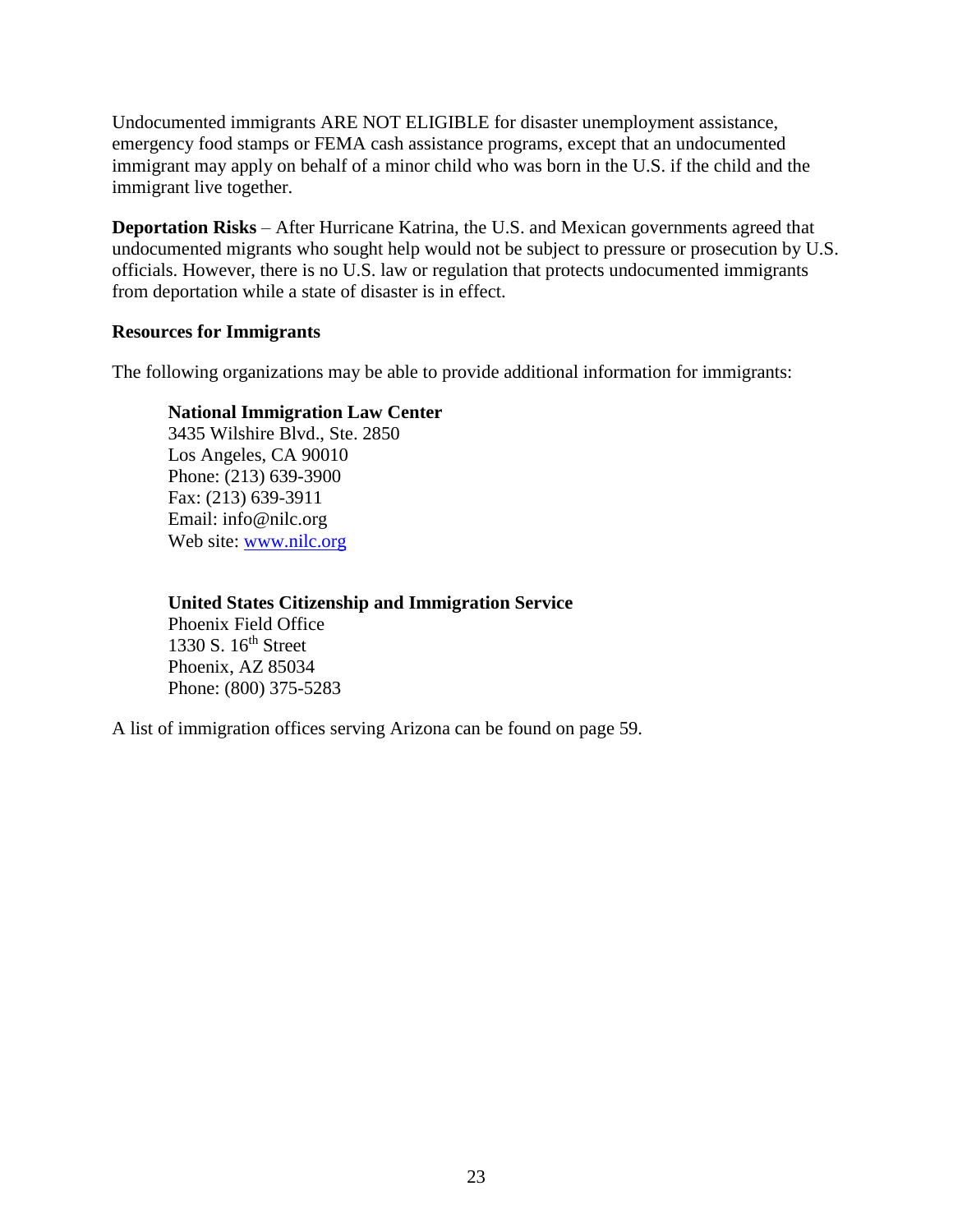# **EMPLOYMENT ISSUES**

## **Disaster Unemployment Assistance**

**Purpose** – Disaster unemployment assistance provides financial assistance to individuals whose employment or self-employment has been lost or interrupted as a direct result of a major disaster declared by the President of the United States. Before an individual can be determined eligible for this assistance, it must be established that the individual is not eligible for regular unemployment insurance benefits under any state or federal law. The program is administered by states as agents of the federal government.

**Eligibility** – Disaster unemployment assistance is available to unemployed U.S. nationals and qualified aliens who worked or were self-employed if they:

- Worked or were self-employed, or were scheduled to begin work or self-employment, in an area declared a federal disaster area;
- Can no longer work or perform services because of physical damage to or destruction of their place of employment as a direct result of a disaster;
- Establish that the work or self-employment they can no longer perform was their primary source of income;
- Do not qualify for regular unemployment insurance benefits from any state;
- Cannot perform work or self-employment because of an injury or because they were incapacitated as a direct result of a disaster; or
- Became the breadwinner or major support of a household because of the death of the head of the household (Note: the regulations are not clear as to whether the death must be disaster-related for the assistance to apply).

Suffering a monetary loss due to damage of property or crops does not automatically entitle an individual to disaster unemployment assistance. For more information about this program contact:

Arizona Department of Labor and Workforce Development Unemployment Claims Center 877-600-2722

**Benefits** – Disaster unemployment assistance is available to unemployed individuals immediately following, and for up to 26 weeks after, a major disaster is declared by the President, as long as the unemployment continues to be a result of the disaster.

The maximum weekly benefit amount is determined under the provisions of state law for unemployment insurance in the state where the disaster occurred.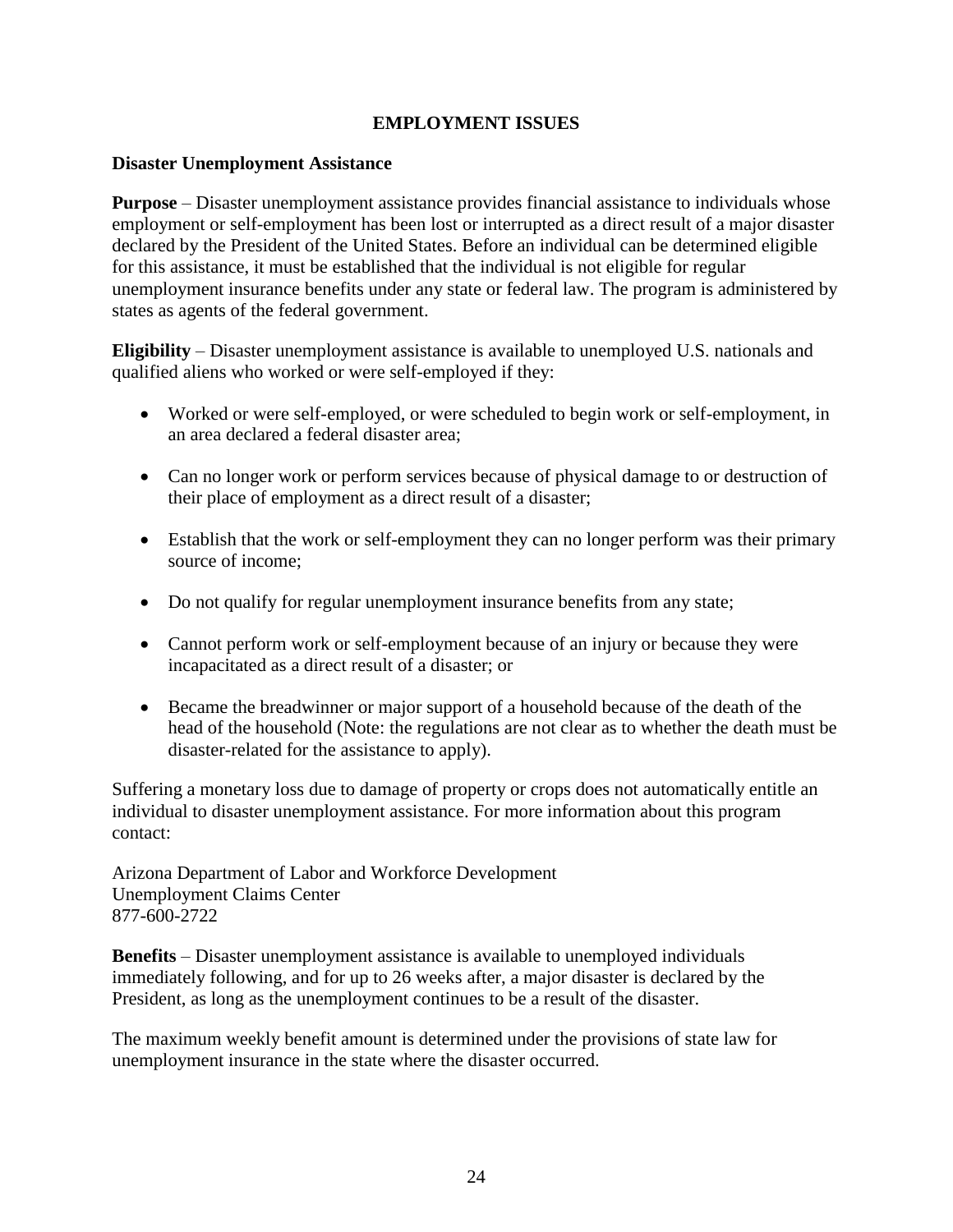## **Employer/Employee Issues**

**Wages** – A.R.S. § 23-622 regulates how and when employees in private employment are to be paid. The law applies to any business that employs five (5) or more individuals. Wages must be paid on or before the 20th day of the month after the month in which hours were worked. There is no exception under the statute that would allow an employer to delay payment because of a natural disaster, but an employer will not be fined or charged civilly for "unintentional" violations. Payment of wages by private employers is governed by the Arizona Department of Labor and Workforce Development. For additional information or questions regarding nonpayment of wages, you may access the Arizona Department of Labor's web site at: [www.ica.state.az.us/Labor/Labor\\_WagClm\\_main.aspx](http://www.ica.state.az.us/Labor/Labor_WagClm_main.aspx)\_or call (602) 542-4515.

Whether or not an employer is required to pay employees for days the employees did not work because the business did not operate due to a natural disaster will depend on whether the employees are exempt or non-exempt under the tax code. Non-exempt employees are not required to be paid for hours they did not work, while exempt employees are required to be paid full salary for each week in which they performed any work.

**Time Off** – How much time an employer is required to allow an employee to take off is governed by the Family Medical Leave Act and the Americans with Disability Act, discussed in the "Small Business" section of this manual. There are no specific federal or state provisions regarding time off following a disaster.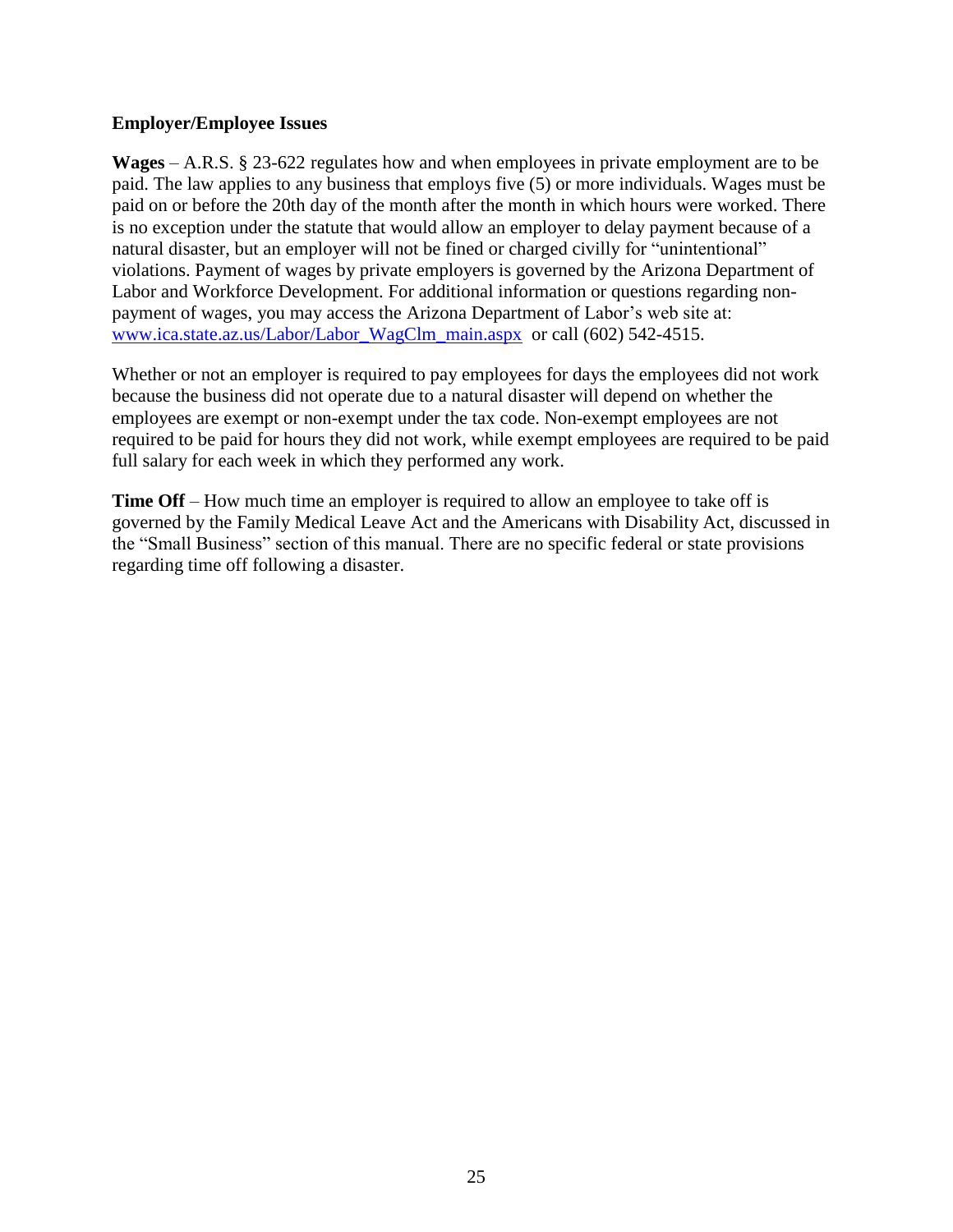## **INFORMATION FOR VETERANS**

#### **General Assistance**

Veterans should begin the process of applying for FEMA aid as soon as possible after a disaster. In addition, veterans should contact local offices of the American Legion, Veterans of Foreign Wars, Disabled American Veterans (DAV) or other veteran organizations to see if special assistance may be available to non-members of the organization. These groups can be reached at:

American Legion 700 North Pennsylvania Street P.O. Box 1055 Indianapolis, IN 46206 Phone: (317) 630-1200 Fax: (317) 630-1223 Web site: [www.legion.org](http://www.legion.org/)

Veterans of Foreign Wars 406 West 34th Street Kansas City, MO 64111 Phone: (816) 756-3390 Fax: (816) 968-1149 Email: info@vfw.org Web site: [www.vfw.org](http://www.vfw.org/)

Disabled American Veterans 3725 Alexandria Pike Cold Spring, KY 41076 Phone: (859) 441-7300 Toll free: (877) 426-2838 Web site: [www.dav.org](http://www.dav.org/)

## **VA Home Loans**

A veteran with a VA home loan on a home that has been damaged by a natural disaster should not assume that he or she is excused from making repayments on that loan, even if the home is no longer habitable. Therefore, veterans who may have difficulty making monthly payments due to a natural disaster should contact their lenders and homeowners' insurance providers as soon as practicable.

#### **Post-Traumatic Stress Disorder**

Crisis counseling for veterans experiencing post-traumatic stress disorder following a natural disaster may be available. Veterans should contact the nearest VA Medical Center for information. A list of centers in Arizona can be found on page 27 of this document.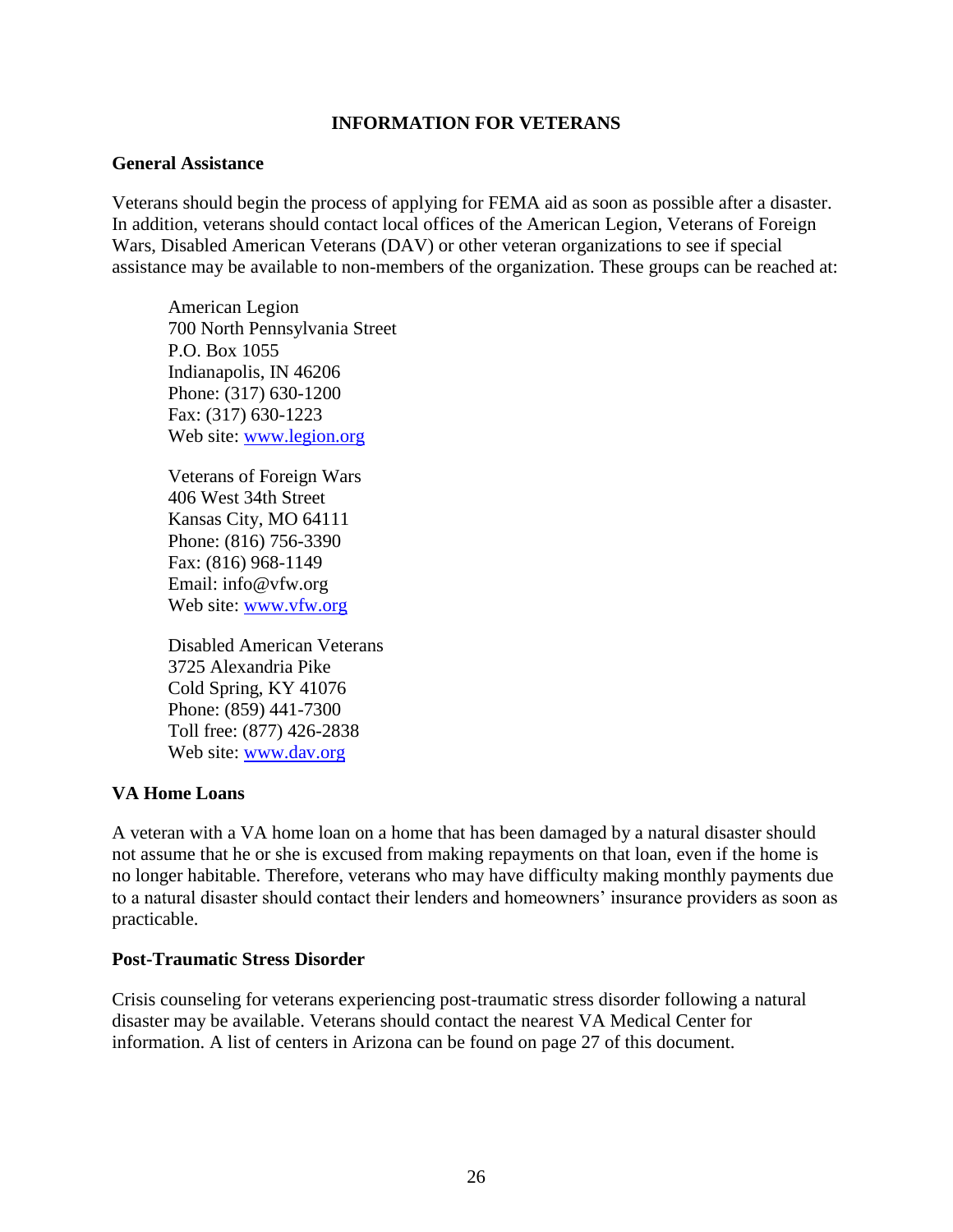# **Medical Assistance & Prescriptions**

To ensure that veterans continue to receive medical benefits following a disaster, contact the nearest open VA Medical Center. The Department of Veterans Affairs [Web site](http://www2.va.gov/directory/guide/division_flsh.asp?dnum=1) hosts all locations. The centers in Arizona are:

| <b>Veterans Health Administration - VISN Offices</b> |                                                            |                                                                            |                                                      |
|------------------------------------------------------|------------------------------------------------------------|----------------------------------------------------------------------------|------------------------------------------------------|
| <b>Station ID Facility</b>                           |                                                            | <b>Address</b>                                                             | <b>Phone</b>                                         |
| 10N18                                                | <b>VISN 18: VA Southwest Health</b><br><b>Care Network</b> | 6950 E. Williams Field Road Mesa, AZ 85212-<br>6033                        | 602-222-2681                                         |
|                                                      |                                                            | Veterans Health Administration - VISN 18: VA Southwest Health Care Network |                                                      |
| <b>Station ID Facility</b>                           |                                                            | <b>Address</b>                                                             | <b>Phone</b>                                         |
| 649                                                  | Northern Arizona VA Health Care<br>System                  | 500 North Highway 89 Prescott, AZ 86313                                    | 928-445-4860<br>Or 928-445-<br>4860                  |
| 644                                                  | Phoenix VA Health Care System                              | 650 E. Indian School Road<br>Phoenix, AZ 85012                             | 602-277-5551<br>Or 602-277-<br>5551                  |
| 678                                                  | <b>Southern Arizona VA Health Care</b><br><b>System</b>    | 3601 South 6th Avenue Tucson, AZ 85723                                     | 520-792-1450<br>Or 800-470-<br>8262                  |
| 649GE                                                | <b>Anthem CBOC</b>                                         | 3618 West Anthem Way, Bldg. D, #120<br>Anthem, AZ 85086                    | 623-551-6092<br>Or 800-949-<br>1005 X 7200           |
| 644                                                  | <b>Buckeye VA Health Care Clinic</b>                       | 213 E. Monroe Ave., Buckeye, AZ 85326                                      | 623-386-6093                                         |
| 678GC                                                | <b>Casa Grande CBOC</b>                                    | 1876 E. Sabin Drive, Building A Ste 15 Casa<br>Grande, AZ 85222            | 520-836-2536                                         |
| 649GE                                                | <b>Cottonwood CBOC</b>                                     | 501 South Willard Cottonwood, AZ 86326                                     | 928-649-1523                                         |
| 649GB                                                | <b>Flagstaff CBOC</b>                                      | 1300 W. University Ave. Suite 200 Flagstaff, AZ 928-226-1056<br>86001      | Or 800-949-<br>1005 X 7820                           |
| 644                                                  | Globe-Miami VA Health Care Clinic                          | 5860 S. Hospital Drive, Suite 111<br>Globe, AZ<br>85501-9449               | 928-425-0027                                         |
| 678GE                                                | <b>Green Valley CBOC</b>                                   | 380 W. Vista Hermosa Drive #140<br>AZ 85614                                | Green Valley, 520-629-4900                           |
| 649GA                                                | <b>Kingman CBOC</b>                                        | 1726 East Beverly Avenue Kingman, AZ 86409                                 | 928-445-4860 X<br>6830 Or 800-<br>949-1005 X<br>6830 |
| 649GC                                                | <b>Lake Havasu City CBOC</b>                               | 2035 Mesquite, Suite D Lake Havasu City, AZ<br>86403                       | 928-680-0090<br>Or 800-949-<br>1005 X 7300           |
| 644GA                                                | <b>Northwest VA Health Care Clinic</b>                     | 13985 W. Grand Avenue, Suite 101 Surprise,<br>AZ 85374                     | 623-251-2884                                         |
| 644GD                                                | <b>Payson VA Health Care Clinic</b>                        | 1106 N. Beeline Highway Payson, AZ 85541                                   | 928-472-3148                                         |
| 678GD                                                | <b>Safford Clinic</b>                                      | 711 South 14th Avenue Safford, AZ 85546                                    | 520-629-4900                                         |
| 644GB                                                | <b>Show Low VA Health Care Clinic</b>                      | 5171 Cub Lake Road, Suite C380 Show Low, AZ<br>85901                       | 928-532-1069                                         |
| 678GA                                                | Sierra Vista Clinic                                        | 101 N. Coronado Drive Suite A Sierra Vista, AZ<br>85635                    | 520-792-1450<br>Or 520-792-<br>1450                  |
| 644BY                                                | <b>Southeast VA Health Care Clinic</b>                     | 6950 E. Williams Field Road, Bldg. 23<br>Mesa, AZ<br>85212-6033            | 602-222-6568                                         |
| 644GE                                                | Thunderbird VA Health Care Clinic                          | Phoenix, AZ 85021<br>9424 N. 25th Ave.                                     | 602-633-6900                                         |
| 678GF                                                | <b>VA Northwest Tucson Clinic</b>                          | 2945 W. Ina Road<br>Tucson, AZ 85741                                       | 520-792-1450<br>Or 800-470-                          |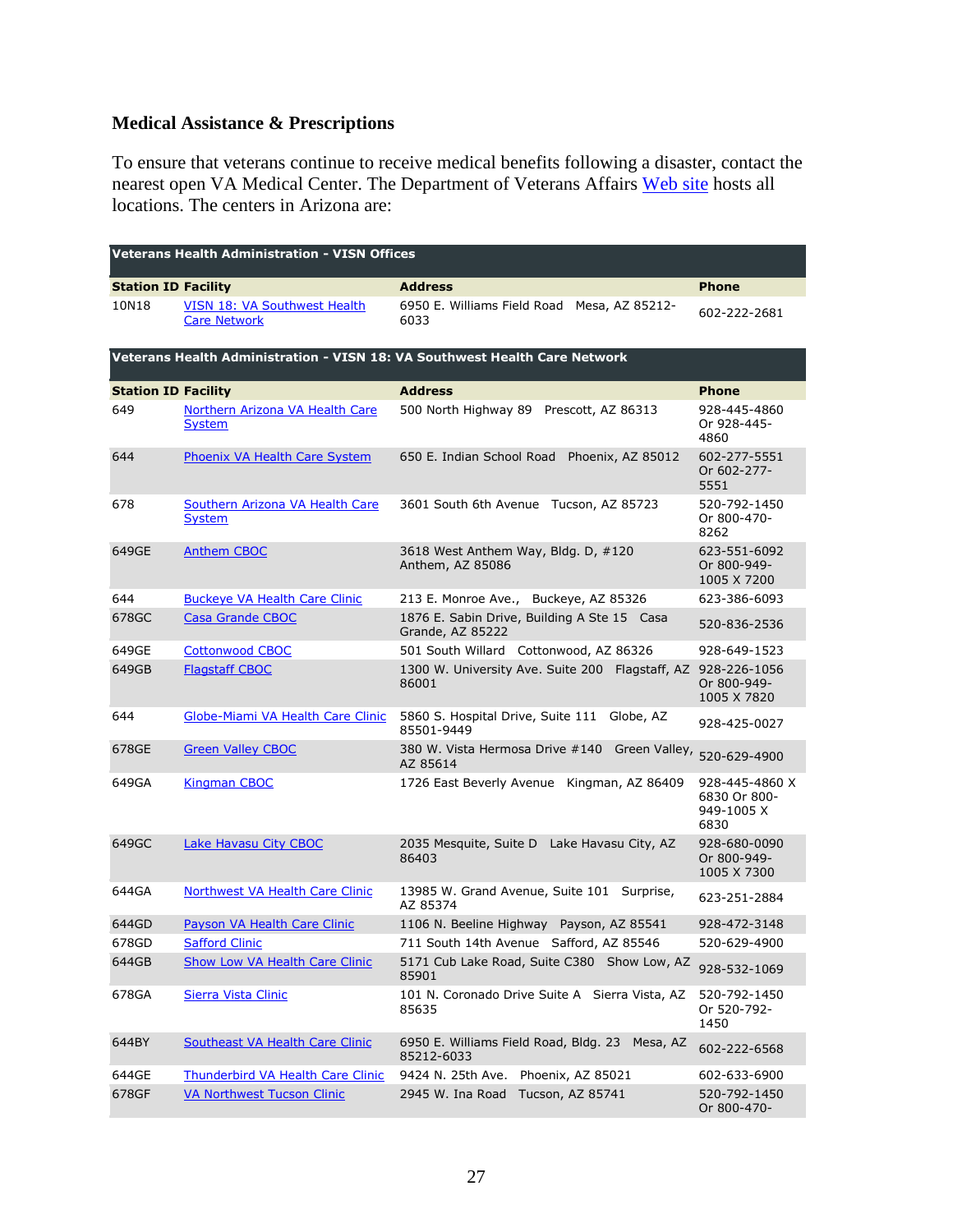|          |                                     |                                                                                                              | 8262                                |
|----------|-------------------------------------|--------------------------------------------------------------------------------------------------------------|-------------------------------------|
| 678GG    | <b>VA Southeast Tucson Clinic</b>   | 7395 S. Houghton Road Ste 129 Tucson, AZ<br>85747                                                            | 520-792-1450<br>Or 800-470-<br>8262 |
| 470-8262 | <b>Yuma Clinic</b>                  | 2555 E. Gila Ridge Road Yuma, AZ 85365                                                                       | 520-792-1450<br>Or 800-470-<br>8262 |
| 05161V   | <b>Chinle Vet Center Outstation</b> | Navajo (Indn) Rt. 7, Old CBI Bldg. Chinle, AZ<br>86503<br>Mailing Address: P.O. Box 1934 Chinle, AZ<br>86503 | 928-674-3682                        |
| 05162    | Hopi Vet Center Outstation          | P.O. Box 929, 1 Main St. Hotevilla, AZ 86030                                                                 | 928-734-5166<br>Or 877-927-<br>8387 |
| 0524     | <b>Mesa Vet Center</b>              | 1303 South Longmore, Suite 5 Mesa, AZ 85202                                                                  | 480-610-6727<br>Or 877-927-<br>8387 |
| 0517V    | <b>Phoenix Vet Center</b>           | 77 E. Weldon Ave., Suite 100 Phoenix, AZ<br>85012                                                            | 602-640-2981<br>Or 877-927-<br>8387 |
| 0518V    | <b>Prescott Vet Center</b>          | 3180 Stillwater Drive, Suite A Prescott, AZ<br>86305                                                         | 928-778-3469<br>Or 877-927-<br>8387 |
| 0521V    | <b>Tucson Vet Center</b>            | 3055 N. First Avenue Tucson, AZ 85719                                                                        | 520-882-0333<br>Or 877-927-<br>8387 |
| 0533V    | <b>West Valley Vet Center</b>       | 14050 N. 83rd Avenue Suite 170 Peoria, AZ<br>85381                                                           | 623-398-8854<br>Or 877-927-<br>8387 |
| 0537V    | <b>Yuma Vet Center</b>              | 3939 S. Ave SE suite 122 Yuma, AZ 85365                                                                      | 928-271-8700<br>Or 877-927-<br>8387 |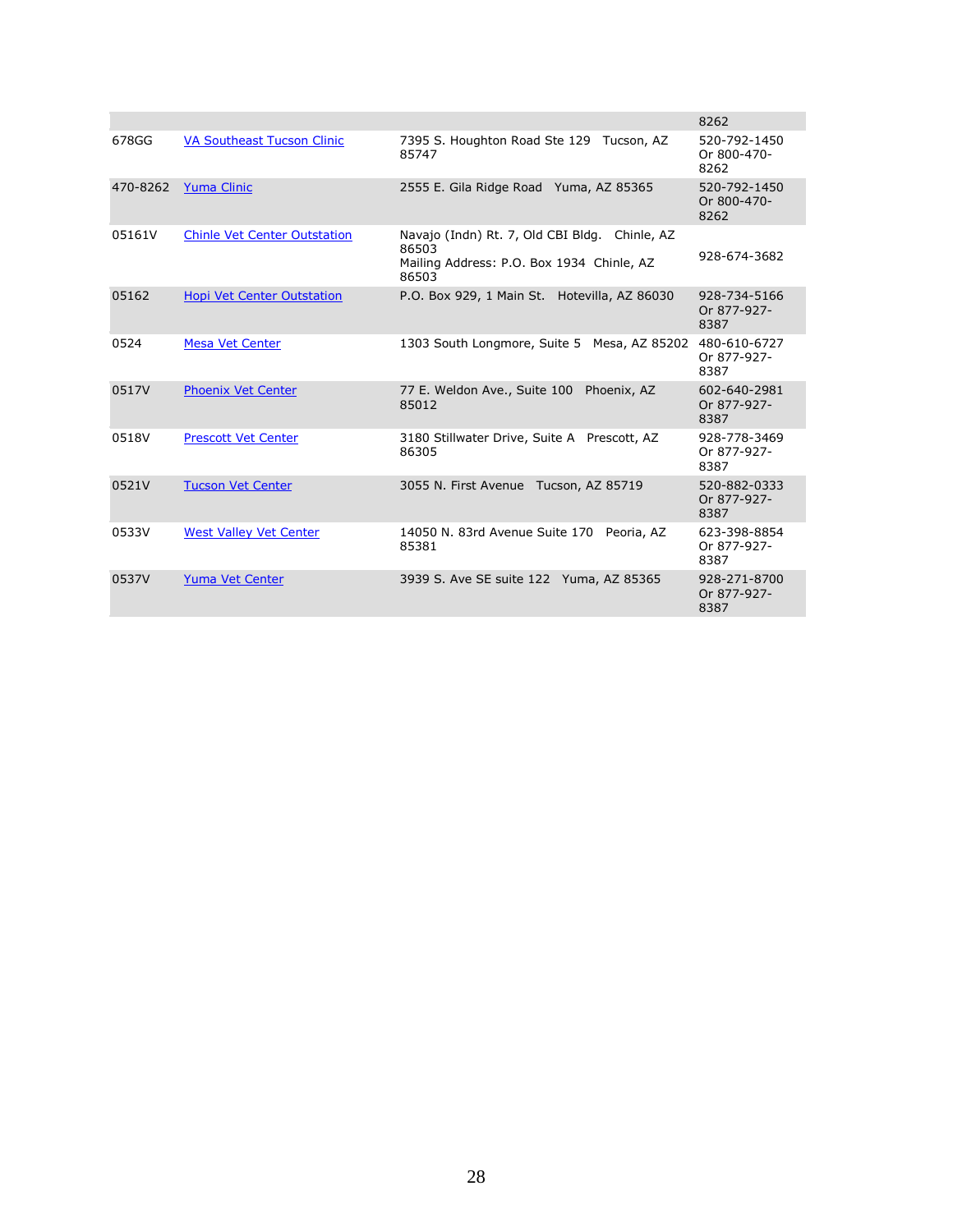## **DEATH**

## **Proof of Death**

After a natural disaster, it may be difficult to prove that a loved one has died if they went missing during the disaster. Please contact law enforcement officers to help locate any missing persons and/or establish cause of death.

## **Intestate Succession**

A person who dies without a will is said to have died "intestate." In this situation, the deceased's property is distributed according the laws of the state where the person resided or where the assets are located. Generally, the decedent's property will pass to his or her spouse, children or relatives. An administrator will be appointed by the court to distribute the assets of the estate.

The administrator is strongly advised to obtain legal assistance to be sure that the assets of the estate are distributed in accordance with Arizona law. A list of lawyer referral services can be found on page 61 of this document.

## **Probate of Wills**

If the deceased left a will, the executor of the estate (either named in the will or appointed by the court) must file a petition for probate with the court and issue letters testamentary. Again, it is advisable to consult an attorney to assist with the filing of the petition and the administration of the estate. A list of lawyer referral services can be found on page 61 of this document.

# **Employment-Related Benefits**

**Benefits** – Many employers provide life insurance coverage with death benefit protection equal to a worker's salary or twice his or her salary as well as disability insurance covering a portion of the employee's salary. Contact the deceased's employer or the insurance company directly to obtain benefits information.

**Life Insurance Claims** – Life insurance companies typically pay claims on insured lives upon receipt of a death certificate for the insured and a claim form. Because death certificates may not be immediately available for people who reside in areas affected by a natural disaster, insurance companies may accept a sworn affidavit or other documentation in lieu of a death certificate.

Claimants should check with their insurance company to determine what supporting documentation is required to process a claim.

Claim forms must be filled out, signed and returned within the period of time stated on the form.

Claimants must return all forms on time and should keep records of all communications to and from the insurance company, including correspondence, faxes, e-mail messages and telephone notes.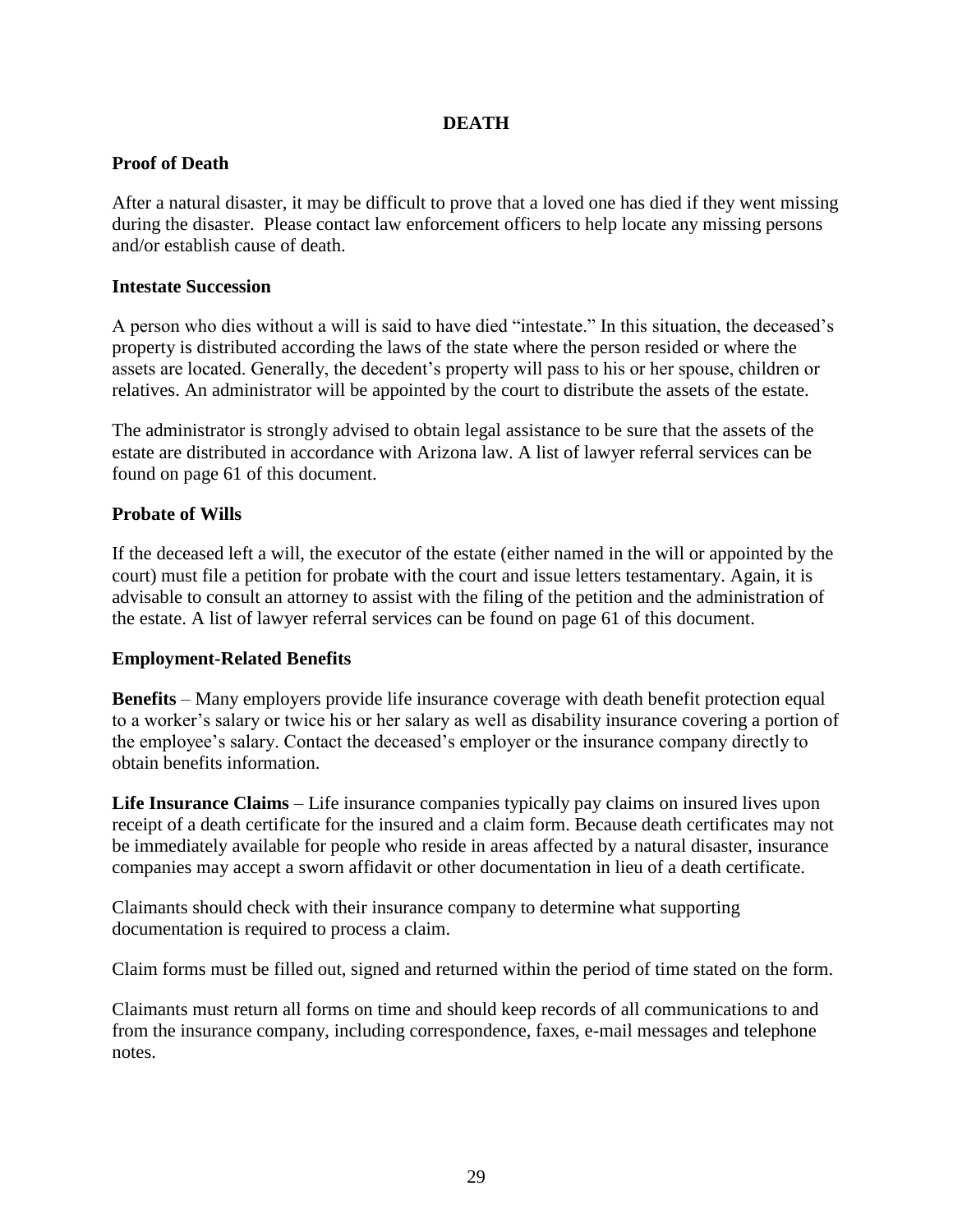**Premium Payments** – Life insurance companies may waive deadlines for premium payments for families affected by a disaster. Contact your agent, employer or insurance company to learn what benefits they offer.

**Loans** – Emergency loans against the cash value of some life insurance policies may also be available. Contact your agent, employer or insurance company to learn what benefits they offer.

A list of insurance companies can be found on page 14 of this document.

# **Funeral Expenses**

FEMA has grants available to victims of natural disasters to cover medical, dental and funeral related expenses not covered by insurance. One of the first steps following a disaster should be to contact FEMA and ask about the Individual and Family Grant Programs (IFG). You may apply for IFG funds by telephone at (800) 462-9029. For TDD assistance, call (800) 462-7585.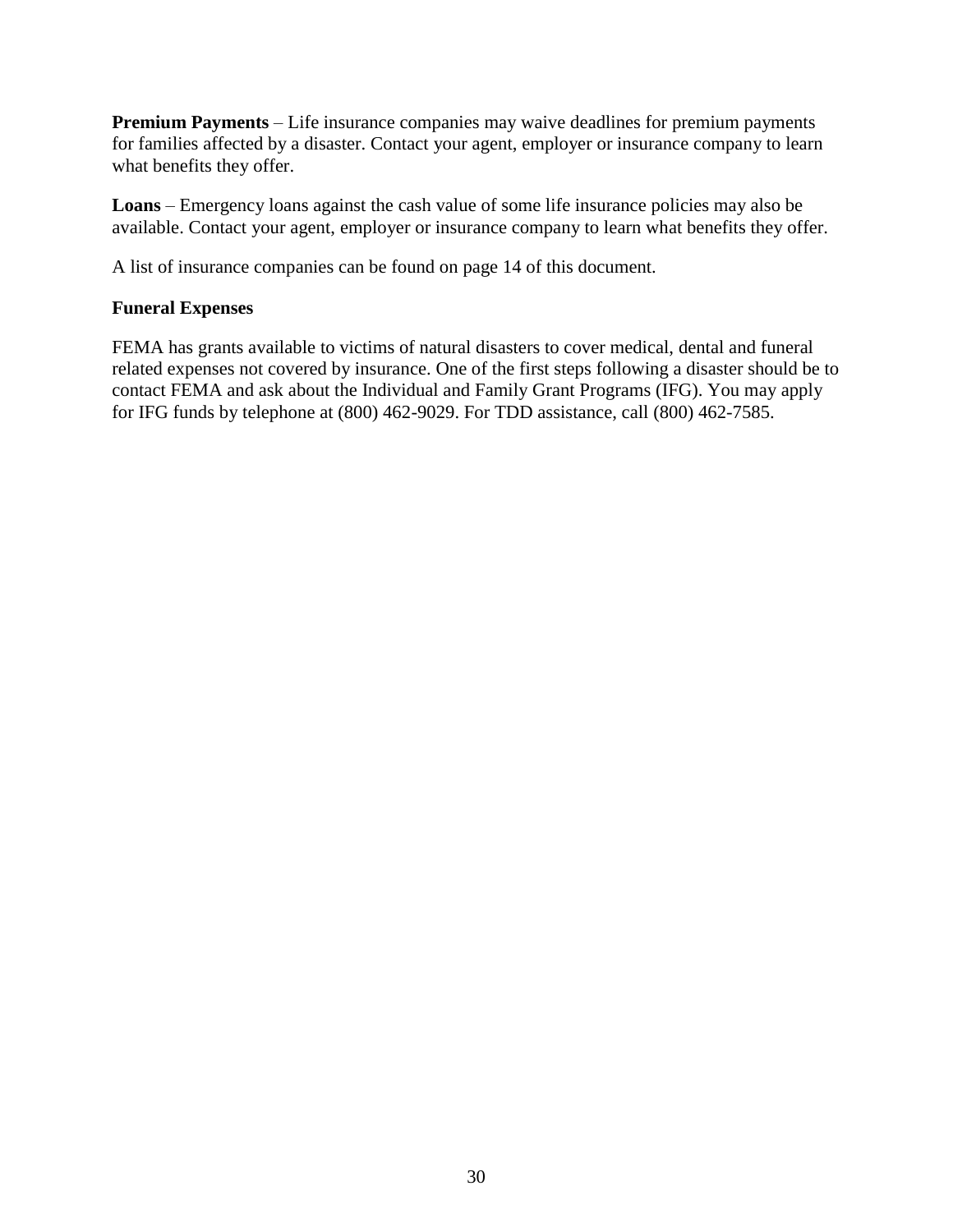## **INFORMATION FOR SMALL BUSINESSES**

## **Loans**

If your business has suffered physical damage or sustained economic injury after a disaster, you may be eligible for financial assistance from the U.S. Small Business Administration (SBA). Any business – regardless of size – that is located in a declared disaster area may apply for a low-interest loan to repair or replace damaged property. Small business owners also may apply for a working capital loan from the SBA to recover from economic injury caused by a disaster, even if the business's property was not damaged.

**Physical Disaster Loans** – Any business may apply for a Physical Disaster Loan of up to \$2 million to repair or replace damaged real estate, equipment, inventory and fixtures. The loan may be increased by as much as 20% to protect the property against future disasters of the same type. These loans will cover uninsured or under-insured losses. For physical disaster loans, amounts over \$14,000 must be secured. The SBA will not decline a loan if there is not enough collateral but will ask for whatever collateral is available. The disaster loan is intended to help restore property to pre-disaster condition, and, under certain circumstances, protect the structure from future disasters. These funds cannot be used to upgrade or expand a business unless required by city or county building codes.

**Economic Injury Disaster Loans** – Small businesses, small agricultural cooperatives and certain private nonprofit organizations suffering substantial economic injury may be eligible for an Economic Injury Disaster Loan (EIDL) of up to \$2 million to meet necessary financial obligations (i.e., bills the company would have paid if the disaster had not occurred). Assistance under EIDL is available regardless of whether the business suffered any property damage. EIDL loans over \$5,000 must be secured. The SBA will not decline a loan if there is not enough collateral but will ask for whatever collateral is available.

These loans provide operating funds until a business recovers. Loan funds may be used to make payments on short-term notes, accounts payable and installment payments on long-term notes. EIDL requests may be made for the amount of economic injury and operating needs, but not in excess of what the business could have paid if the disaster had not occurred. The SBA will not refinance long-term debts or provide working capital needed before the disaster. Neither lack of profit or loss of anticipated sales alone is enough to establish substantial economic injury. Substantial economic injury is defined as the inability to meet current obligations because of the disaster, and indicators may include a larger-than-normal volume of receivables, a lower sales volume and delinquencies in debt payments.

**Interest Rates** – The interest rate on both the physical disaster loan and the EIDL cannot exceed 4% if no credit is available elsewhere. Repayment can be up to 30 years, depending on the business's ability to repay the loan. For businesses and non-profit organizations with credit available elsewhere, the interest rate is higher.

**Application Information** – Businesses may apply directly to the Small Business Administration for assistance. Downloadable forms are available at [www.sba.gov/content/disaster-loan-paper](http://www.sba.gov/content/disaster-loan-paper-applications)[applications](http://www.sba.gov/content/disaster-loan-paper-applications) or applicants can file their Electronic Loan Applications (ELA) online at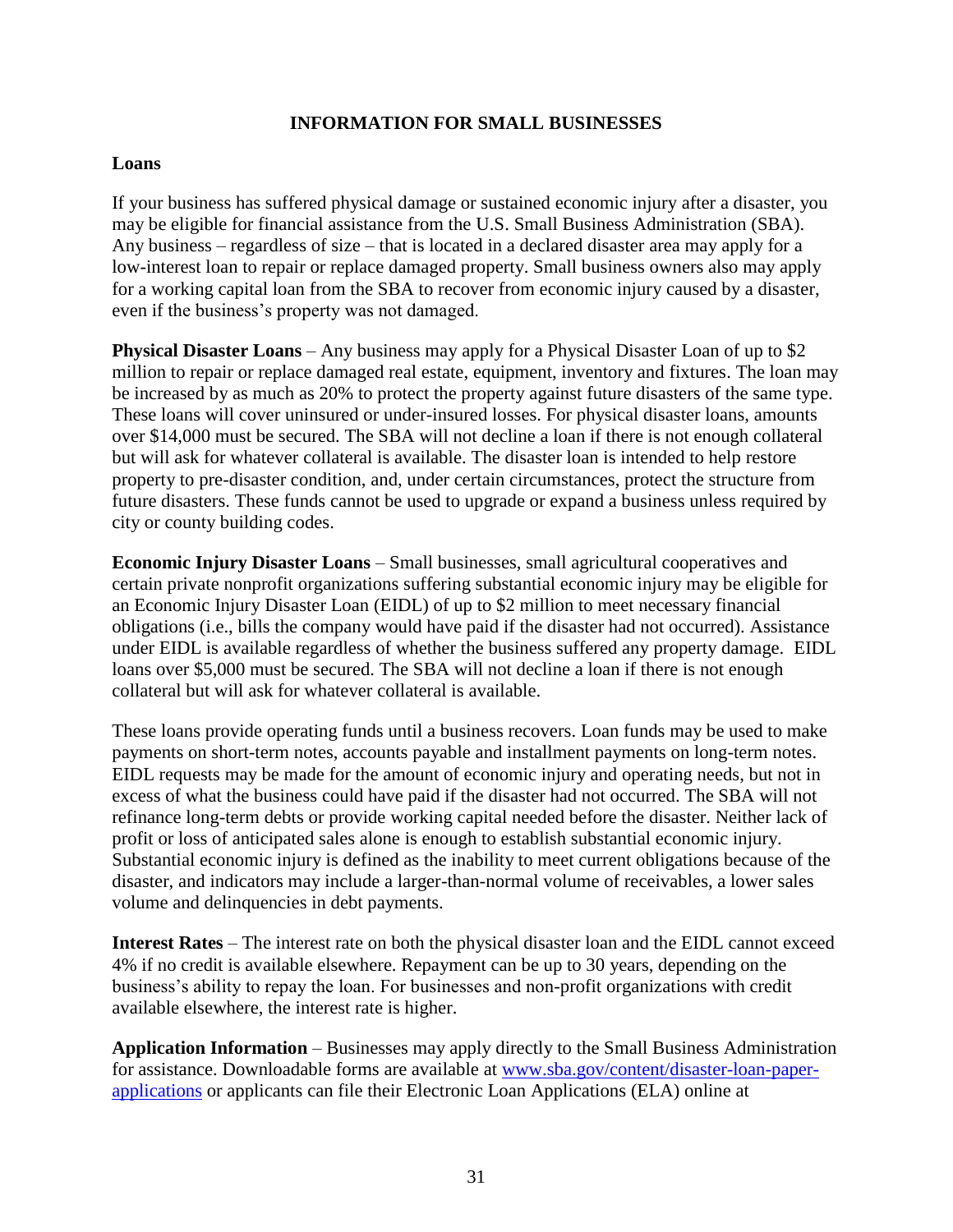[http://disasterloan.sba.gov/ela.](http://disasterloan.sba.gov/ela) In addition to the loan form, applicants will need a copy of their federal income tax information, a short history of the business, and personal and business financial statements. The Small Business Administration must review the applicant's financial statement and one for each partner, member, and stockholder with 20% or more ownership. The SBA requires the principals of the business to personally guarantee repayment of the loan, and in some instances, to secure the loan by pledging additional collateral. The Small Business Administration tries to make a decision on each application within 7 to 21 days. Make sure the application is complete, as missing information causes delays.

For more information about disaster assistance for businesses contact the Small Business Administration Disaster Customer Service Center at (800) 659-2955 or online at [www.sba.gov/content/disaster-loan-paper-applications.](file:///C:/Documents%20and%20Settings/LisaD/Local%20Settings/Temporary%20Internet%20Files/Content.Outlook/AppData/Roaming/LisaD/AppData/Local/Microsoft/Windows/Temporary%20Internet%20Files/Content.Outlook/QJV383WM/www.sba.gov/content/disaster-loan-paper-applications) The Small Business Center serving Arizona may be reached at:

U.S. Small Business Administration Field Operations Center – West P.O. Box 419004 Sacramento, CA 95841 Phone: (800) 488-5323

# **Contracts**

A business's written contracts may contain provisions regarding excuses for non-performance of a contract in the event of a disaster, or liability for damaged goods. If the contracts were destroyed in a disaster, a business owner should contact the business's vendors, customers and other parties with whom it has contractual relationships as soon as possible to try to obtain copies of the agreements or determine the terms of those agreements. If no written contract was in place or no copies can be recovered, default legal rules will govern the relationship between the parties.

**Impossibility of Performance** – Generally, a party may be excused from performance only if performing the contract has been rendered impossible through no fault of the party looking to be excused. A significant increase in cost of performance of a contract will not be sufficient to allow a party to refuse to perform. Whether a business may be excused from a contract to supply goods because a warehouse was destroyed, for example, will depend on whether or not the supplier can obtain more of those goods from a different source. If so, even if the second source of goods is significantly more expensive, the supplier will not be excused from performing the contract.

**Liability for Damage to Goods** – An insurance policy may cover damage to or destruction of goods. In the absence of an agreement to the contrary, risk of loss of goods subject to sale passes in the following manner:

 If a contract requires physical delivery of identified goods to a specific destination, title passes on tender of the goods at that destination.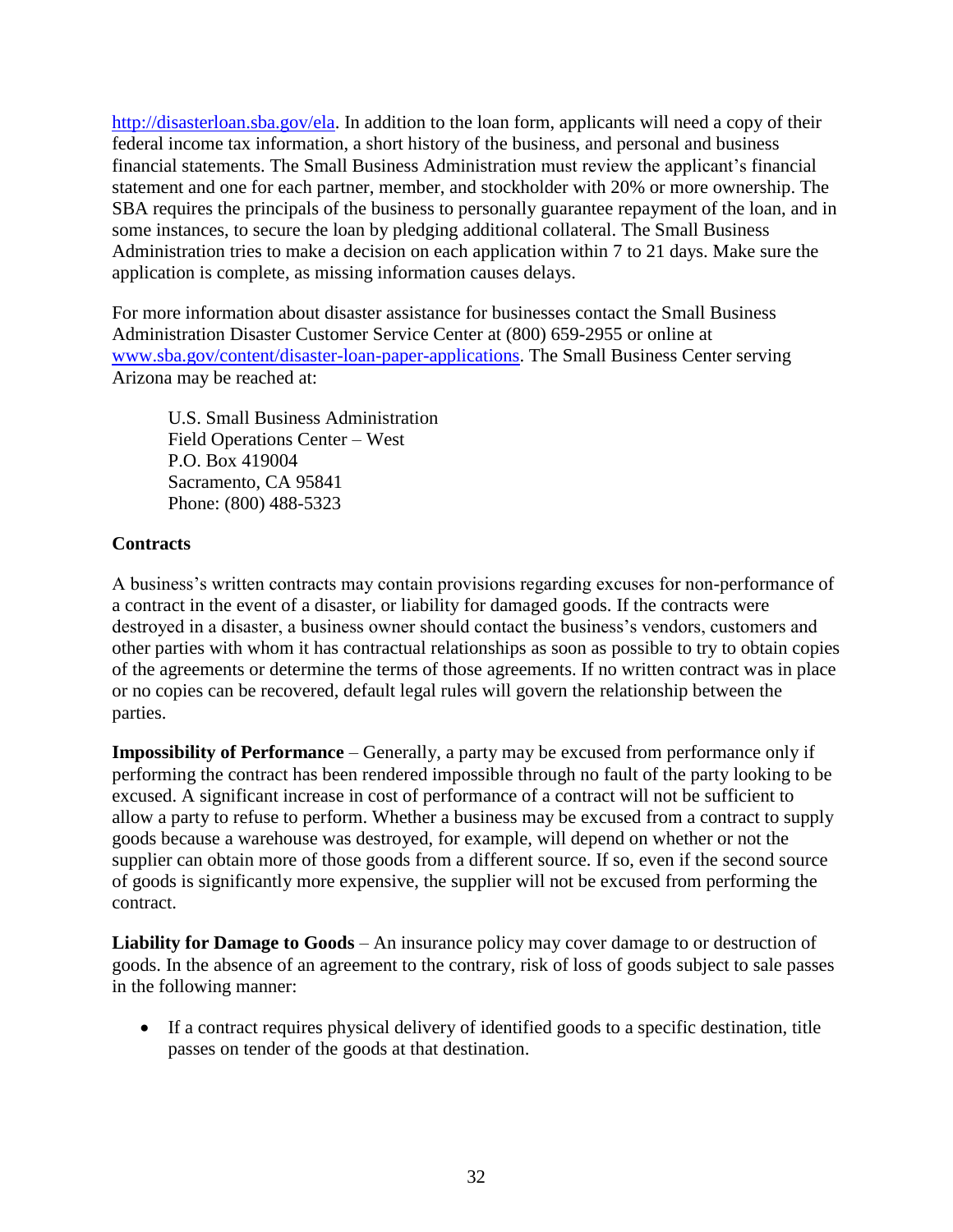- If the contract does not specify a place of delivery, title passes at the time and place of shipment; if delivery is to be made without moving the goods, title passes at the time and place documents of title are to be delivered.
- If no documents of title are delivered, title passes at the time and place of contract.

# **Business Licenses**

In the event of a natural disaster, business owners should contact the local regulatory authority that issued the business license to (1) ensure that the license is still on file and in effect, or (2) request replacement copies if the license was lost or destroyed. Some jurisdictions in Arizona require business owners to secure both city and county business licenses. Business owners should check with their local government to determine what licenses are required.

# **Employee Records**

Employers are generally not relieved of their obligation to pay employees due to a natural disaster (see the "Employment Issues" section of this manual). In the event payroll records are destroyed, the employer is generally required under federal law to recreate at least the following information:

- Employee's full name, as used for Social Security purposes
- Address, including zip code
- Birth date, if younger than 19
- Gender and occupation
- Time and day of week when employee's workweek begins
- Hours worked each day and total hours worked each workweek
- Basis on which employee's wages are paid
- Regular hourly pay rate
- Total daily or weekly straight-time earnings
- Total overtime earnings for the workweek
- All additions to or deductions from the employee's wages
- Total wages paid each pay period, including money paid in cash
- Date of payment and the pay period covered by the payment

# **Employee Benefits**

Employers should be encouraged to contact an employment lawyer regarding wage, insurance and leave issues following a disaster.

How much time an employee may take off after a disaster is governed by federal law, including the Family and Medical Leave Act and the Americans with Disabilities Act. Compliance information regarding the Family and Medical Leave Act is available on the Department of Labor's web site at [www.dol.gov/whd/fmla.](file:///C:/Documents%20and%20Settings/LisaD/Local%20Settings/Temporary%20Internet%20Files/Content.Outlook/AppData/Roaming/LisaD/AppData/Local/Microsoft/Windows/Temporary%20Internet%20Files/Content.Outlook/QJV383WM/www.dol.gov/whd/fmla) Compliance information regarding the Americans with Disabilities Act is available on the Department of Justice's web site at [www.ada.gov.](file:///C:/Documents%20and%20Settings/LisaD/Local%20Settings/Temporary%20Internet%20Files/Content.Outlook/AppData/Roaming/LisaD/AppData/Local/Microsoft/Windows/Temporary%20Internet%20Files/Content.Outlook/QJV383WM/www.ada.gov)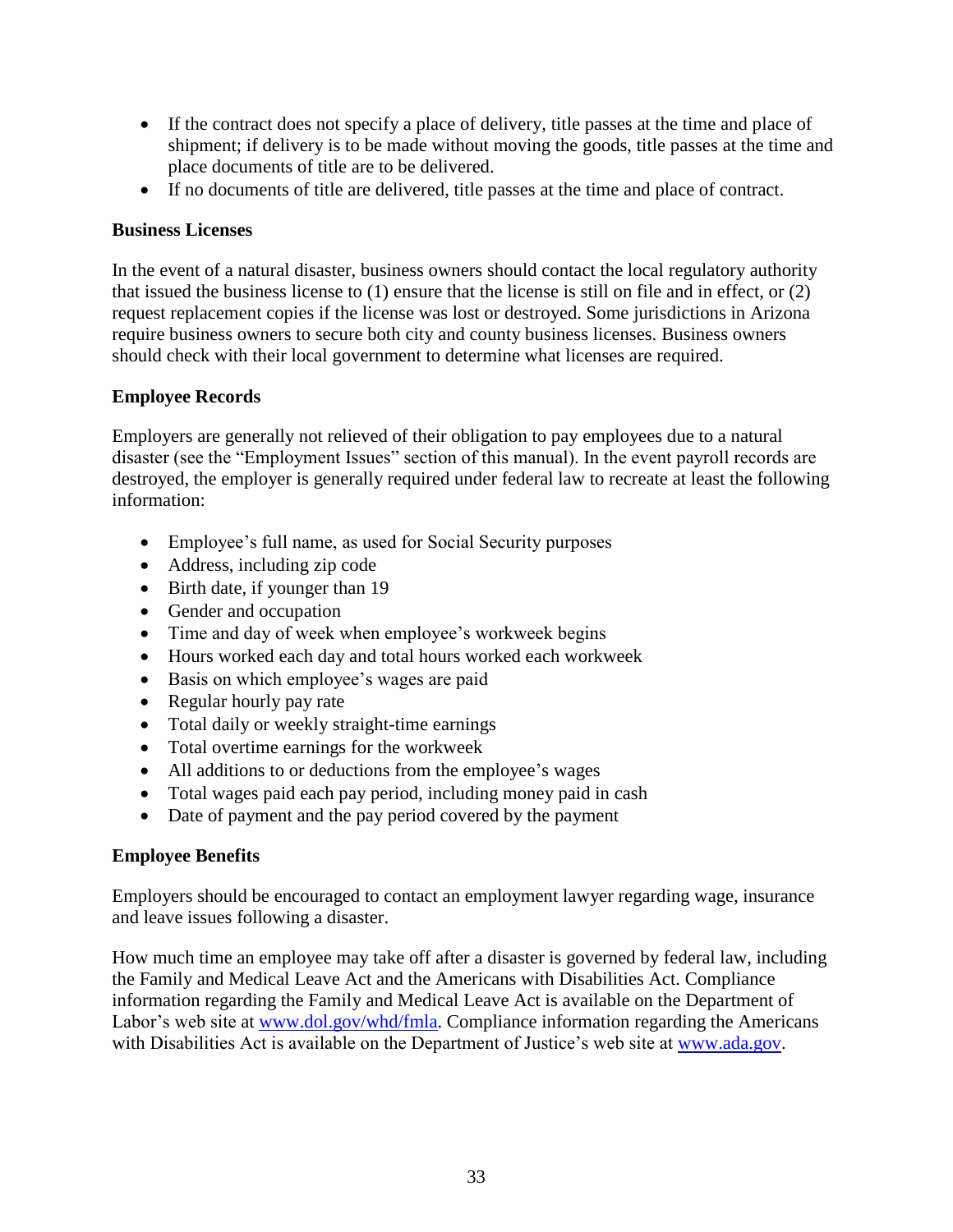# **FAMILY ISSUES**

## **Medical Treatment**

1. Will my child be able to get emergency medical care if I cannot be reached by telephone?

Yes. A physician can perform a surgical procedure if the physician determines that an emergency exists and that it is necessary to perform such surgical procedures for the treatment of a serious disease, injury or drug abuse, or to save the life of the patient, or when such parent or legal guardian cannot be located or contacted after reasonably diligent effort. A.R.S. § 36-2271(C); *see also* A.R.S. §. 36-2272(B) (providers cannot give mental health services without consent, except in emergency requiring services to prevent serious injury or death). Note that pharmacists may also provide refills of medications in the event of a disaster, even without an existing prescription for a refill. A.R.S. §. 32-1910.

2. I have a child in my home that was placed by the Child Protective Services? What will happen during an emergency if the child requires medical care?

Contact your case manager as soon as possible. If you are unable to reach your case manager, use your best judgment to make sure the child is properly treated. As above, if necessary, a physician can perform certain services without speaking to a parent or guardian.

3. How can I get counseling for my family or myself?

Information on disaster counseling is usually made available through public information announcements after the disaster. Individuals may also check with hospitals, mental health agencies, churches and charities in the community as to the availability and cost of disaster counseling. The American Red Cross also provides counseling opportunities and can be reached at (866) 438-4636 or (800) 257-7575 for Spanish speakers.

# **Public Education**

1. Do I have to send my children to school following a disaster?

Yes. If schools are open in your county, unless there is a good reason for not sending them, you must send your children to school. Listen closely to public announcements, which will provide information as to whether schools are open and the procedures for dropping off and picking up children. For additional information contact the child's school directly.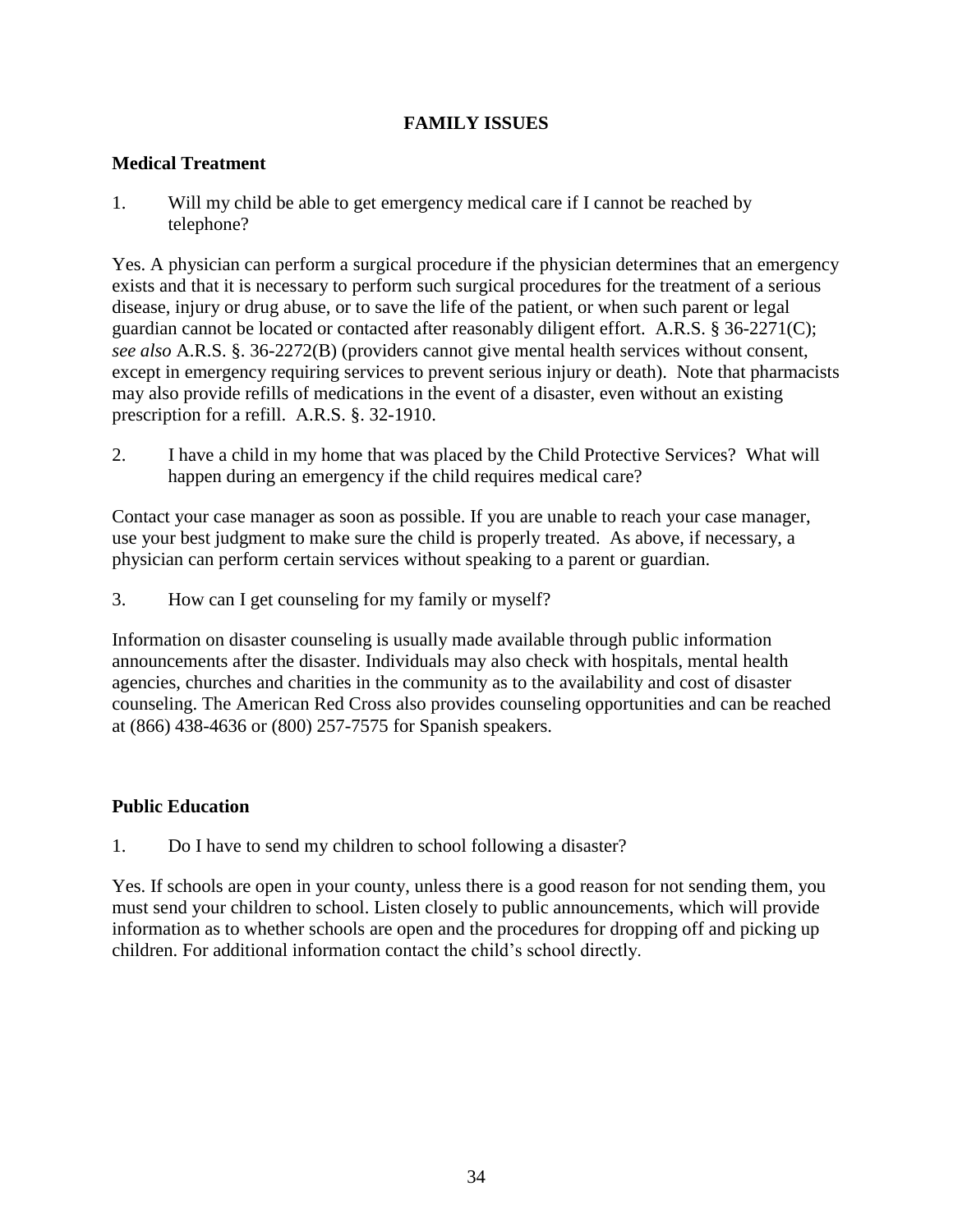## **LOCATING LOST PETS**

Resources for locating lost pets include:

Petfinder [www.petfinder.com](http://www.petfinder.com/) Post classified ads for lost pets or browse pictures of pets lost during disasters.

ASPCA Professional [www.aspcapro.org/resources-and-related-links.php](http://www.aspcapro.org/resources-and-related-links.php) Access information regarding pets affected by disasters

Humane Society of the United States [www.humanesociety.org](http://www.hsus.org/) Access information on rescuing animals, volunteering time, donating money and locating emergency pet shelters

## **Locating Micro-chipped Pets**

Avid Microchip ID (800) 336-2843 [www.avidmicrochip.com](http://www.avidmicrochip.com/)

Home Again Microchip Recovery (866) 738-4324 [www.homeagainid.com](http://www.homeagainid.com/)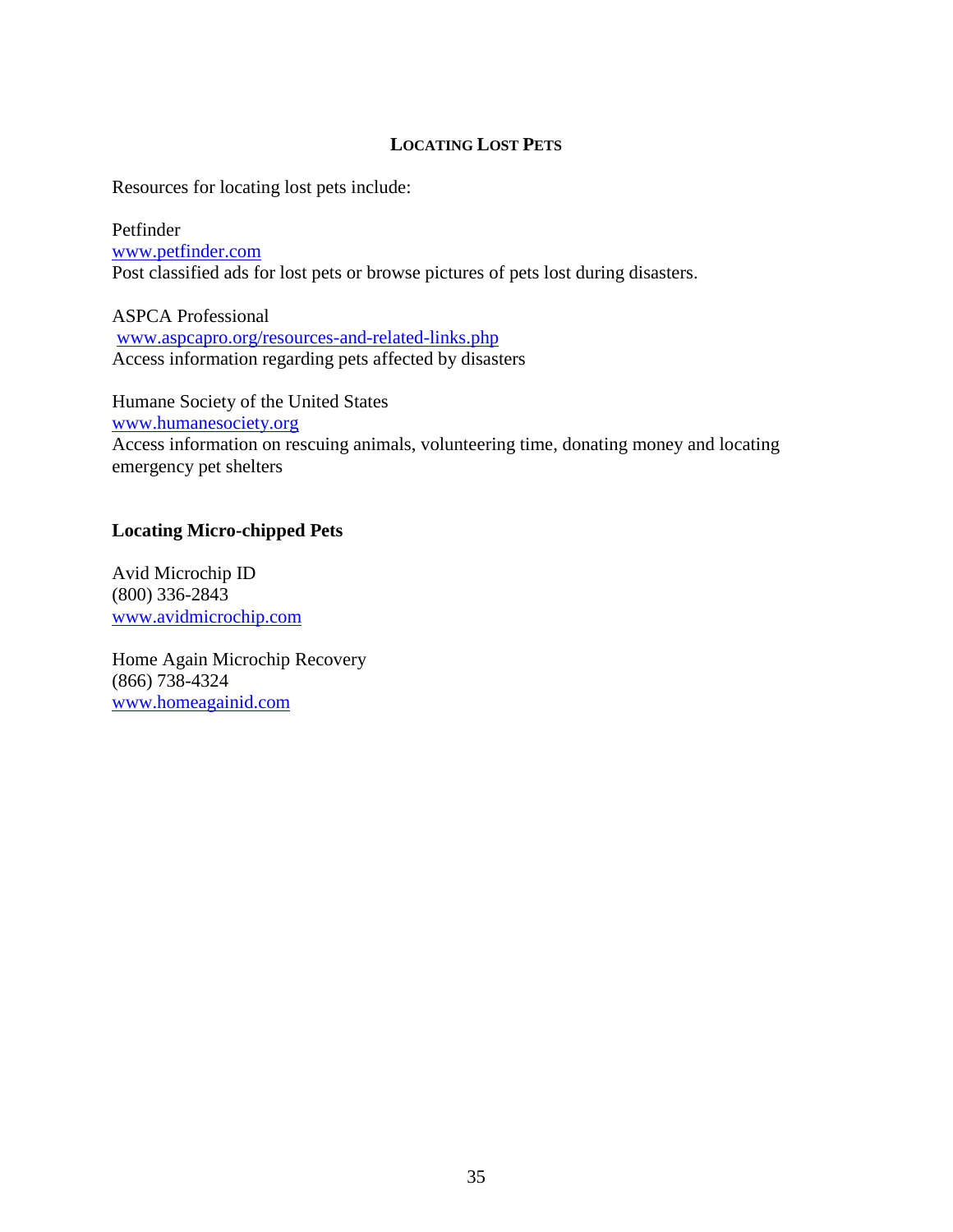| Name                               | Phone            | Website                    |
|------------------------------------|------------------|----------------------------|
|                                    |                  |                            |
| <b>Federal Emergency</b>           | $(800)$ 621-3362 | www.fema.gov               |
| <b>Management Agency</b>           |                  |                            |
| <b>Federal Disaster Assistance</b> | $(800)$ 621-3362 | www.fema.gov/about/process |
| Process for Individuals            |                  |                            |
| Department of Homeland             | $(202)$ 282-8000 | www.dhs.gov/dhspublic      |
| Security                           |                  |                            |
| Administration on Aging            | $(202)$ 619-0724 | www.aoa.gov                |
| Department of Health and           | $(877)$ 696-6775 | www.hhs.gov/disasters      |
| <b>Human Services</b>              |                  |                            |
| <b>Center for Disease Control</b>  | $(888)$ 232-6348 | www.bt.cdc.gov/disasters   |
| <b>Small Business</b>              | $(800)$ 827-5722 | www.sba.gov                |
| Administration                     |                  |                            |
| Social Security                    | $(800)$ 772-1213 | www.ssa.gov                |
| Administration                     |                  |                            |

# **HELPFUL PHONE NUMBERS AND WEBSITES – FEDERAL GOVERNMENT**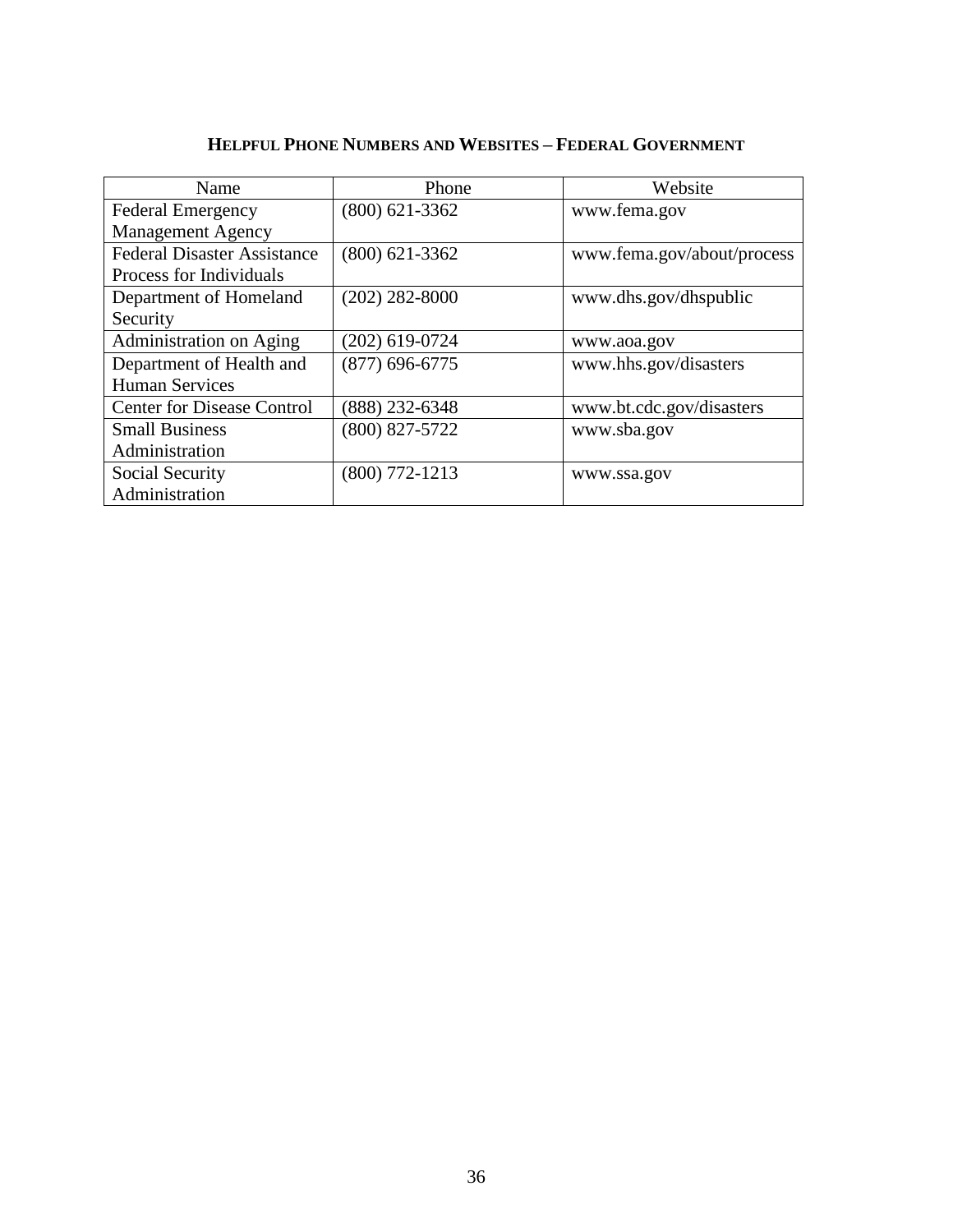### **HELPFUL PHONE NUMBERS AND WEBSITES – STATE OF ARIZONA**

#### **Administrative Office of the Courts**

1501 W. Washington Street Suite 411 Phoenix, Arizona 85007 [www.azcourts.gov/contactus.aspx](http://www.azcourts.gov/contactus.aspx)

Administrative Services (602) 452-3500

#### **Arizona Corporation Commission**

1200 W. Washington Street Phoenix, Arizona 85007 [www.azcc.gov](http://www.azcc.gov/) Phone: (602) 542-2237

Listen Line (hear public meetings live) Phone: (602) 542-0222 (Available in 520 and 928 Area Codes only) Phone: (800) 250-4525

Personnel/Accounting Phone: (602) 542-4140

Docket Control Phone: (602) 542-3477

Utility Complaints Phone: (602) 542-4251

Engineering Phone: (602) 542-4251

Acctg/Rates & Econ/Research Phone: (602) 542-4251

Pipeline Safety Phone: (602) 262-5601

Railroad Safety Phone: (602) 262-5601 Corporations Division 1300 W. Washington Street, 1st Floor Phoenix, Arizona 85007

Corporate Records Phone: (602) 542-3026

Corporate Filing Phone: (602) 542-3135

Annual Reports/Revocations Phone: (602) 542-3285

Securities Division 1300 W. Washington Street, 3rd Floor Phoenix, Arizona 85007

Southern Arizona Office 400 W. Congress Tucson, Arizona 85701

Corporations Division Room 221 Phone: (520) 628-6560

Utilities Division Room 218 Phone: (520) 628-6550

Pipeline & Railroad Safety Ofc Room 218 Phone: (520) 628-6568

Hearing Officer Room 218 Phone: (520) 628-6552

**Arizona Department of Administration** 100 N 15th Ave., Suite 401 Phoenix, Arizona 85007 [www.azdoa.gov](http://www.azdoa.gov/)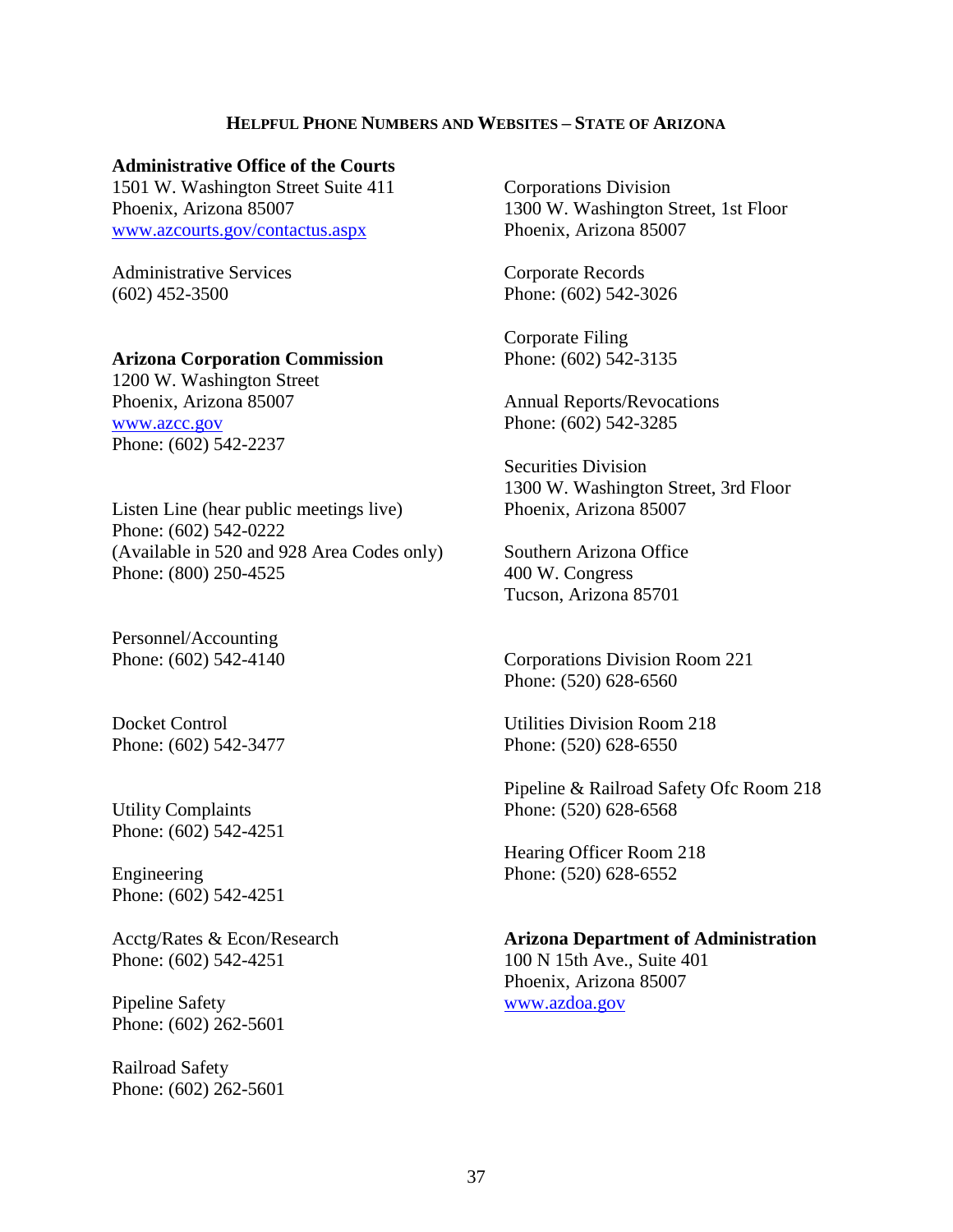#### **Arizona Department of Agriculture**

1688 W. Adams Phoenix, Arizona 85007 [www.azda.gov](http://www.azda.gov/) Phone: (602) 542-4373

#### **Arizona Department of Commerce**

1700 W. Washington St., Suite 600 Phoenix, AZ 85007 [www.azcommerce.com](http://www.azcommerce.com/) Phone: (602) 771-1100

## **Arizona Health Care Cost Containment System (AHCCCS)**

AHCCCS Administration 801 E. Jefferson Street, MD 4100

Phoenix, AZ 85034 Ph: 602-417-4000 FAX: 602-252-6536 Toll Free: 1-800-654-8713

#### AHCCCS KidsCare Office 801 E. Jefferson, MD 7500

Phoenix, AZ 85034 Ph: 602-417-5437 FAX: 602-257-7016 Toll Free: 1-877-764-5437

AHCCCS SSI/MAO Office

801 E. Jefferson Street, MD 3800 Phoenix, AZ 85034 Ph: 602-417-5010 FAX: 602-258-4619 Toll Free: 1-800-528-0142

#### **Arizona Long Term Care System (ALTCS) Office Locations**

Casa Grande ALTCS Office 500 N. Florence Street Casa Grande, AZ 85222 Ph:520-421-1500 FAX:877-666-0874

Chinle ALTCS Office Tseyi Shopping Center, Hwy. 191 P.O. Box 1942 Chinle, AZ 86503 Ph:928-674-5439 FAX:877-660-1450 Toll Free:1-888-800-3804

Cottonwood ALTCS Office 1 N. Main Street Cottonwood, AZ 86326 Ph:928-634-8101 FAX:877-666-5208

Flagstaff ALTCS Office 2717 North Fourth Street, Suite 130 Flagstaff, AZ 86004 Ph:928-527-4104 FAX:877-663-5213

Toll Free:1-800-540-5042

Globe/Miami ALTCS Office Cobre Valle Plaza 2250 Highway 60, Suite H Miami, AZ 85539-9700 Ph:928-425-3165 FAX:877-666-5219 Toll Free:1-888-425-3165

Kingman ALTCS Office 519 E. Beale Street, Suite 130 Kingman, AZ 86401 Ph:928-753-2828 FAX:877-667-5239 Toll Free:1-888-300-8348

Lake Havasu ALTCS Office 2160 N. McCulloch Blvd., Suite 105 Lake Havasu City, AZ 86403 Ph:928-453-5100 FAX:877-664-5264 Toll Free:1-800-654-2076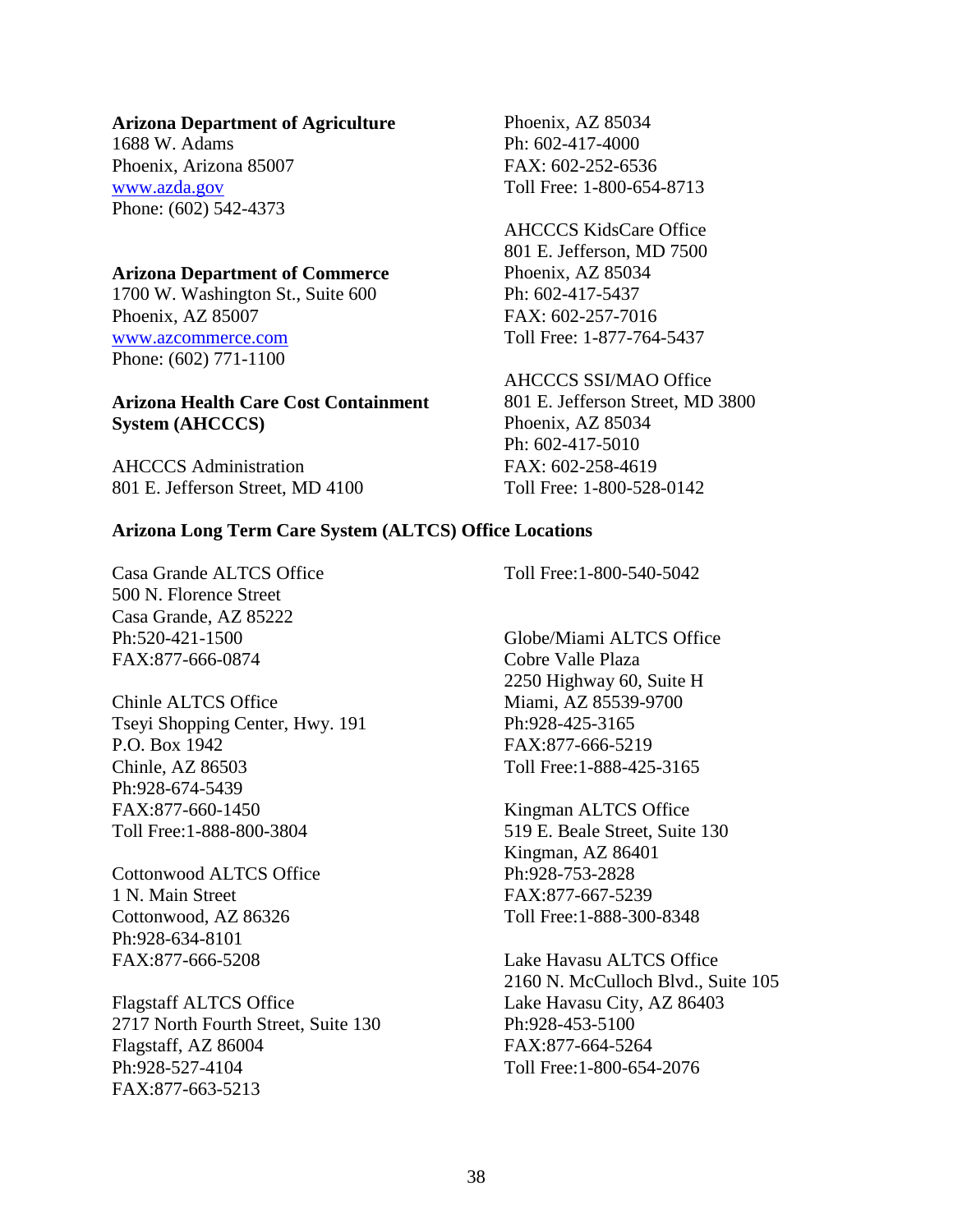Phoenix ALTCS Office 801 E. Jefferson Street, MD 1600 Phoenix, AZ 85034 Ph:602-417-6600 FAX:602-253-6385

Prescott ALTCS Office 1519 W. Gurley Street, #11 Prescott, AZ 86305 Ph:928-778-3968 FAX:877-666-5269 Toll Free:1-888-778-5600

Show Low ALTCS Office 580 E. Old Linden Road, Suite 1 Show Low, AZ 85901 Ph:928-537-1515 FAX:877-666-5286 Toll Free:1-877-537-1515

Sierra Vista ALTCS Office Street Address: 820 E. Fry Blvd Sierra Vista

# **Arizona Power Authority**

1810 W. Adams Phoenix, Arizona 85007-2697 [www.powerauthority.org](http://www.powerauthority.org/) Phone: (602) 368-4265 Fax: (602) 253-7970

#### **Attorney General's Office**

Law Building 1275 W. Washington Phoenix, Arizona 85007 www.azag.gov Phone: (602) 542-5025 Additional Information: Toll Free outside Maricopa and Pima Counties (800) 352-8431

Mailing address: 1010 N. Finance Center, Suite 201, Tucson, AZ 85710 Ph:520-205-8600 FAX:1-800-824-2656

Tucson ALTCS Office 1010 N. Finance Center Drive, Suite 201 Tucson, AZ 85710 Ph:520-205-8600 FAX:877-666-5353 Toll Free:1-800-824-2656

Valley ALTCS Office 801 E. Jefferson Street, MD 800 Phoenix, AZ 85034 Ph:602-417-6000 or 602-417-6400 FAX:602-253-4871

Yuma ALTCS Office 3850 W. 16th Street, Suite A Yuma, AZ 85364 Ph:928-782-0776 FAX:877-666-5382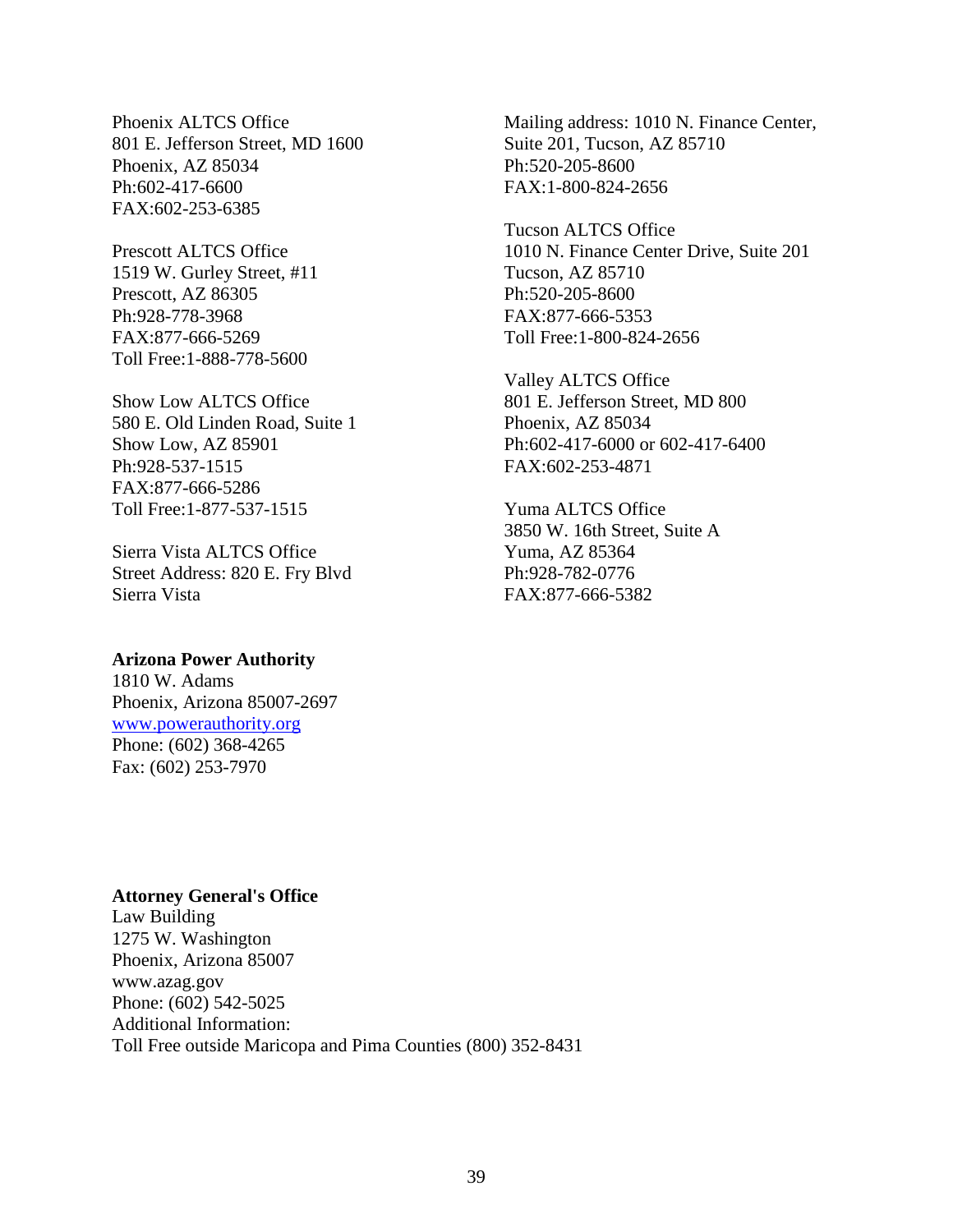Capital Center 15 S. 15th Avenue Phoenix, Arizona 85007 Phone: (602) 542-1610 Additional Information: Toll Free outside Maricopa and Pima Counties (800) 352-8431

Tucson Offices 400 West Congress South Building, Suite 315 Tucson, AZ 85701 Phone: (520) 628-6504 Additional Information: Toll Free outside Maricopa and Pima Counties (800) 352-9431

Consumer Information and Complaint Phone: (602) 542-5763 Additional Information: Toll Free outside Maricopa and Pima Counties (800) 352-8431

Crime, Fraud & Victim Resources Center Phone: Phoenix (602) 542-2123 Tucson (520) 628-6504 Additional Information: Toll Free outside Maricopa and Pima Counties (800) 352-8431

## **Automobile Theft Authority**

1400 W. Washington Street, Suite 270 Phoenix, Arizona 85007 [www.aata.az.gov](http://www.aata.az.gov/) Phone: (602) 364-2886 Fax: (602) 364-2897 Additional Information: Toll Free: 1-888-668-4433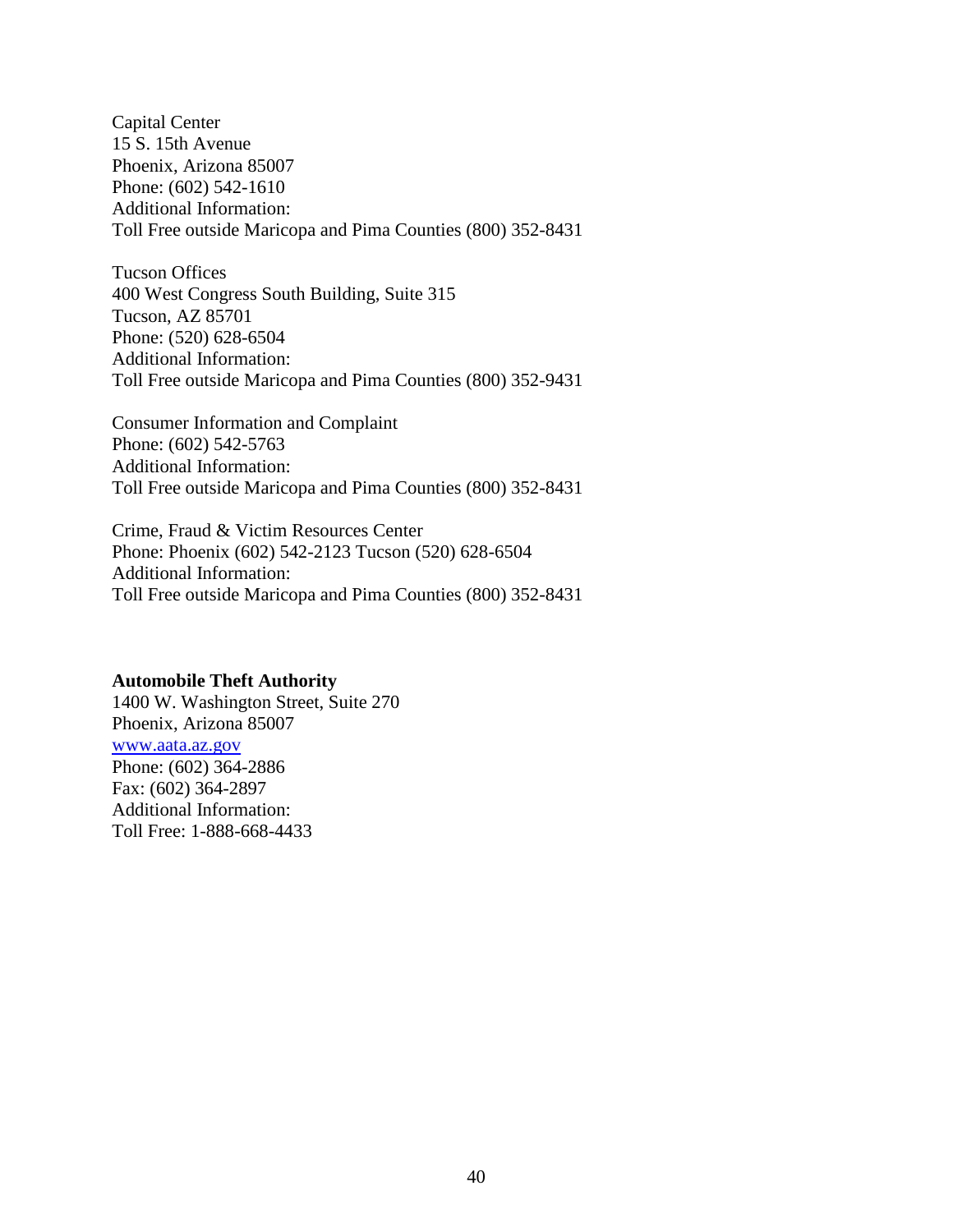#### **Commission for the Deaf and the Hard of Hearing**

1400 W. Washington Street, Room 126 Phoenix, Arizona 85007 [www.acdhh.org](http://www.acdhh.org/) Phone: (602) 542-3323 TTY/VP Fax: (602) 542-3380 Additional Information: Phone: 800-352-8161 V/TTY (502 & 928 Area Codes)

TTY Number Phone: (602) 364-0990

#### **County Health Departments**

These are where you can obtain copies of:

- Birth Certificates for birthdates after 1989
- Death Certificates within 30 days after registration

Restrictions apply Note-not all counties have these records

Apache County Health Department Apache County Annex Building 75 West Cleveland St. Johns, Arizona 85936 928-337-7525 (no records are available from the Apache County Health Department)

Cochise County Health Department 1415 Melody Lane, Bldg. A Bisbee, Arizona 85603-3037 520-432-9400

Coconino County Health Dept 2500 North Fort Valley Rd Flagstaff, Arizona 86001 928-226-2715 (death certificates only)

Gila County Health Department 5515 South Apache Avenue Globe, AZ 85501 928 425-3231 ext. 8803

(no records are available from the Globe Health Department)

Payson Arizona: 107 W. Frontier Rd., Suite A Payson, AZ 85541 928 474-1210 (no records are available from the Payson Health Department)

Graham County Health Department 826 West Main Safford, Arizona 85546 928-428-0110 (birth records) 928-428-1962 (death records)

Greenlee County Health Department (no records are available from the Greenlee County Health Department offices)

Clifton Office: Courthouse Annex 253 Fifth Street Clifton, AZ 85533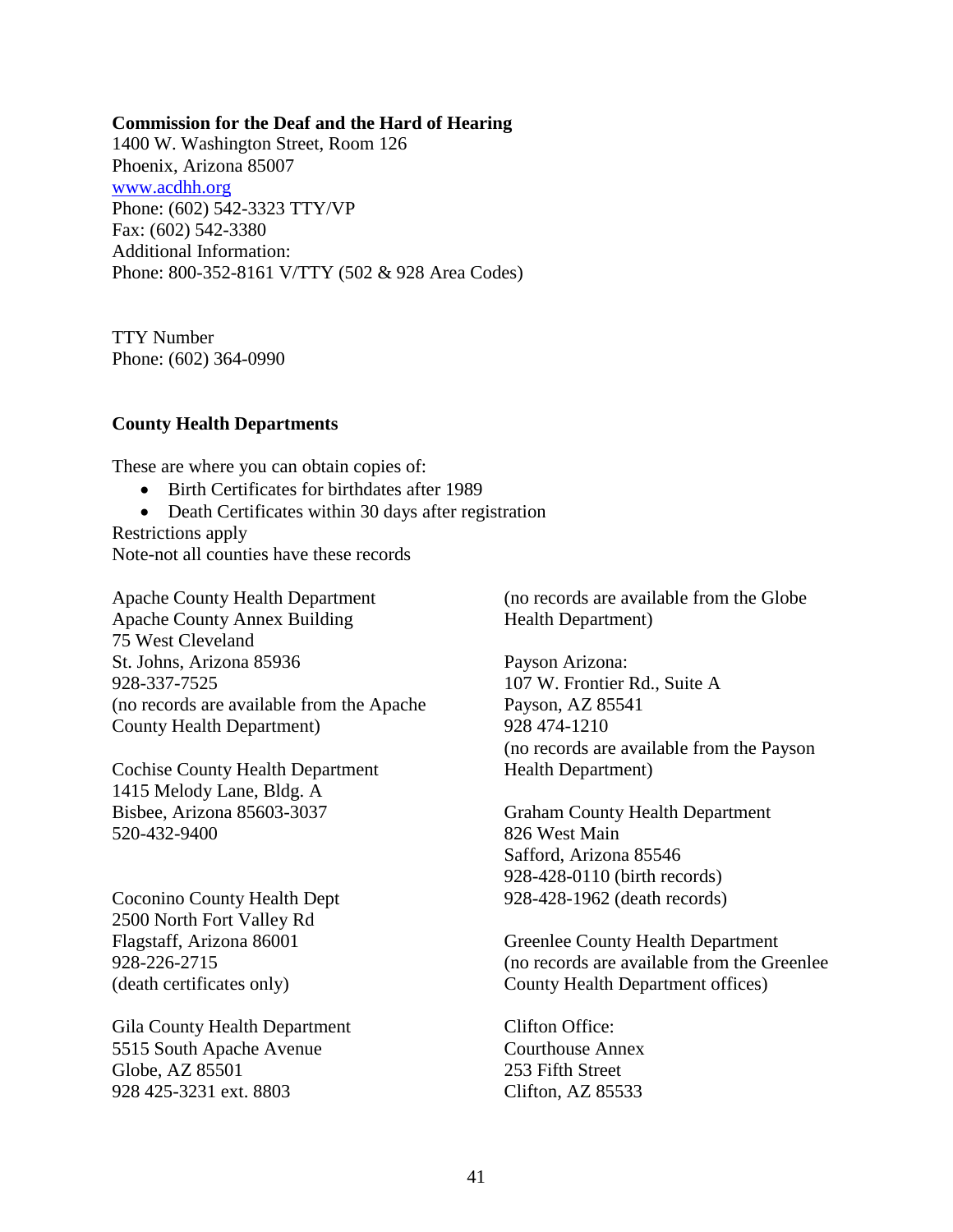#### 928-865-2601

Duncan Office: Fairgrounds Rd Duncan, AZ 928-359-2866

La Paz County Health Department 1112 Joshua Avenue Suite 206 Parker, AZ 85344 (no records are available from the La Paz County Health Department)

Maricopa County Office of Vital Registration Department of Public Health 3221 N. 16th Street, Suite 100 Phoenix, Arizona 85016 602-506-6805

Mohave County Health Department 700 West Beale Street Kingman, Arizona 86402 928-753-0743 (death certificates only)

Navajo County Health Department 117 East Buffalo Street Holbrook, Arizona 86025 928-524-4750

#### **County Recorders**

Apache County Recorder PO Box 425 St. Johns, AZ 85936-0425 (928) 337-7514 OR (800) 361-4402

Cochise County Recorder 1415 Melody Lane Bldg. B Bisbee, AZ 85603 (520) 432-8354

Pima County Health Department Vital Records Office 3950 S Country Club, Suite 100 Tucson, AZ 85714 (520) 243-7930

Pinal County Health Department 500 S. Central Avenue Florence, AZ 85232 520-866-7318 800-231-8499

Santa Cruz County Health Department 2150 N. Congress Street Nogales, AZ 85621 520 761-7800 (no records are available from the Santa Cruz County Health Department)

Yavapai County Health Department 1090 Commerce Prescott, Arizona 86305 928-771-3125

Yuma County Health Department 2200 W 28th Street, Suite 137 Yuma, AZ 85364 928-317-4530 (death certificates only)

Coconino County Recorder 110 E. Cherry Avenue Flagstaff, AZ 86001 1-800-793-6181 OR (928) 779-6585

Gila County Recorder 1400 E. Ash St. Globe, AZ 85501-1496 (520) 425-3231 Ext 232

Graham County Recorder 921 Thatcher Blvd.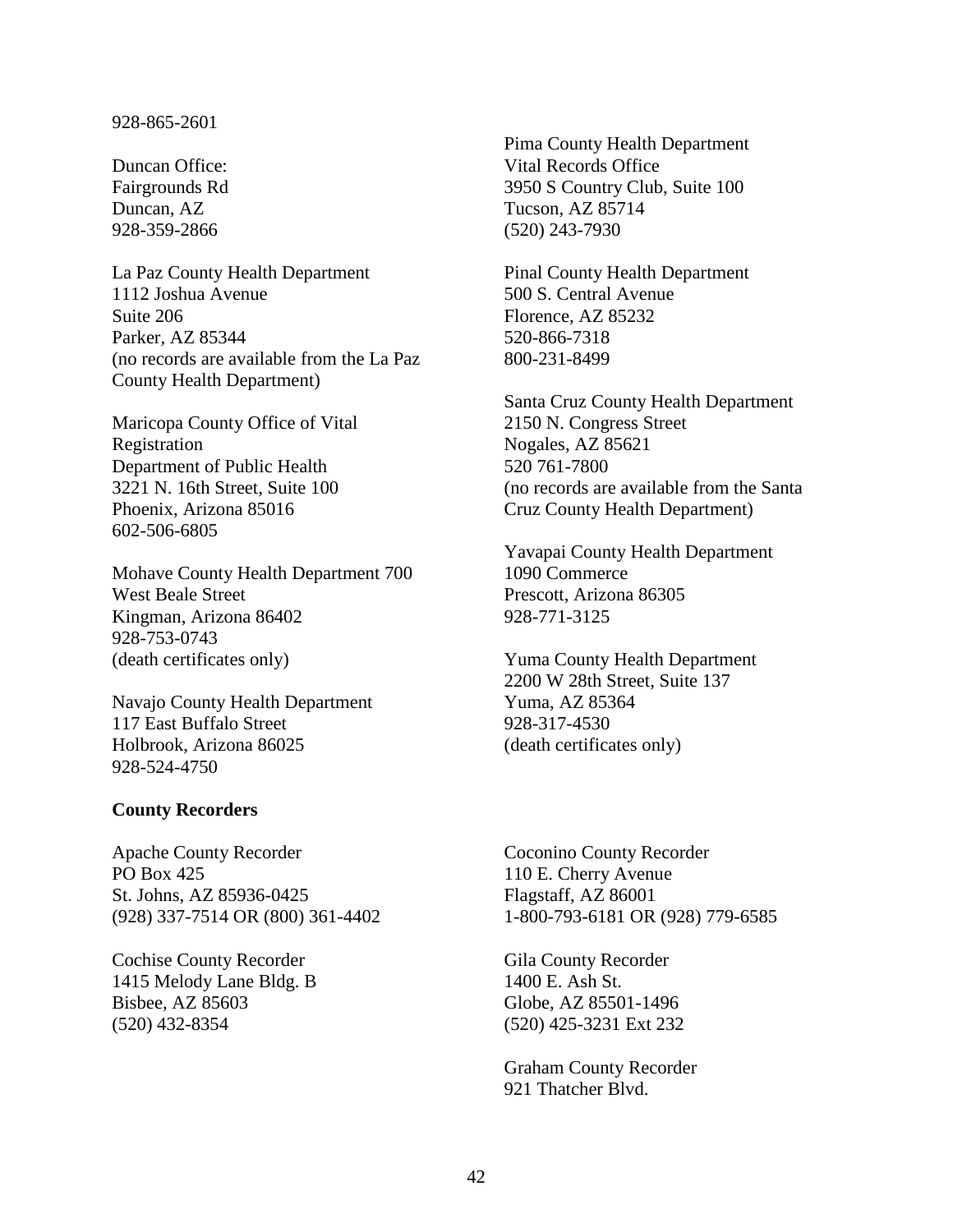Safford, AZ 85546-2858 (928) 428-3250

Greenlee County Recorder PO Box 908 Clifton, AZ 85533-1625 (928) 865-2632

La Paz County Recorder 1112 Joshua Avenue Suite 201 Parker, AZ 85344-5755 (928) 669-6136

Maricopa County Recorder 111 S. 3rd Ave., #103 Phoenix, AZ 85003-2225 (602) 506-1511

Mohave County Recorder PO Box 70 Kingman, AZ 86401-0070 (928) 753-0701

Navajo County Recorder PO Box 668

#### **Department of Economic Security**

1717 W. Jefferson Street Phoenix, Arizona 85007 www.azdes.gov Phone: (602) 542-4791

Child Abuse Hotline Phone: (888) SOS-CHILD

Fraud Hotline Phone: 1 (800) 251-2436

Office of the Director Deputy Director of Programs Phone: (602) 542-3937

Deputy Director of Operations Phone: (602) 542-3873

Holbrook, AZ 86025-0668

Pinal County Recorder P.O. Box 848 Florence, AZ 85232-0848 (520)866-6237

Pima County Recorder 130 W. Congress, 8th Floor Tucson, AZ 85701 (520) 740-4260

Santa Cruz County Recorder 2150 N. Congress Drive Nogales, AZ 85621-1090 (520) 761-7808

Yavapai County Recorder 1015 Fair St., Room 228 Prescott, AZ 86305-1852 (928) 771-3250

Yuma County Recorder 198 S. Main St. Yuma, AZ 85364-1424 (520) 373-1014

Office of the Ombudsman Toll-Free, Statewide 1-866-362-2837 Phone: (602) 364-2860

Public Information Office Phone: (602) 542-4296

Legislative Services Phone: (602) 364-4669

Office of Equal Opportunity Phone: (602) 364-3976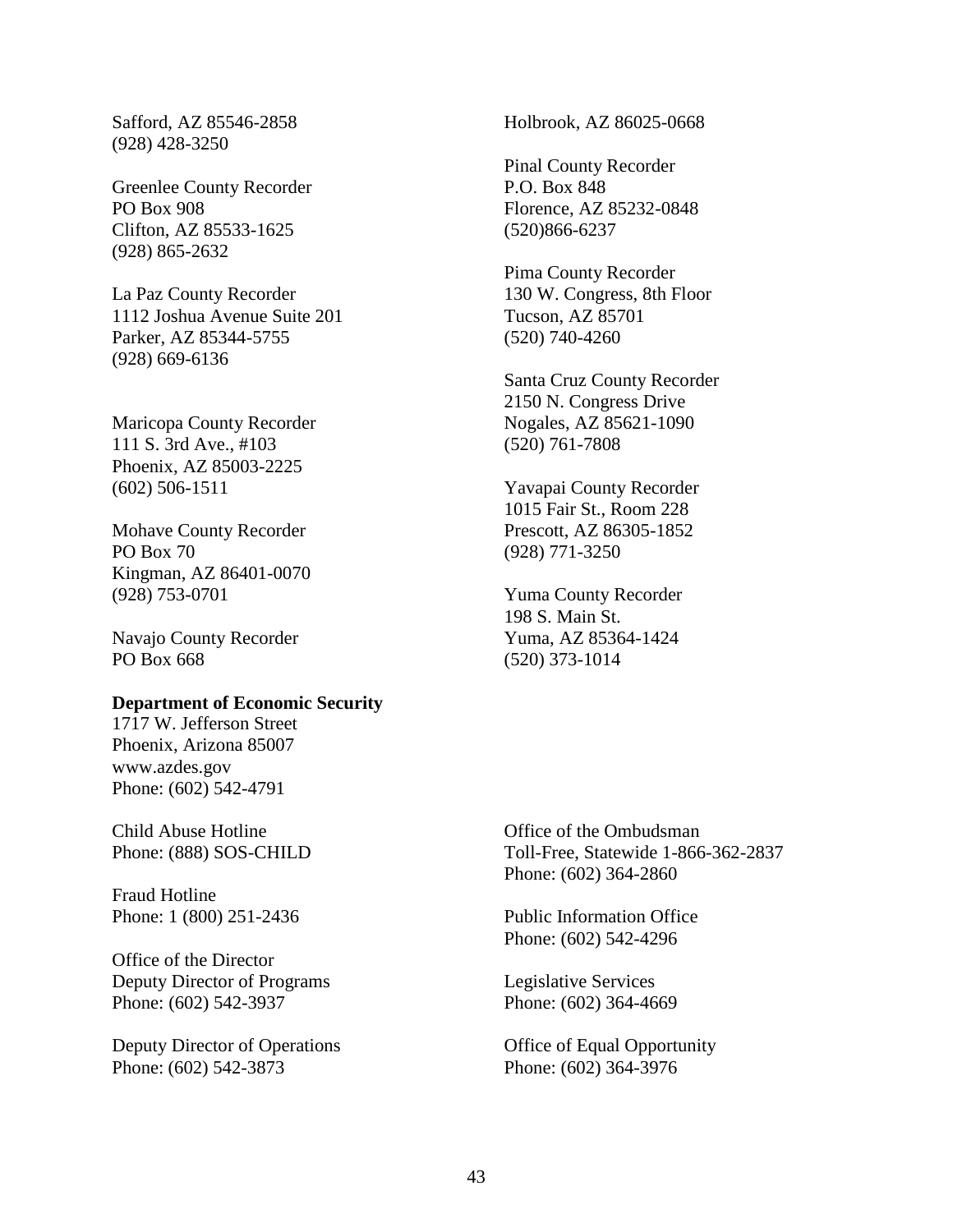Human Resources Phone: (602) 771-2870

Office of Organization and Management Development Phone: (602) 350-0262

Financial Services Administration Phone: (602) 542-3786

Arizona Early Intervention Program Phone: (602) 532-9960

Division of Employee Services and Support Phone: (602) 542-3340

Appellate Services Administration Phone: (602) 377-6377

Office of Audit and Management Services Phone: (602) 542-5202

Volunteer Services Phone: (602) 542-3382

Office of Licensing Certification & Regulation Toll-Free, Statewide: (888) 229-1814 Phone: (602) 542-9000

Office of Special Investigations Phone: (602) 542-9332

Division of Business & Finance Phone: (602) 542-7166

Business Systems Administration Phone: (602) 771-2640

Office of Facilities Management Phone: (602) 364-2423

Office of A/R and Collections Phone: (602) 542-8214

Operations Support Services Phone: (602) 364-0184

Office of Procurement Phone: (602) 364-0170

Accounting Phone: (602) 364-2800

Division of Technology Services Phone: (602) 771-2680

Systems and Programming Phone: (602) 274-5359

Data Center Computer Operations Phone: (602) 542-0598

Technical Services Phone: (602) 542-0593

Customer Service Support Center Phone: (602) 636-6500

Adult Protective Services Phone: (877) 767-2385

Refugee Resettlement Program Toll-Free, Statewide 1-866-228-1662 Phone: (602) 542-6644

Division of Aging and Adult Services Phone: (602) 542-2591

Division of Benefits and Medical Eligibility Phone: (602) 542-3596

Family Assistance Administration Phone: (602) 542-5065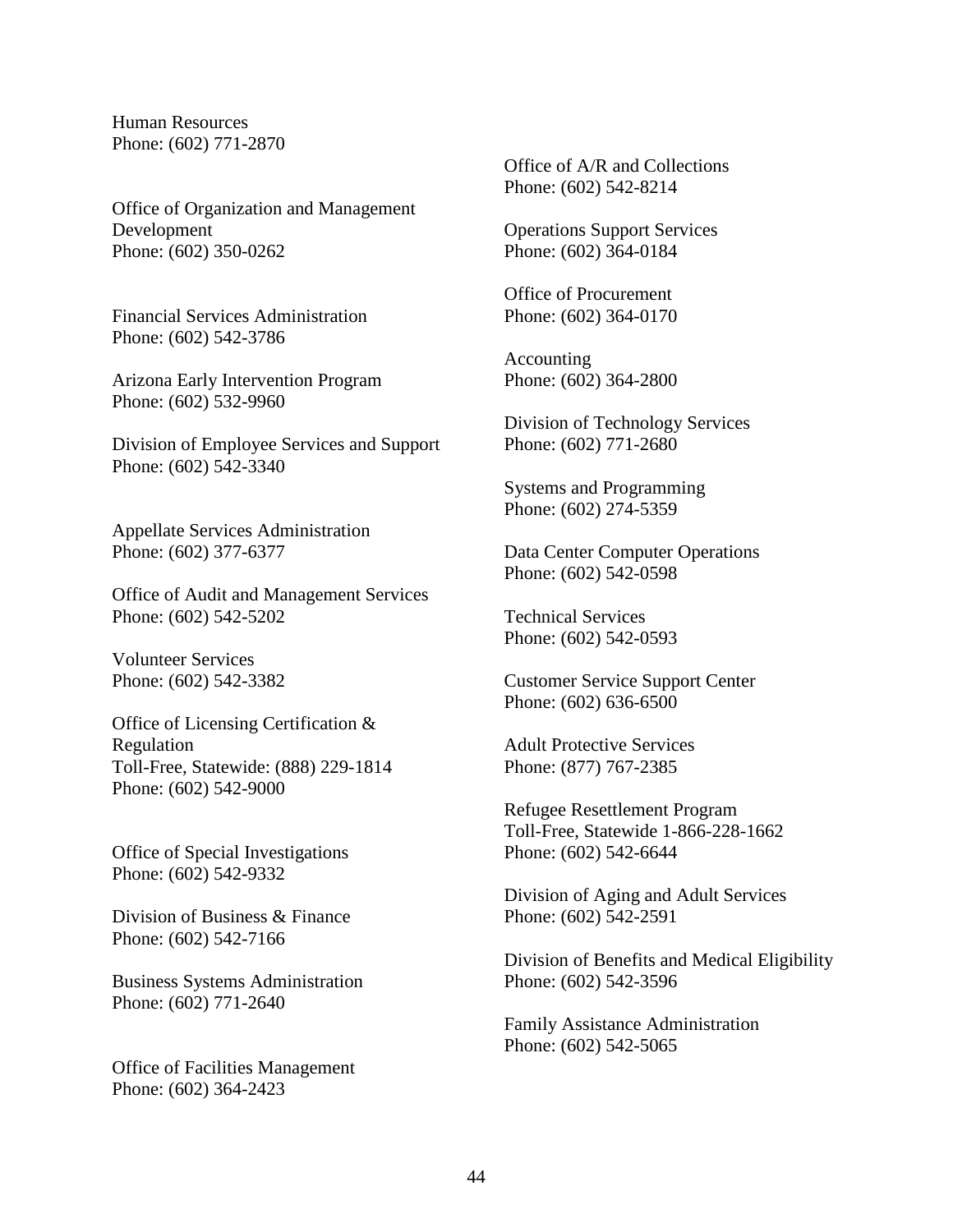Disability Determination Service Administration Phoenix 1-800-352-0409 Tucson 1-800-362-6368 Phone: (602) 771-7100

Office of Program Evaluation (FAA) Tucson-(520) 628-6830 Flagstaff (928) 779-2731 Phone: (602) 771-2590

FAA Customer Service Outside Maricopa County (800) 352-8401 Phone: (602) 542-9935

Division of Child Support Enforcement Phone: (602) 771-8190

Legal Services Phone: (602) 771-8154

Finance Administration Phone: (602) 771-8325

Systems & Automation Phone: (602) 771-9341

Customer Service Outside Maricopa County (800) 882-4151 Phone: (602) 252-4045

Division of Children Youth and Families Phone: (602)542-3598

Administration for Children Youth & Families Phone: (602) 542-2277

Comprehensive Medical & Dental Program

#### **Department of Education**

1535 W. Jefferson Street Phoenix, Arizona 85007 www.azed.gov Phone: (602) 542-5393

Toll-Free Statewide (800) 201-1795 Phone: (602) 351-2245

Family Advocate Phone: (602)364-0777

Foster Family Advocate Phone: (602) 542-5120

Foster/Adoptive Parenting (to become a foster/adoptive parent) Toll-Free Statewide (877)542-7633

Division of Developmental Disabilities (DDD) Toll-Free, Statewide (866) 229-5553 Phone: (602) 542-0419

Division of Employment & Rehabilitation **Services** Phone: (602) 542-4910

Rehabilitation Services Administration Unemployment Insurance Administration www.azui.com Phone: (602) 542-3332

Employment Security Administration Phone: (602) 542-3667

Child Care Administration Phone: (602) 542-4248 Tucson: (520) 325-5778 Yuma: (520) 783-4003 Toll-Free Statewide: (800) 308-9000

Arizona Industries for the Blind Phone: (602) 269-5131 Fax: (602) 269-9462 Additional Information: Main Switchboard (800) 352-4558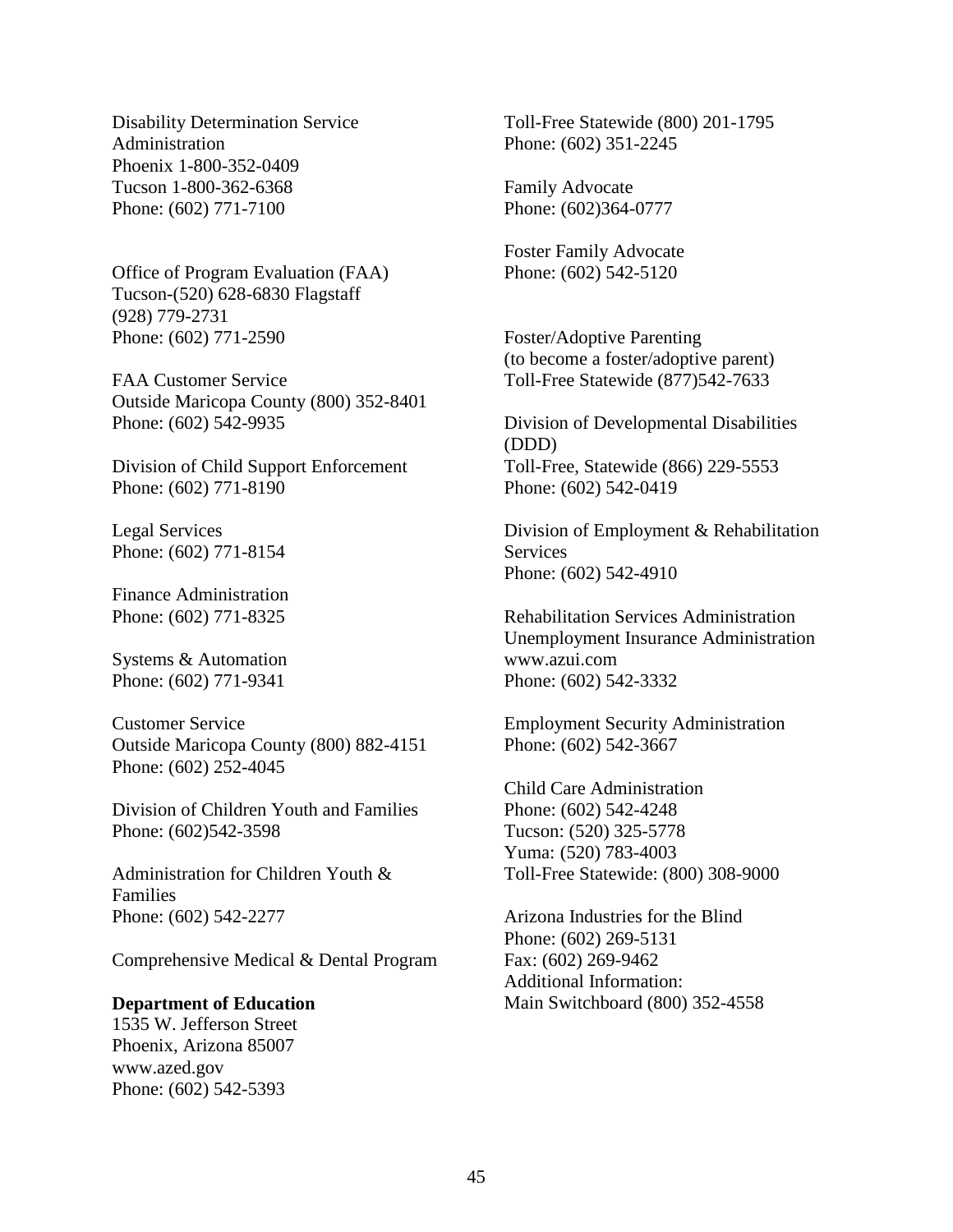Certification, Tucson Office 400 W. Congress Tucson, Arizona 85701 Phone: (520) 628-6326

#### **Department of Emergency and Military Affairs**

5636 E. McDowell Road Phoenix, Arizona 85008-3495 www.azdema.gov Phone: (602) 267-2700

Resource Manager Phone: (602) 267-2730

Administrative Services Officer Phone: (602) 267-2731

Legislative Liaison Phone: (602) 267-2504

Fiscal Services Manager Phone: (602) 267-2758

Public Information Officer Phone: (602) 231-2550

Purchasing and Contracting Phone: (602) 267-2699

Facilities Management Office Phone: (602) 267-2771

Human Resource Office State Personnel Phone: (602) 267-2731

Risk Management/Loss Prevention Phone: (602) 267-2731

Ombudsman Phone: (602) 267-2731 Emergency Management Division Phone: (602) 244-0504

Resource Management Phone: (602) 231-6240

Plans Training & Exercise Phone: (602) 231-6264

Response and Recovery Phone: (602) 231-6242

AZSERC/Recovery Support Office Phone: (602) 231-6346

Air National Guard Phone: (602) 267-2660

Army National Guard

Assistant Adjutant General Army Phone: (602) 267-2717

Chief of Staff (ARNG) Phone: (602) 267-2721

Equal Opportunity Office Phone: (602) 267-2786

Military Support to Civilian Authority Phone: (602) 267-2774

Senior Army Advisor Phone: (602) 267-2738

State Property and Construction Office Phone: (602) 267-2740

Human Resource Office Federal Personnel Phone: (602) 267-2790

US Property and Fiscal Office Phone: (602) 267-2812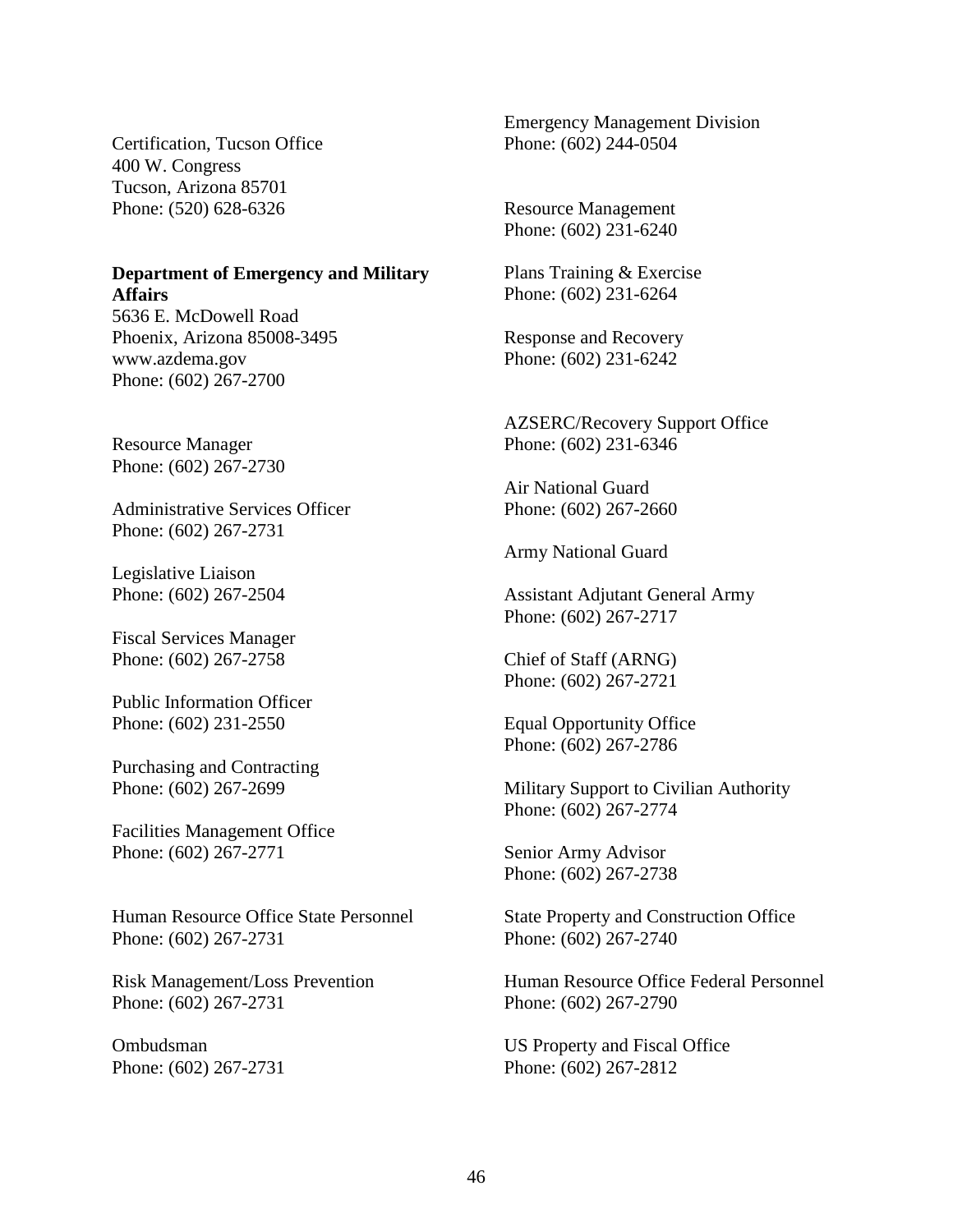Inspector General Phone: (602) 267-2670

#### **Department of Fire, Building and Life Safety**

1110 W. Washington, Suite 100 Phoenix, Arizona 85007 [www.dfbls.az.gov](http://www.dfbls.az.gov/) Phone: (602) 364-1003 Fax: 602-364-1052

### **Department of Homeland Security**

1700 W. Washington Suite 210 Phoenix, AZ 85007 [www.azdohs.gov](http://www.azdohs.gov/) Phone: (602) 542-7030 Fax: (602) 364-1521

#### **Department of Transportation**

206 S. 17th Avenue, Mail Drop 100A Room 135 Phoenix, Arizona 85007 [www.azdot.gov](http://www.azdot.gov/) Phone: (602) 712-7011

Communication and Community Partnerships 206 S. 17th Avenue, MD 118A, Room 101 Phoenix, Arizona 85007

Aeronautics Program 206 So. 17 Avenue, MD310B Phoenix, Arizona 85007 Phone: (602) 712-7647

Arizona Highways Magazine 2039 W. Lewis Phoenix, Arizona 85009 (602) 712-2200

Motor Vehicle Division 1801 W. Jefferson, MD 500M, Room 401 Phoenix, Arizona 85007 (602) 712-8152

Transportation Services Group 206 S. 17th Avenue, MD 100A Room 135 Phoenix, Arizona 85007 (602) 712-7228

Multimodal Planning Division 206 So. 17th Avenue, MD310B Phoenix, Arizona 85007 (602) 712-7431

Office of the Inspector General 3737 N. 7th St., MD 514M Phoenix, Arizona 85014-5079 (602) 712-7951

Human Resources Phone: (602) 712-8188 Fax: (602) 712-6940

#### **Department of Public Safety**

2102 W. Encanto Blvd. Phoenix, Arizona 85009-2847 [www.azdps.gov](http://www.azdps.gov/)

Main Switchboard/Operator Phone: (602) 223-2000

Duty Office Phone: (602) 223-2212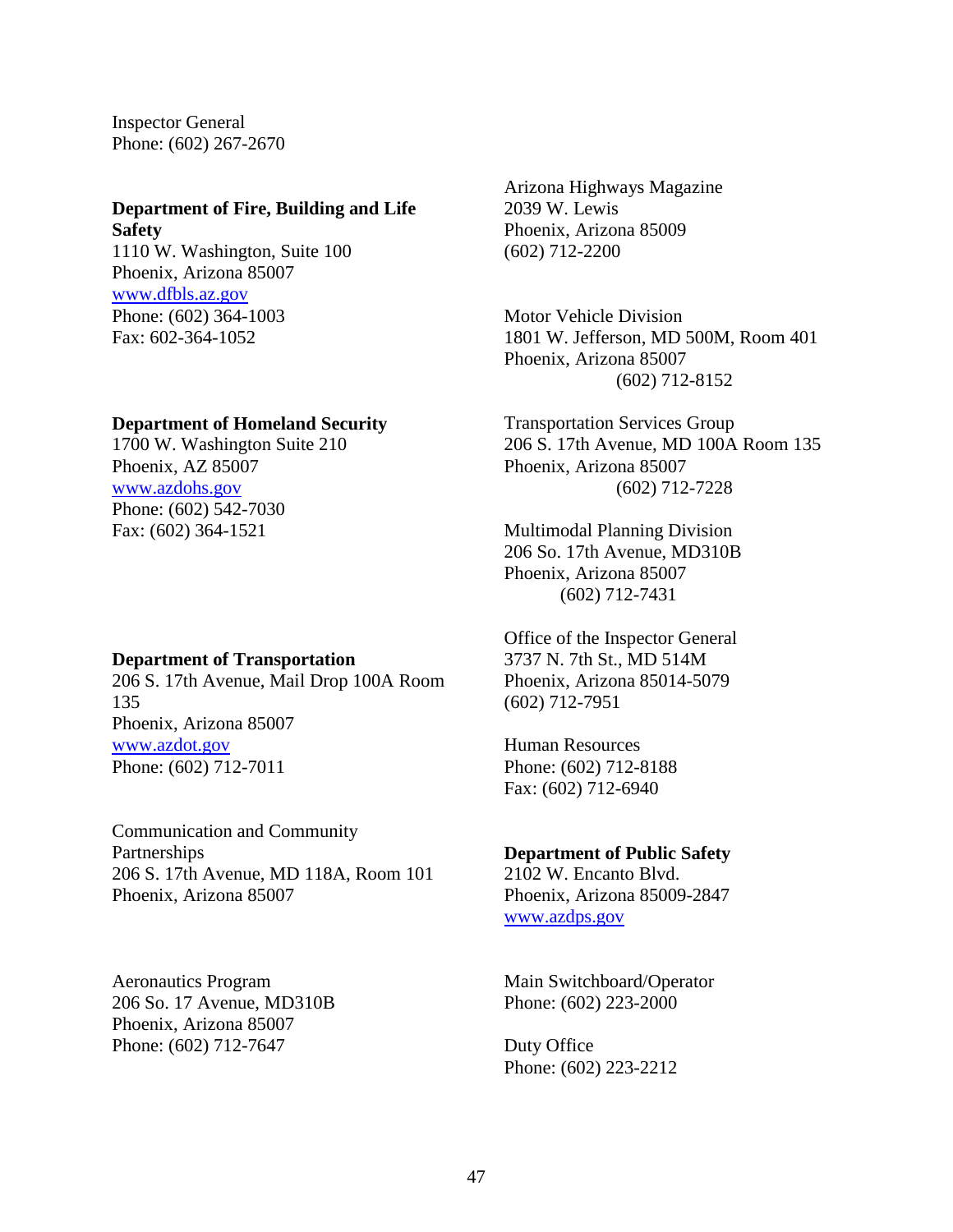Media Relations Phone: (602) 223-2678

Arizona Peace Officers Standards and Training Board 2643 E. University Drive Phoenix, Arizona 85034 Phone: (602) 223-2514

#### **Department of Veterans Services**

3839 N. 3rd Street, Suite 209 Phoenix, Arizona 85012-2068 www.azdvs.gov/

Executive Assistant Phone: (602) 234-8415

Public Information Officer Phone: (602) 234-8413

Education Division/State Approving Agency

Administrator Phone: (602) 255-5395

Financial Services Division

Chief Financial Officer Phone: (602) 234-8407

Fiduciary Division

State Fiduciary 3839 North Third Street, Suite 100 Phoenix, Arizona 85012 Phone: (602) 248-1554

Tucson Office 5315 East Broadway, Suite 103 Tucson, Arizona 85711 Phone: (520) 514-0868

Human Resources Division

Manager Phone: (602) 234-8414

Information Technology Division

Chief Information Officer Phone: (602) 263-1829

Community Outreach Phone: (602) 234-8436

Asst. Deputy Director Phone: (602) 277-1854

Purchasing Officer Phone: (602) 263-1828

#### **Arizona State Veterans' Home**

4141 North 3rd Street Phoenix, Arizona 85012-1832 Phone: (602) 248-1550 Toll-Free: (800) 406-3373

Assistant Deputy Director Phone: (602) 248-1550

Administrator Phone: (602) 248-1591

Director of Nursing Phone: (602) 263-1815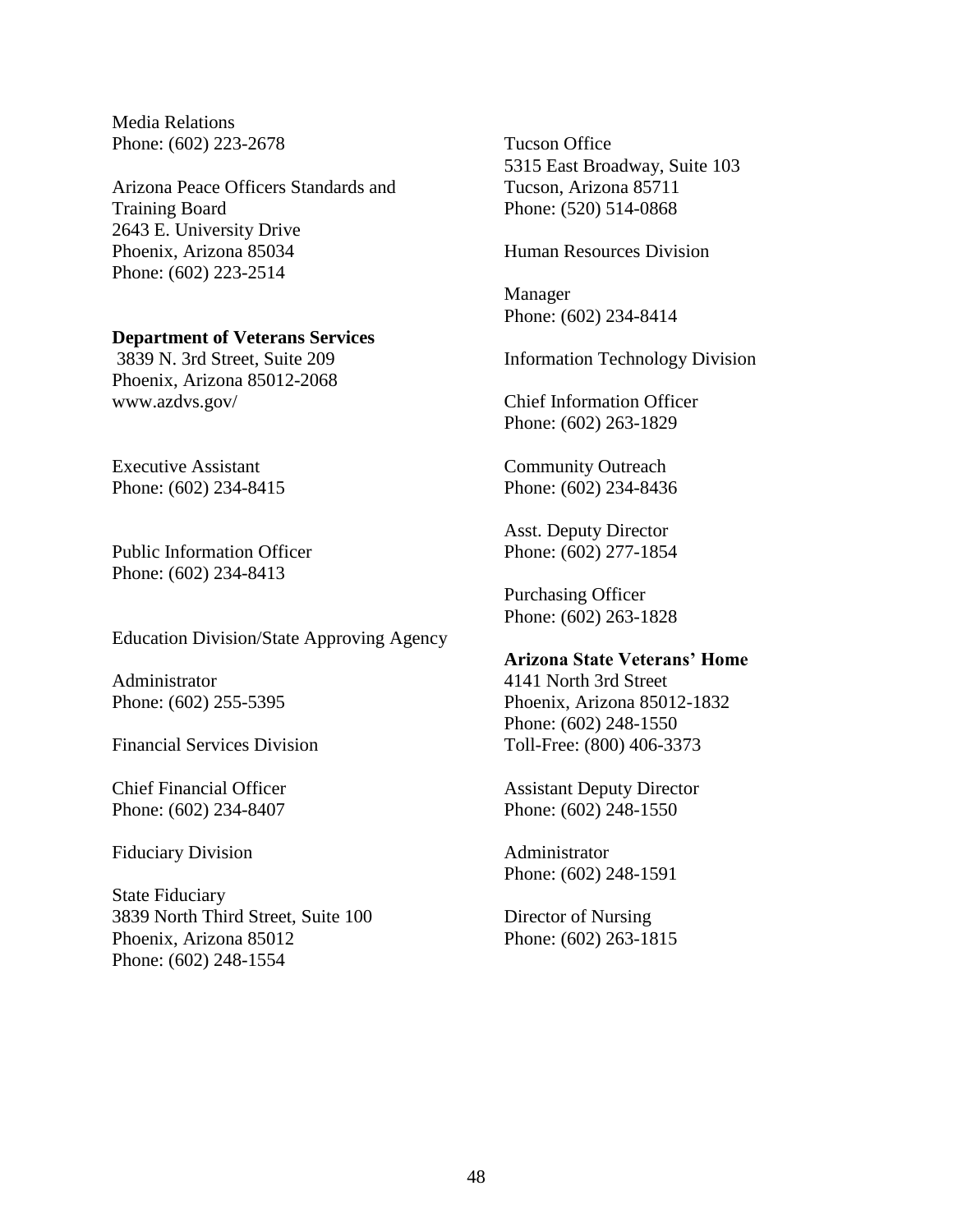#### **Veteran Services Division**

3333 N. Central Ave., Suite 1052 Phoenix, Arizona 85012-2402 Phone: (602) 627-3261 Fax: (602) 627-3275 Additional Information: (800) 852-VETS

BULLHEAD CITY 2249 Clearwater Drive Unit A Bullhead City, AZ 86442 Phone: (928) 763-9401

CASA GRANDE 401 N. Marshall Street Casa Grande, AZ 85222 Phone: (520)426-1456

**CHANDLER** 3130 N. Arizona Ave., Ste. 114 Chandler, AZ 85222 Phone: (480) 558-1456

CHINLE Highway 191 and Route 7 100 Yards South of Chapter House Chinle, AZ 86503 Phone: (928) 674-8332

COTTONWOOD 1500 East Cherry Street, Suite F Cottonwood, AZ 86326-3485 Phone: (928) 649-9846

DAVIS MONTHAM AFB 3500 South Craycroft Rd., Bldg. 3210 Davis Montham AFB Tucson, AZ 85707 Phone: (520) 228-5825

FLAGSTAFF Federal Building 2705 N Fourth Street, Suite B Flagstaff, Arizona 86004-1846 Phone: (928) 779-4166

SIERRA VISTA 1300 Buffalo Soldier Trail Sierra Vista, Arizona 85635 Phone: (520) 458-7144

**TUCSON** 5232 East Pima Street, Suite B Tucson, Arizona 85712 Phone: (520) 207-4960

YUMA 2811 S. 4th Ave., Suite D Yuma, Arizona 85364-8125 Phone: (928) 726-2851

KINGMAN 2301 Harrison Street Kingman, AZ 86401 Phone: (928) 718-7621

LAKE HAVASU CITY 2160 McCulloch Blvd., Suite 105 Lake Havasu City, AZ 86403 Phone: (928) 505-4616

NATIONAL GUARD 1335 North 52nd Street Room M5710 Phoenix, AZ 85008. Phone: (602) 629-4380

PRESCOTT 240 South Montezuma Street, Suite 208 Prescott, AZ 86303 Phone: (928) 443-0167

SAFFORD 624 5th Ave. Safford, AZ 85546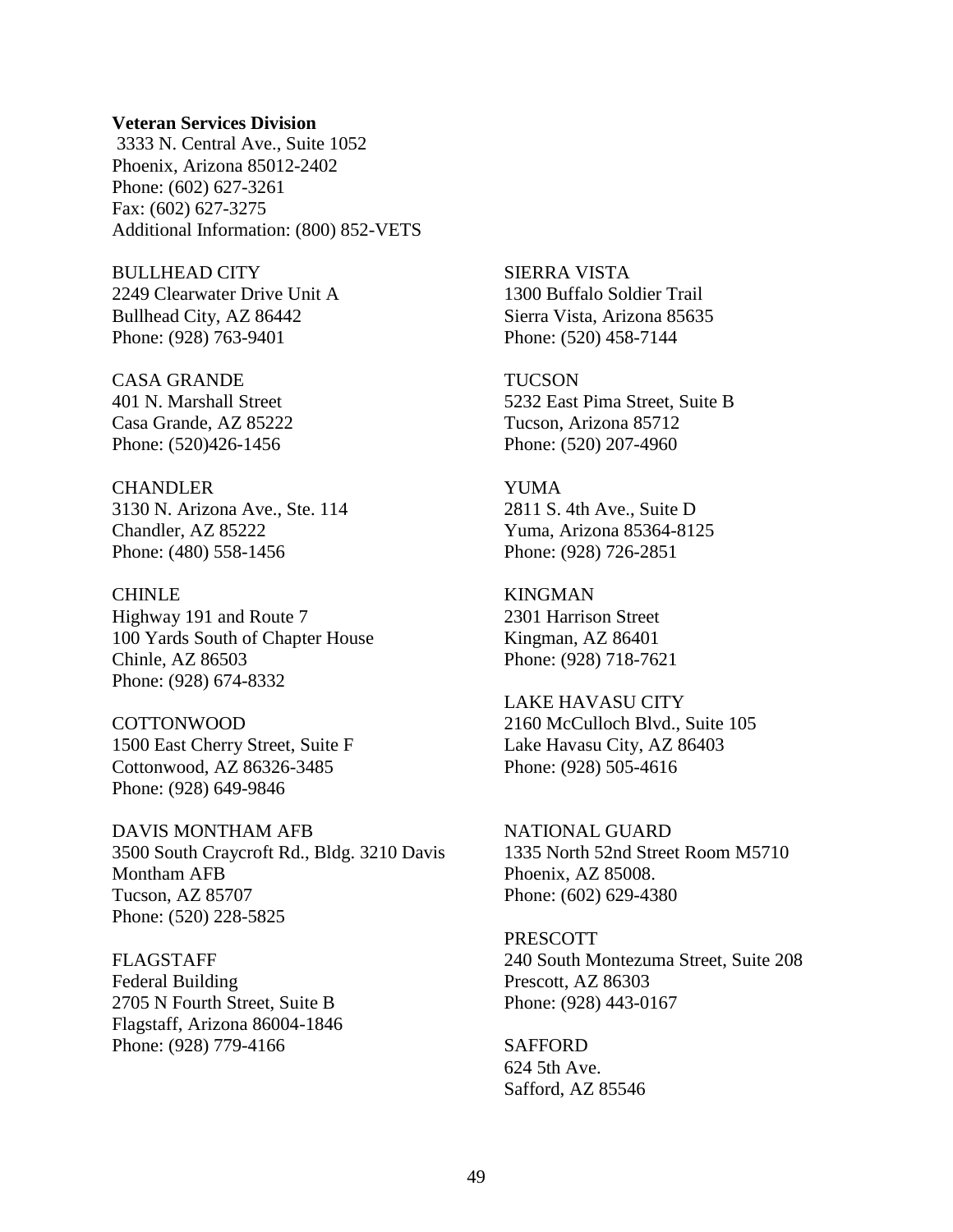#### Phone: (928) 428-3403

SHOWLOW 2500 East Cooley Street, Suite 410 Showlow, AZ 85901 Phone: (928) 537-2044

Southern Arizona Veteran's Memorial **Cemetery** 

#### **Department of Water Resources**

3550 North Central Avenue Suite 442 Phoenix, Arizona 85012 [www.azwater.gov](http://www.azwater.gov/) Phone: (602) 771-8426 Fax: (602) 771-8681 Toll-Free (Intrastate) Phone: (800) 352-8488

Ombudsman Phone: (602) 771-8426

Indian Water Rights Settlement Facilitation Phone: (602) 771-8472

Office of Legal Services Chief Counsel Phone: (602) 771-8472

Office of Administration Chief Financial Officer Phone: (602) 771-8508

Accounting and Payroll Phone: (602) 771-8518

Human Resources Phone: (602) 771-8505

Contracting and Procurement Phone: (602) 771-8509

Statewide Water Planning Phone: (602) 771-8416

1300 Buffalo Soldier Trail Sierra Vista, AZ 85635 Phone: (520) 458-7144

SUN CITY 10147 West Grande Ave., Ste. C1 Sun City, AZ 85351 Phone: (623) 583-1025

Colorado River Management Phone: (602) 771-8408

Water Resources Planning Section Phone: (602) 771-8416

Water Protection Fund Office Phone: (602) 771-8416

Surface Water Division Phone: (602) 771-8649

Dam Safety Phone: (602) 771-8649

Flood Warning Phone: (602) 771-8649

Surface Water Phone: (602) 771-8649

Hydrology Division Phone: (602) 771-8535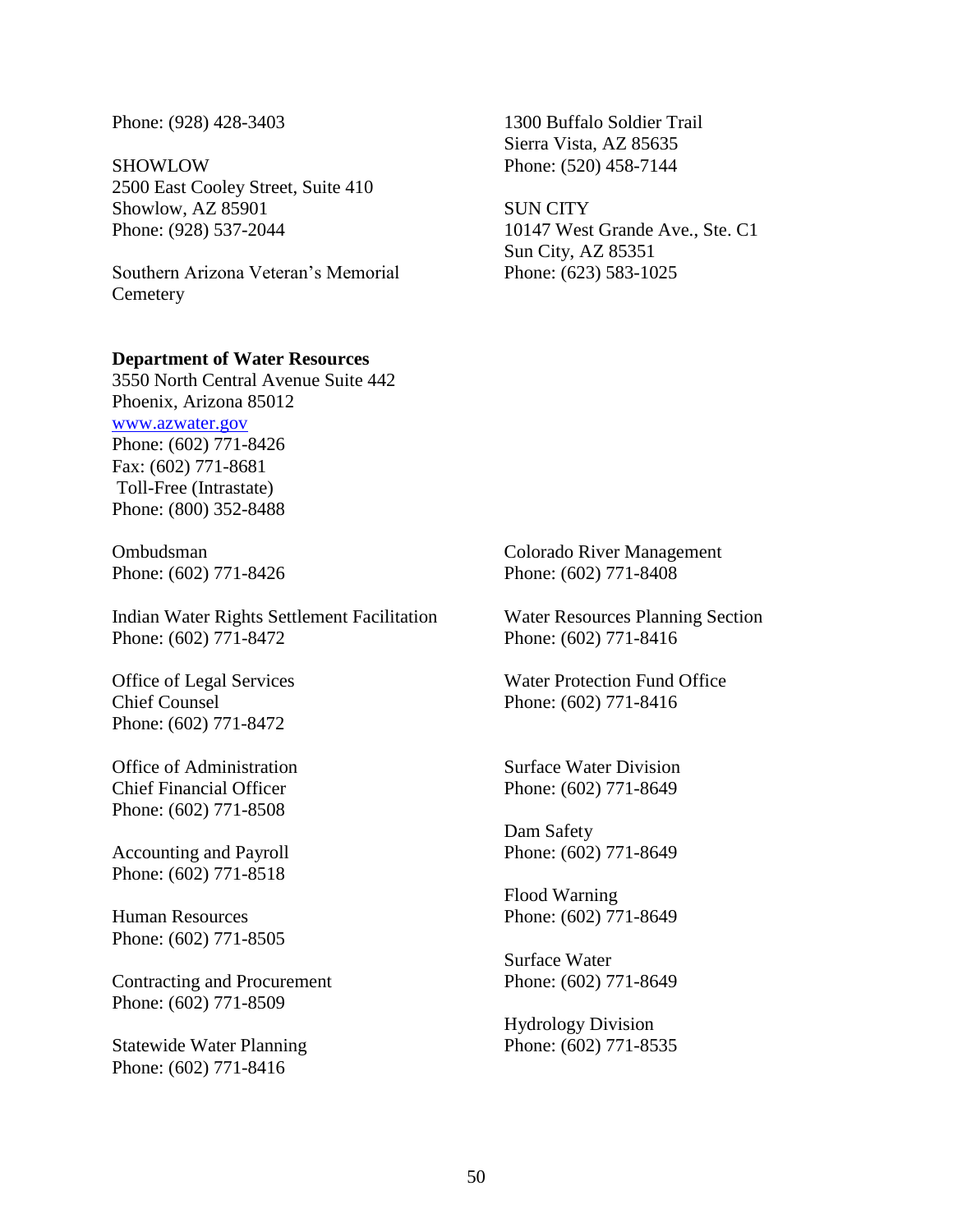Water Quality Assurance Program Phone: (602) 771-8535

Office of Information Technology Jorge Cano Acting Assistant Director Phone: (602) 771-8454

Water Management Support Section Phone: (602) 771-8527

Office of Assured and Adequate Water Supply/Recharge Phone: (602) 771-8599

Active Management Areas Phone: (602) 771-8527

#### **Division of Emergency Management**

5636 East McDowell Rd. Phoenix, Arizona 85008 [www.dem.azdema.gov](http://www.dem.azdema.gov/) Phone: (602) 244-0504 Additional Information: 1-800-411-2336

#### **Governor's Office**

1700 W. Washington Street Phoenix, Arizona 85007 [www.azgovernor.gov](http://www.azgovernor.gov/)  Phone: (602) 542-4331 Fax: (602) 542-7601

Janice K. Brewer, Governor Susie Meyers Special Assistant to the Governor (602) 542-1900

Accounting Office Phone: (602) 542-1339 Fax: (602) 542-1329

Arizona-Mexico Commission Phone: (602) 542-1345 Fax: (602) 542-1411

Boards and Commissions Phone: (602) 542-2449 Fax: (602) 542-0758

Constituent Services Phone: (602) 542-1318 Fax: (602) 542-1381

Office of Equal Opportunity Phone: (602) 542-3711 Fax: (602) 542-3712

Governor's Office for Children, Youth and Families

(602) 542-3424

Divisions for Community & Youth Development and Substance Abuse Policy Fax: (602) 542-3423

Community Relations Phone: (602) 542-4043 Fax: (602) 542-3520

Information Technology Phone: (602) 364-4357 Fax: (602) 542-4553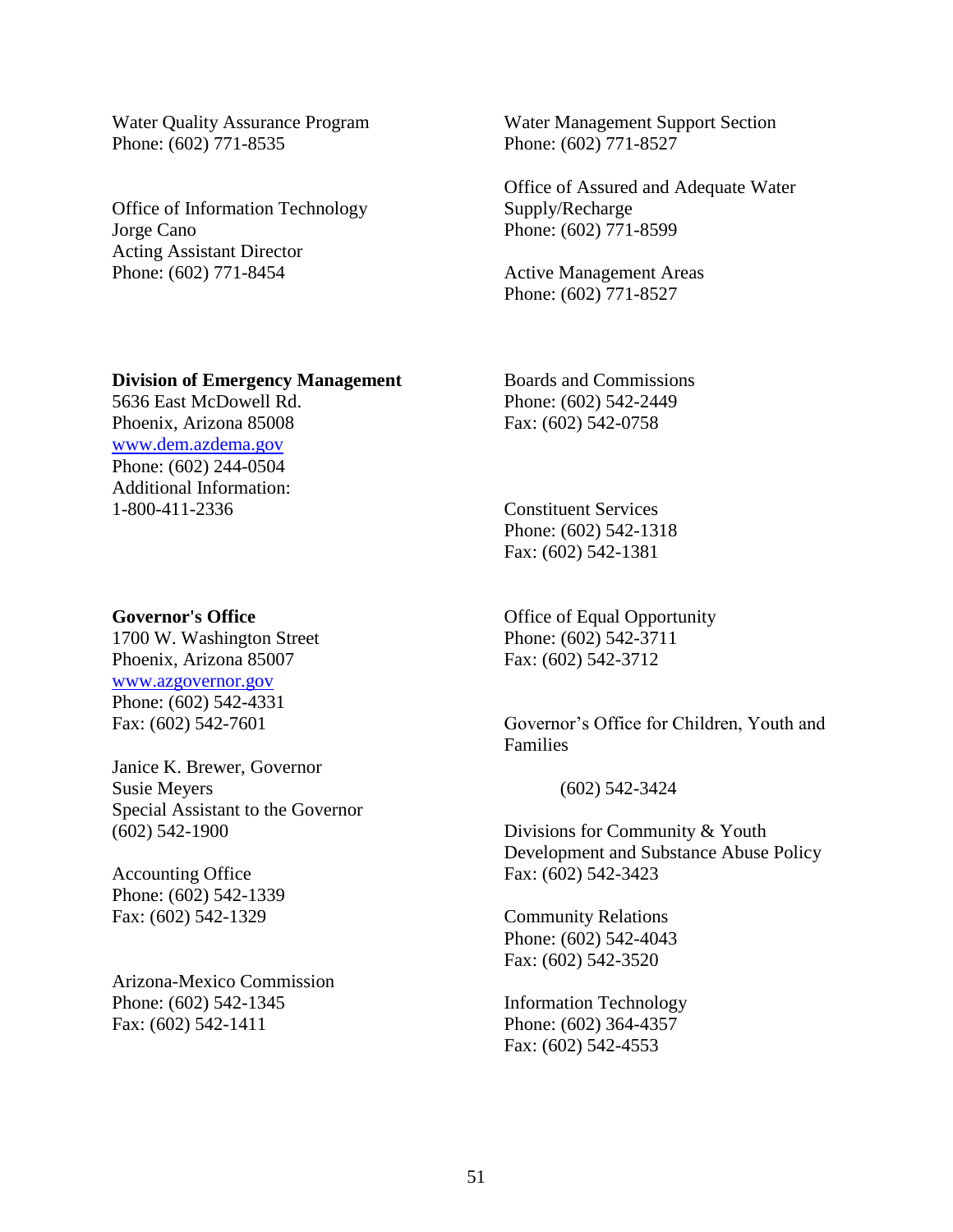| Main Technical Support Line<br>Phone: (602) 364-4357            | Epidemiology & Disease Control Services<br><b>Bureau Chief</b><br>364-1889 | (602) |
|-----------------------------------------------------------------|----------------------------------------------------------------------------|-------|
| Office of Strategic Planning & Budgeting                        |                                                                            |       |
| Fax: (602) 542-0868                                             | <b>Emergency Preparedness</b>                                              |       |
|                                                                 | <b>Bureau Chief</b>                                                        | (602) |
| Governor's Office of Economic Recovery<br>Phone: (602) 542-3438 | 364-3571                                                                   |       |
|                                                                 | Emergency Medical Services & Trauma                                        |       |
|                                                                 | System                                                                     |       |
| Governor's Southern Arizona Office                              | <b>Bureau Chief</b>                                                        | (602) |
| 400 West Congress - Suite 504                                   | 364-3149                                                                   |       |
| Tucson, Arizona 85701                                           | Deputy Bureau Chief                                                        | (602) |
| Phone: (520) 628-6580                                           | 364-3165                                                                   |       |
| Fax: (520) 628-6512                                             |                                                                            |       |
|                                                                 | <b>Public Health Prevention Services</b>                                   |       |
|                                                                 | <b>Assistant Director</b>                                                  | (602) |
| Washington D.C. Office                                          | 542-2818                                                                   |       |
| Hall of the States, Suite 428                                   |                                                                            |       |
| 444 North Capitol Street, NW                                    |                                                                            |       |
| Washington D.C., 20001                                          | <b>Public Health Statistics</b>                                            |       |
| Fax: (202) 624-1475                                             | <b>Bureau Chief</b>                                                        | (602) |
|                                                                 | 542-7330                                                                   |       |
|                                                                 | <b>Vital Records</b>                                                       |       |
| <b>Health Services Department</b>                               | Phone: (602) 364-1300                                                      |       |
| 150 N. 18th Avenue Suite 500                                    |                                                                            |       |
| Phoenix, Arizona 85007                                          | Arizona State Hospital                                                     |       |
| www.azdhs.gov                                                   | 2500 East Van Buren                                                        |       |
| Phone: (602) 542-1025                                           | Phoenix, AZ                                                                |       |
|                                                                 | Phone: (602) 244-1331                                                      |       |
| <b>Public Health Services</b>                                   |                                                                            |       |
| <b>Medical Director</b>                                         |                                                                            |       |

(602) 542-2950 Chief Medical Officer (602) 364-3860

Public Health Preparedness Services Assistant Director (602) 542-1023

**Residential Utility Consumer Office**

1110 W. Washington, Suite 220 Phoenix, Arizona 85007 [www.azruco.gov](http://www.azruco.gov/) Phone: (602) 364-4835 Fax: (602) 364-4846 Toll-Free: (866) 274-6899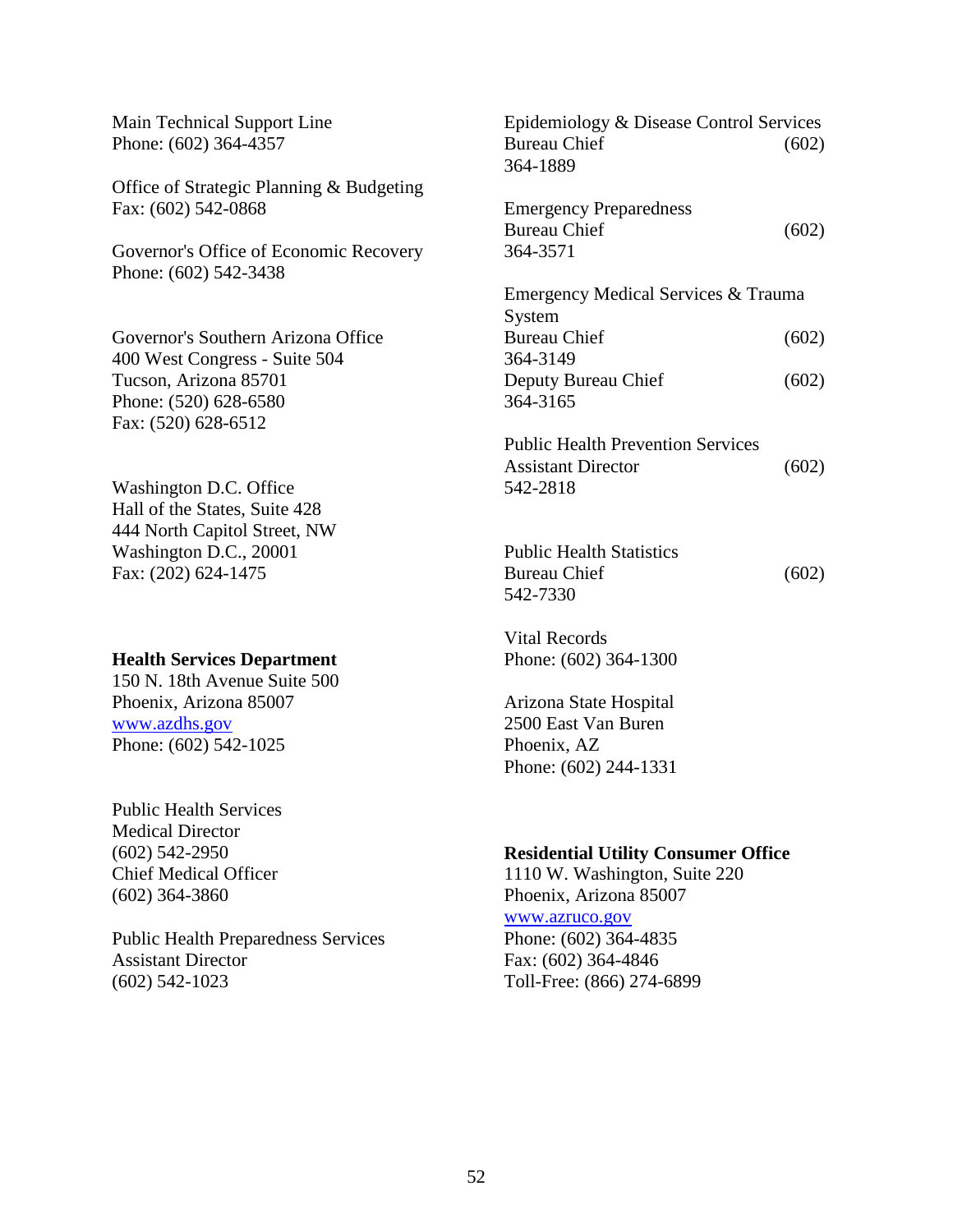#### **Secretary of State**

State Capitol, West Wing 1700 W. Washington Street, 7th Floor Phoenix, Arizona 85007 [www.azsos.gov](http://www.azsos.gov/) Phone: (602) 542-4285 Toll Free: (800) 458-5842 TDD for Hearing Impaired: (602) 255-8683

Administration Fax: (602) 542-1575

Secretary of State (602) 542-4283

Asst. Secretary of State (602) 542-4283

Executive Asst. (602) 542-4283

Finance and Budget (602) 542-6171

Communications Director (602) 542-4283

Computer Services Fax: (602) 542-1575

**Director** (602) 542-6170

Election Services Fax: (602) 542-6172 Voter Outreach Coordinator (602) 364-4700

Election Information Phone: (602) 542-8683

Voter Registration Hotline Phone: (877) THE - VOTE

Lobbyist Information Phone: (602) 542-8683

Public Services Fax: (602) 542-4366

Business Services Customer Service Center (602) 542-3060

Phoenix Office--Customer Service Center 1700 West Washington, Suite 103 Phoenix, Arizona 85007 Fax: (602) 542-7386 Additional Information: Notary Public Information - (602) 542-4758 Tradename/Trademark Limited Partnerships UCC - (602) 542-6187 Charities Telemarketing Information (602) 542-6187

Southern Arizona Office 400 W. Congress Street, Room 252 Tucson, Arizona 85701 Phone: (520) 628-6583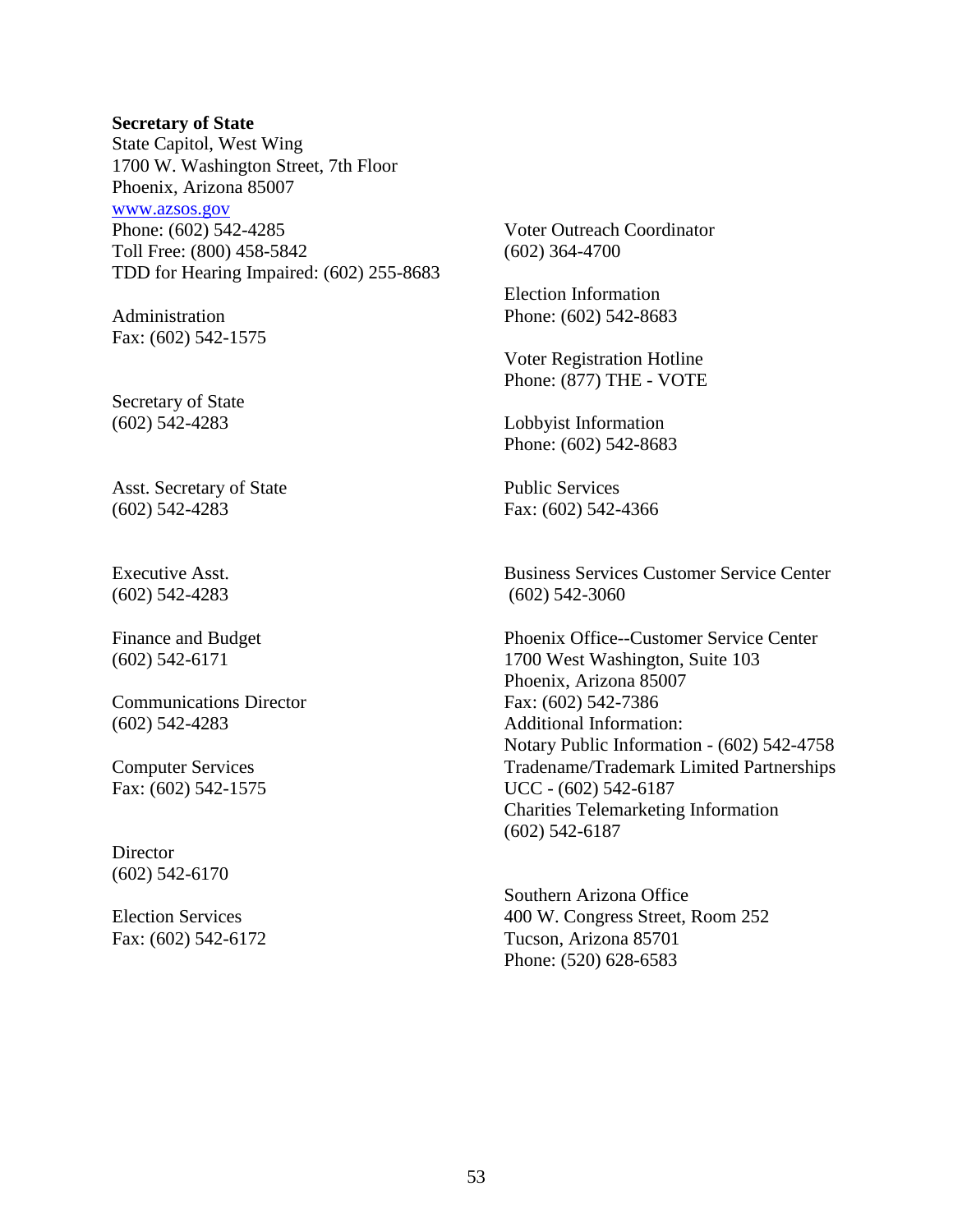#### **State Bar of Arizona**

4201 N. 24th Street Suite 100 Phoenix, Arizona 85016-6266 www.azbar.org Phone: (602) 252-4804 (In Maricopa County) Fax: (602) 271-4930 Additional Information: Toll Free Outside Maricopa County: (866) 482-9227

Southern Regional Office/Tucson 270 N. Church Avenue

Tucson, Arizona 85701-2215 Phone: (520) 623-9944 Fax: (520) 623-9974

Attorney/Consumer Assistance Program Phone: (602) 340-7280

Public Information and Outreach Phone: (602) 340-7293

Attorney Background Information/Legal Specialists Phone: (602) 340-7239

### **Superior Courts**

County Court Clerks issue marriage licenses, maintain marriage and divorce records, civil, domestic, criminal, juvenile and probate records, Notary Public Bonds and Commissions, and any other duties that the presiding judge may prescribe.

| <b>APACHE COUNTY</b>                         | Flagstaff, AZ 86001                 |
|----------------------------------------------|-------------------------------------|
|                                              | $(928)$ 779-6535                    |
| <b>Apache County Clerk of Superior Court</b> | <b>Superior Court</b>               |
| 70 W. 3rd South                              |                                     |
| St. Johns, AZ 85936                          | <b>GILA COUNTY</b>                  |
| (928) 337-7550                               |                                     |
|                                              | Gila County Clerk of Superior Court |
| <b>COCHISE COUNTY</b>                        | <b>Gila County Superior Court</b>   |
| Cochise Clerk of Superior Court              | Globe Courthouse                    |
| 101 Quality Hill Rd                          | 1400 E. Ash Street                  |
| Bisbee, AZ 85603                             | Globe, AZ 85501                     |
| $(520)$ 432-8570                             | (928) 425-3231                      |
| <b>Superior Court</b>                        |                                     |
|                                              | <b>Payson Courthouse</b>            |
| <b>COCONINO COUNTY</b>                       | 714 S. Beeline Hwy.                 |
|                                              | Payson, AZ 85541                    |
| Cococino County Clerk of Superior Court      | (928) 474-3978                      |
| <b>County Courthouse</b>                     |                                     |
| 200 N. San Francisco St.                     |                                     |
|                                              |                                     |
|                                              |                                     |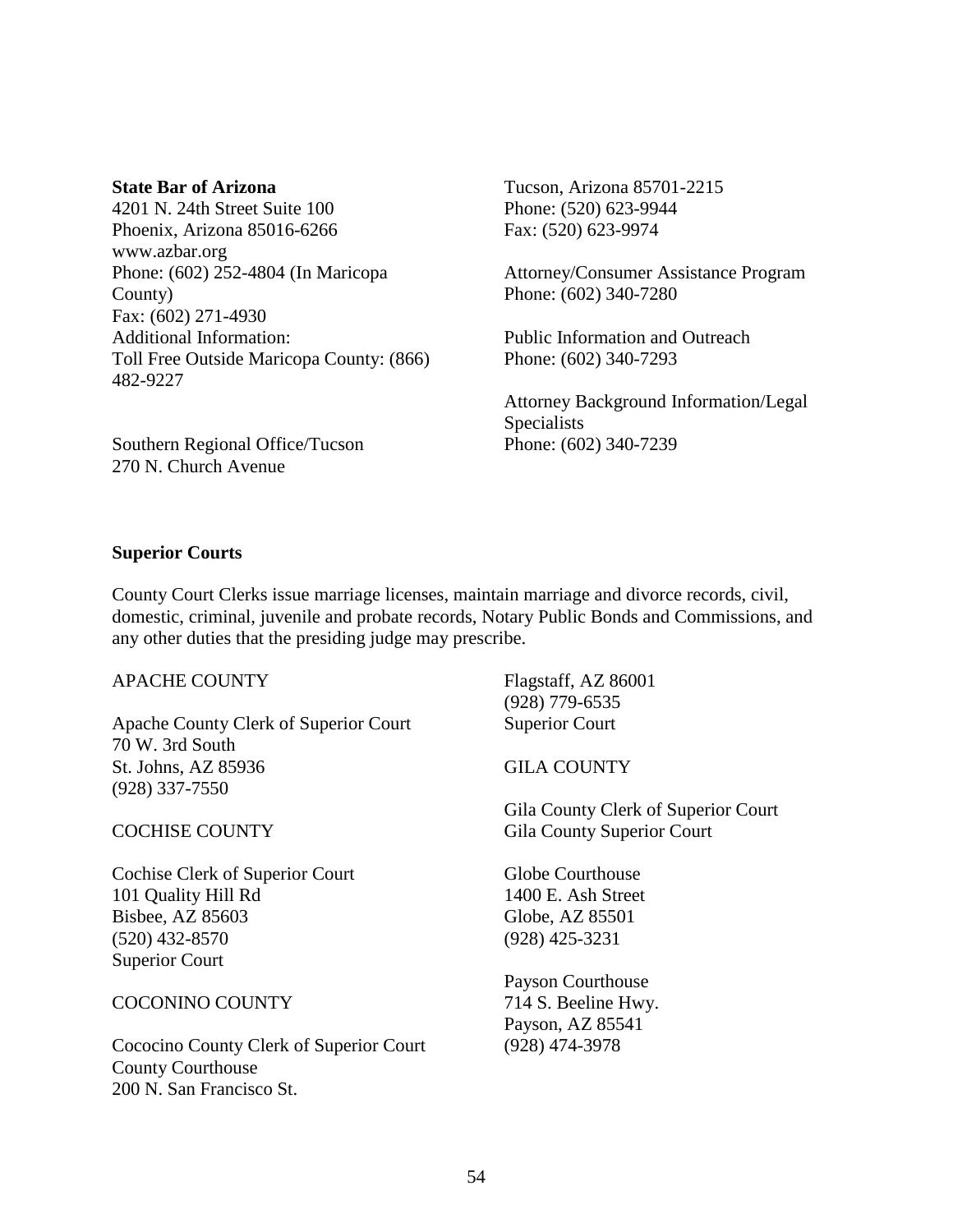## GRAHAM COUNTY

Graham County Clerk of Superior Court County Courthouse 800 Main St. Safford, AZ 85546 (928) 428-3100

#### GREENLEE COUNTY

Greenlee County Clerk of Superior Court County Courthouse Clifton, AZ 85533 (928) 865-4242 Superior Court

## LA PAZ COUNTY

La Paz County Clerk of Superior Court 1316 Kofa Ave Ste. 607 Parker, AZ 85344 (928) 669-6131

#### MARICOPA COUNTY

Maricopa County Clerk of Superior Court 601 W. Jackson Phoenix, AZ. 85003 (602) 506-3360

Maricopa County Central Court Building 201 W. Jefferson Phoenix, AZ. 85003-2243 (602) 506-3204

#### MOHAVE COUNTY

Mohave County Clerk of Superior Court 401 East Spring Street Kingman, AZ 86402-7000 (928) 753-0713 Superior Court

## NAVAJO COUNTY

Navaho County Clerk of Superior Court County Courthouse Holbrook, AZ 86025 (928) 524-4188

#### PIMA COUNTY

Pima County Clerk of Superior Court Superior Courts Bldg. 110 West Congress St. Tucson, Arizona 85701-1317 (520) 740-3200

### PINAL COUNTY

Pinal County Clerk of Superior Court 31 N Pinal, Bldg E Florence, AZ 85232 (520) 866-5300

## SANTA CRUZ COUNTY

Santa Cruz County Clerk of Superior Court 2150 N Congress Dr P.O. Box 1265 Nogales, AZ 85621 (520) 375-7700

## YAVAPAI COUNTY

Yavapai County Clerk of Superior Court County Courthouse 120 S. Cortez Prescott, AZ 86303 (928) 771-3312 Superior Court

#### YUMA COUNTY

Yuma County Clerk of Superior Court County Courthouse 168 S. 2nd Avenue Yuma, AZ 85364 (928) 329-2164 County Clerks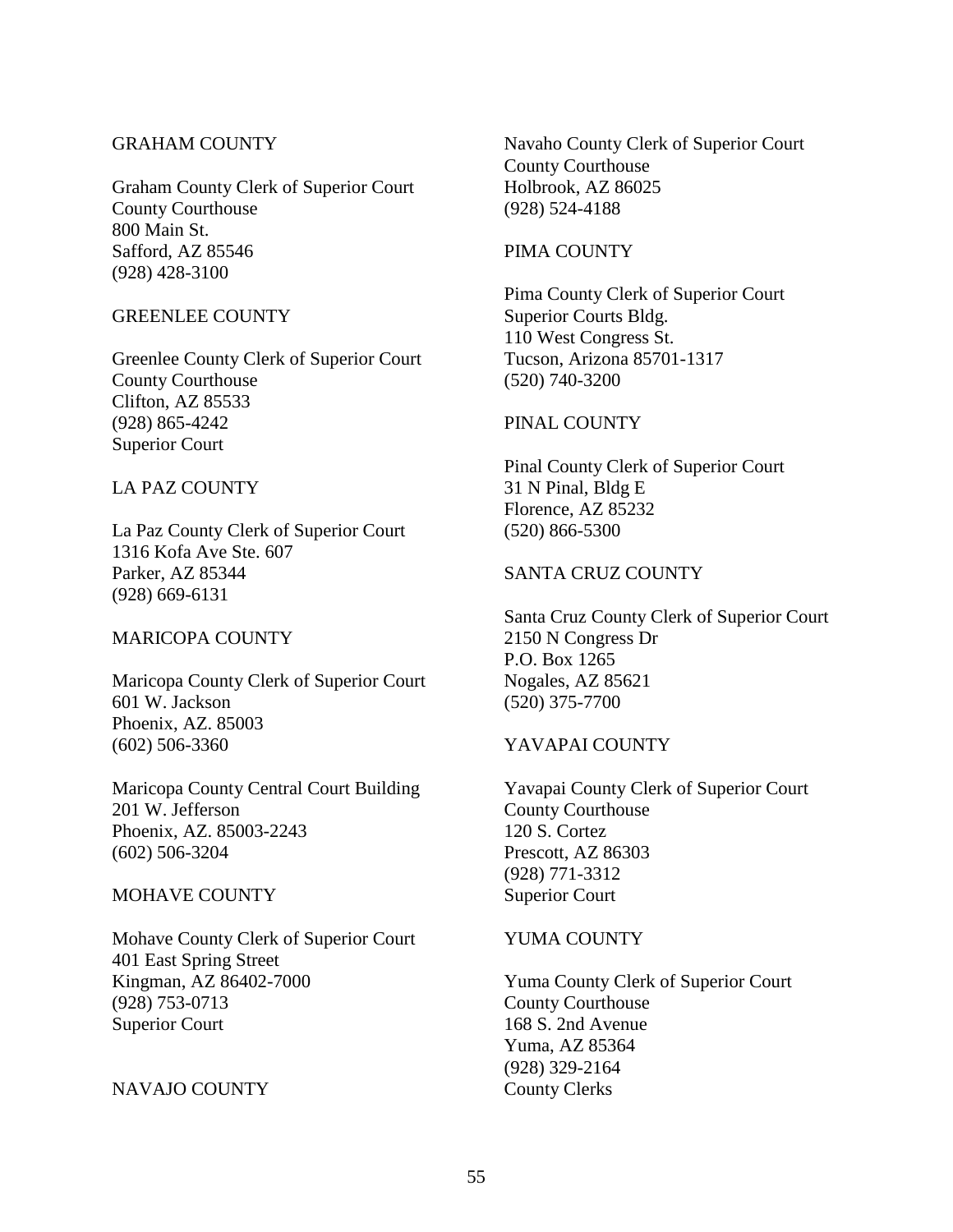## **SOCIAL SECURITY ADMINISTRATION OFFICES**

### **National Hotline**

The Social Security Administration offers a toll-free number for consumers. Call (800) 772-1213 or for TDD service call (800) 325-0778. In addition, contact information for various SSA entities and functions can be found at [www.ssa.gov/reach.htm.](http://www.ssa.gov/reach.htm)

#### **San Francisco Region**

The United States is divided into ten (10) SSA regions. Arizona is located within the San Francisco Region, which also includes California, Nevada, Hawaii, Guam, American Samoa and the Commonwealth of the Northern Mariana Islands. Information about the San Francisco Region can be found at [http://www.ssa.gov/sf/.](http://www.ssa.gov/sf/)

In the state of Arizona, the Social Security Administration has eighteen (18) field offices, two (2) Offices of Disability Determination Services, and three (3) Offices of Disability Adjudication and Review. Any of these offices will be able to clear up any questions you may have about Social Security disability applications.

## **Arizona Social Security Field Offices**

Social Security Administration 253 W. Superstition, Blvd Apache Junction, AZ 85220 Telephone: (800) 772-1213

Social Security Administration 501 N Marshall St Casa Grande, AZ 85222 Telephone: (800) 772-1213

Social Security Administration Highway 191 Bay E AND F Tseyi Shopping Center Chinle, AZ 86503 Telephone: (928) 674-5295

Social Security Administration 600 E 15th Street Douglas, AZ 85607 Telephone: (800) 772-1213

Social Security Administration 1585 SO Plaza Way Suite 130 Flagstaff, AZ 86001 Telephone: (800) 772-1213

Social Security Administration 5907 W Kings Ave Glendale, AZ 85306 Telephone: (800) 772-1213

Social Security Administration 702 W Jerome Ave Mesa, AZ 85210 Telephone: (800) 772-1213

Social Security Administration 2105 E US Highway 60 Suite 102 Miami, AZ 85539 Telephone: (800) 772-1213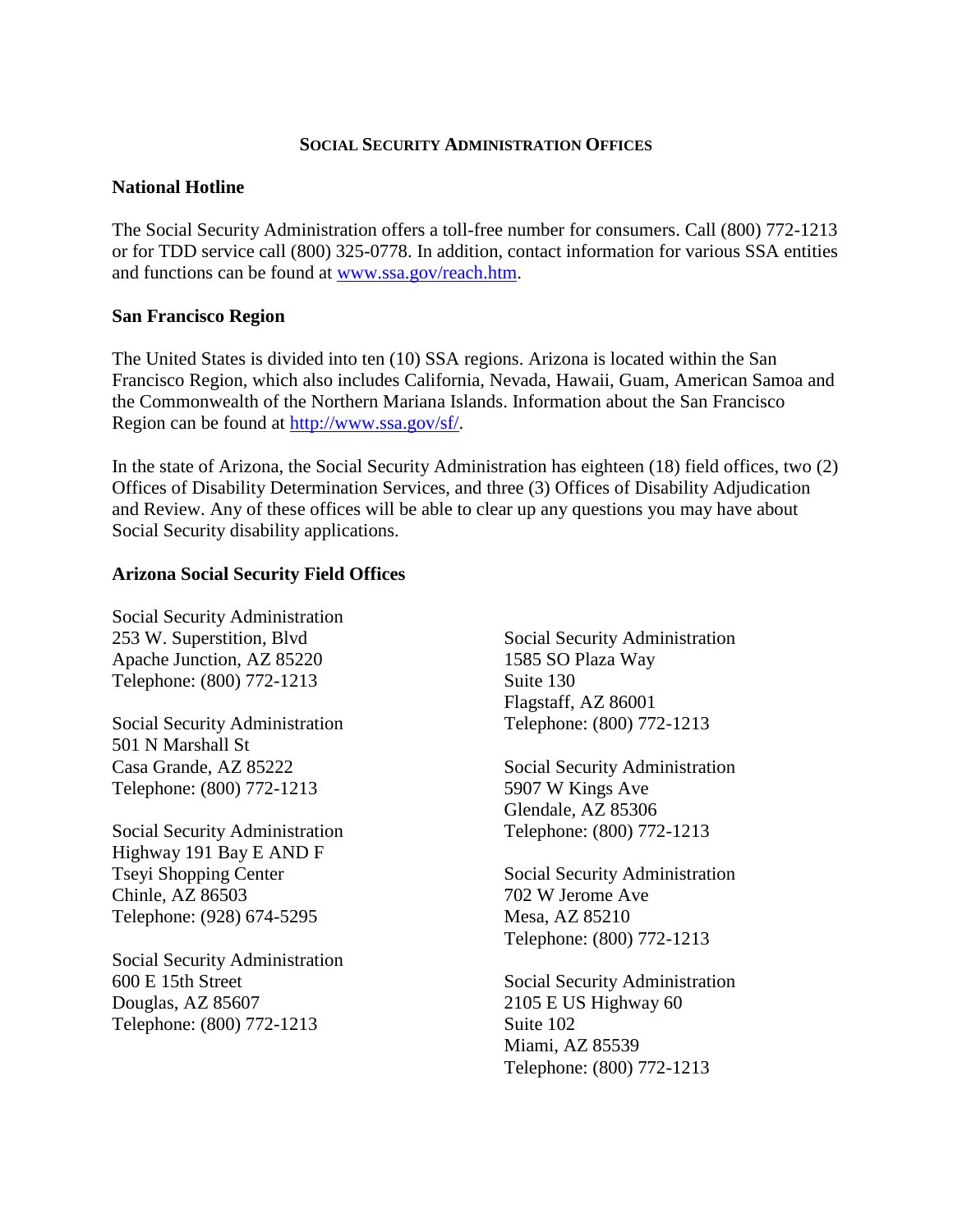Social Security Administration 1760 N Mastick Way Nogales, AZ 85621 Telephone: (800) 772-1213

Social Security Administration 250 N Seventh Ave Suite 100 Phoenix, AZ 85007 Telephone: (800) 772-1213

Social Security Administration 16241 N Tatum Blvd Phoenix, AZ 85032 Telephone: (800) 772-1213

Social Security Administration 205 N Marina Prescott, AZ 86301 Telephone: (800) 772-1213

Social Security Administration 650 S. 14th Ave Safford, AZ 85546 Telephone: (800) 772-1213

Social Security Administration 2500 E Cooley St Suite 407 Show Low, AZ 85901 Telephone: (800) 772-1213

Social Security Administration 1010 Main Street Tuba City, AZ 86045 Telephone: (928) 283-6311

Social Security Administration 88 W 38th St Suite 100 Tucson, AZ 85713 Telephone: (800) 772-1213

Social Security Administration 3500 N Campbell Ave Tucson, AZ 85719 Telephone: (800) 772-1213

Social Security Administration 1235 S Redondo Ctr Dr Yuma, AZ 85365 Telephone: (800) 772-1213

#### **Arizona Offices of Disability Determination Services**

Disability Determination Services 4000 North Central Avenue Suite 1800 Phoenix, AZ 85012 Telephone: (602) 771-7100

Disability Determination Services 5441 East 22nd Street Suite 135 Tucson, Arizona 85711 Telephone: (520) 790-2580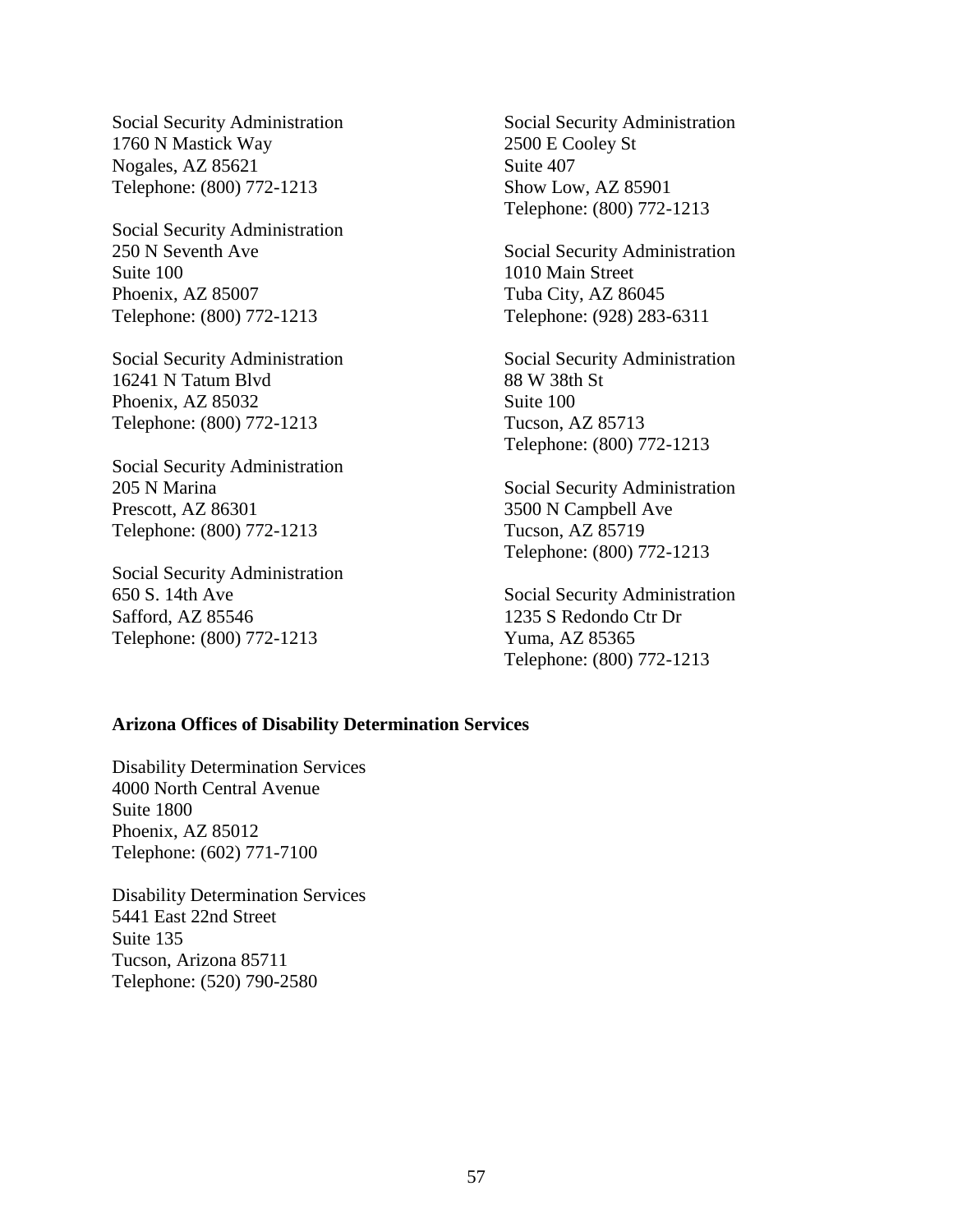## **Arizona Offices of Disability Adjudication and Review**

SSA, Office of Disability Adjudication and Review Siete Square, Suite 200 3737 North 7th Street Phoenix, Arizona 85014 Telephone: (602) 640-2700 Fax: (602) 640-2165

SSA, Office of Disability Adjudication and Review 18444 North 25th Avenue Phoenix, Arizona 85023 Telephone: (877) 784-3690 Fax: (602) 863-1024

SSA, Office of Disability Adjudication and Review Rio Nuevo Professional Plaza, Suite 265 201 N. Bonita Ave. Tucson, Arizona 85745 Telephone: (520) 670-5840 Fax: (520) 670-6909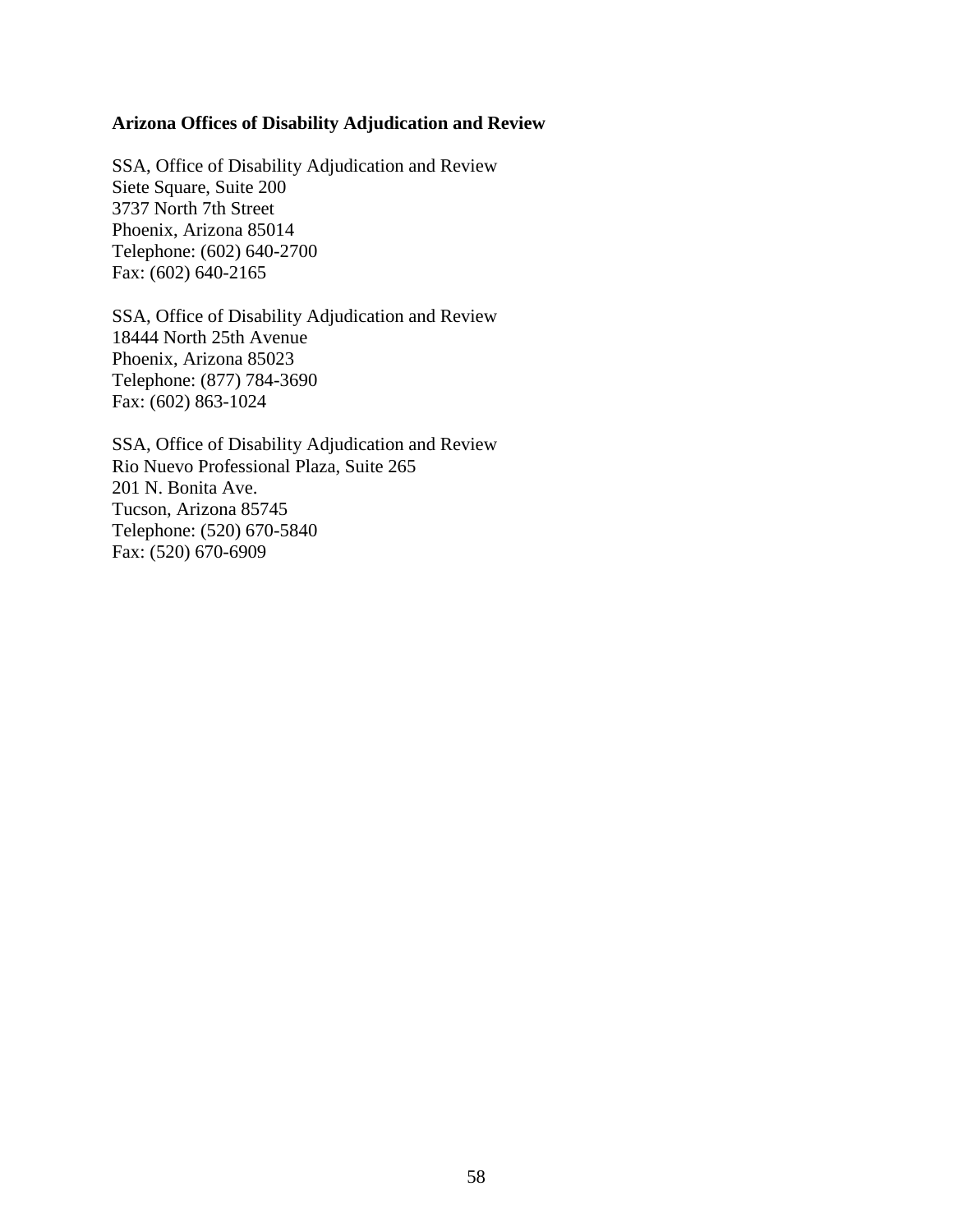## **U.S. CITIZENSHIP AND IMMIGRATION SERVICES (USCIS) OFFICES**

Before contacting a service center, or field office, individuals may be able to get their questions answered by the USCIS National Customer Service Center (NCSC). The national center can be reached at (800) 375-5283 (TDD 800-767-1833). This toll-free call center provides basic information and, during specified office hours, can connect individuals to live assistance offered in English or Spanish. The NCSC is able to answer most questions, although they cannot provide information about the status of a particular case over the telephone.

## **Service Centers**

Service centers process a large variety of applications and petitions. The California Service Center is the designated center for servicing individuals from Arizona. Contact information and mailing addresses will depend on the type of application or petition being filed. Details can be found on the USCIS web site at:

[https://egov.uscis.gov/crisgwi/go?action=offices.detail&office=CSC&OfficeLocator.office\\_type](https://egov.uscis.gov/crisgwi/go?action=offices.detail&office=CSC&OfficeLocator.office_type=SC&OfficeLocator.statecode=AZ) [=SC&OfficeLocator.statecode=AZ.](https://egov.uscis.gov/crisgwi/go?action=offices.detail&office=CSC&OfficeLocator.office_type=SC&OfficeLocator.statecode=AZ)

## **Application Support Centers**

Application Support Centers provide fingerprinting and related services. There are three (3) offices in Arizona:

USCIS Application Support Center 2545 East Thomas Road Phoenix, AZ 85016-7941

USCIS Application Support Center 1835 South Alvernon Way, Suite 217 Tucson, AZ 85711-5693

USCIS Application Support Center 3250 South 4th Avenue, Suite E Yuma, Arizona 85365-4051

# **Asylum Offices**

# Asylum Offices

These offices handle scheduled interviews for asylum-related issues only. Individuals residing in Arizona should contact the:

Los Angeles Asylum Office 1585 South Manchester Avenue Anaheim, CA 92802 Phone: (714) 808-8000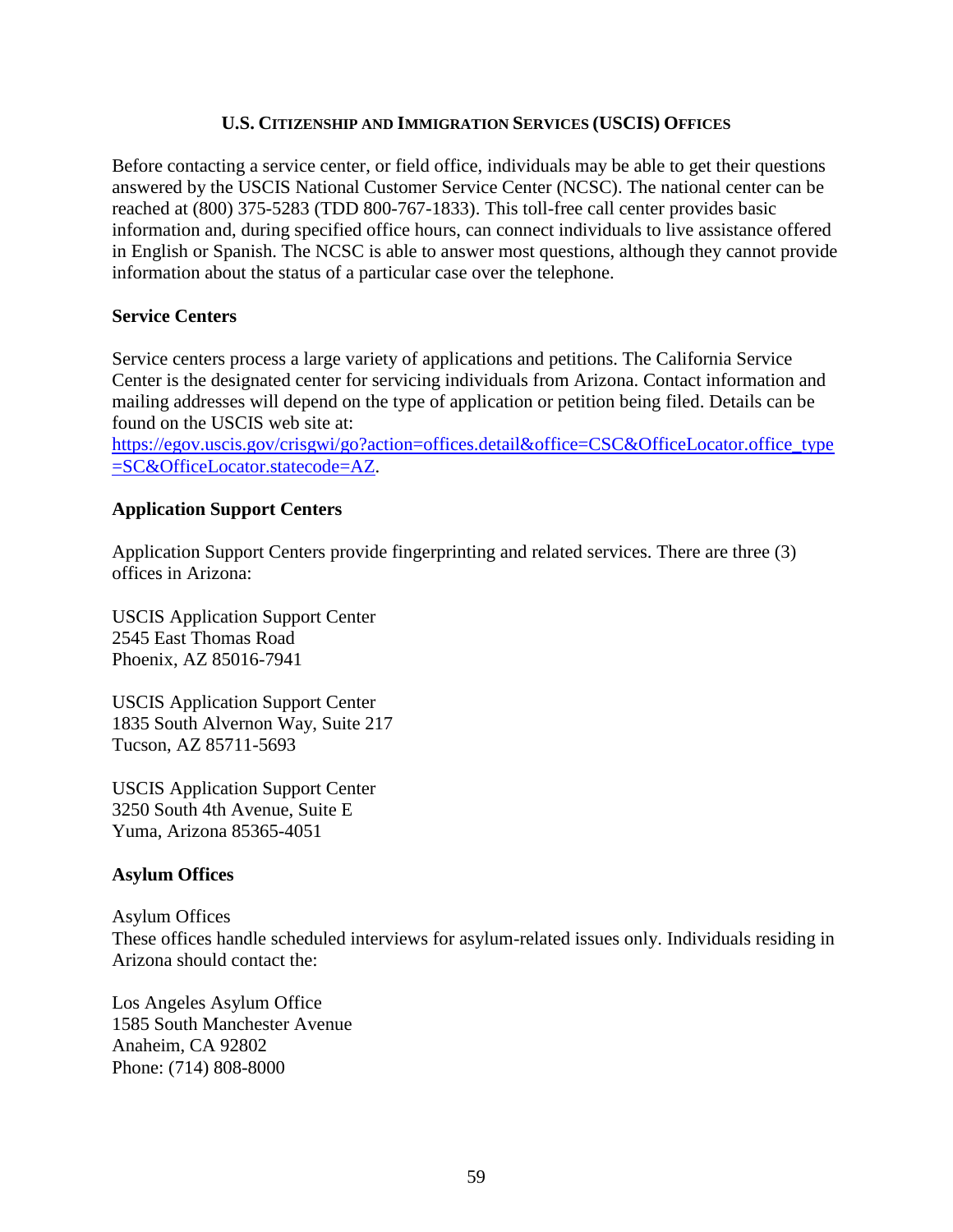## **Local Field Offices**

Field offices handle scheduled interviews on applications. They also provide limited information and customer services that supplements the USCIS web site and toll-free phone number. There are two (2) local field offices in Arizona:

Phoenix Field Office 2035 North Central Avenue Phoenix, AZ 85004.

Tucson Field Office 6431 South Country Club Road Tucson, AZ 85706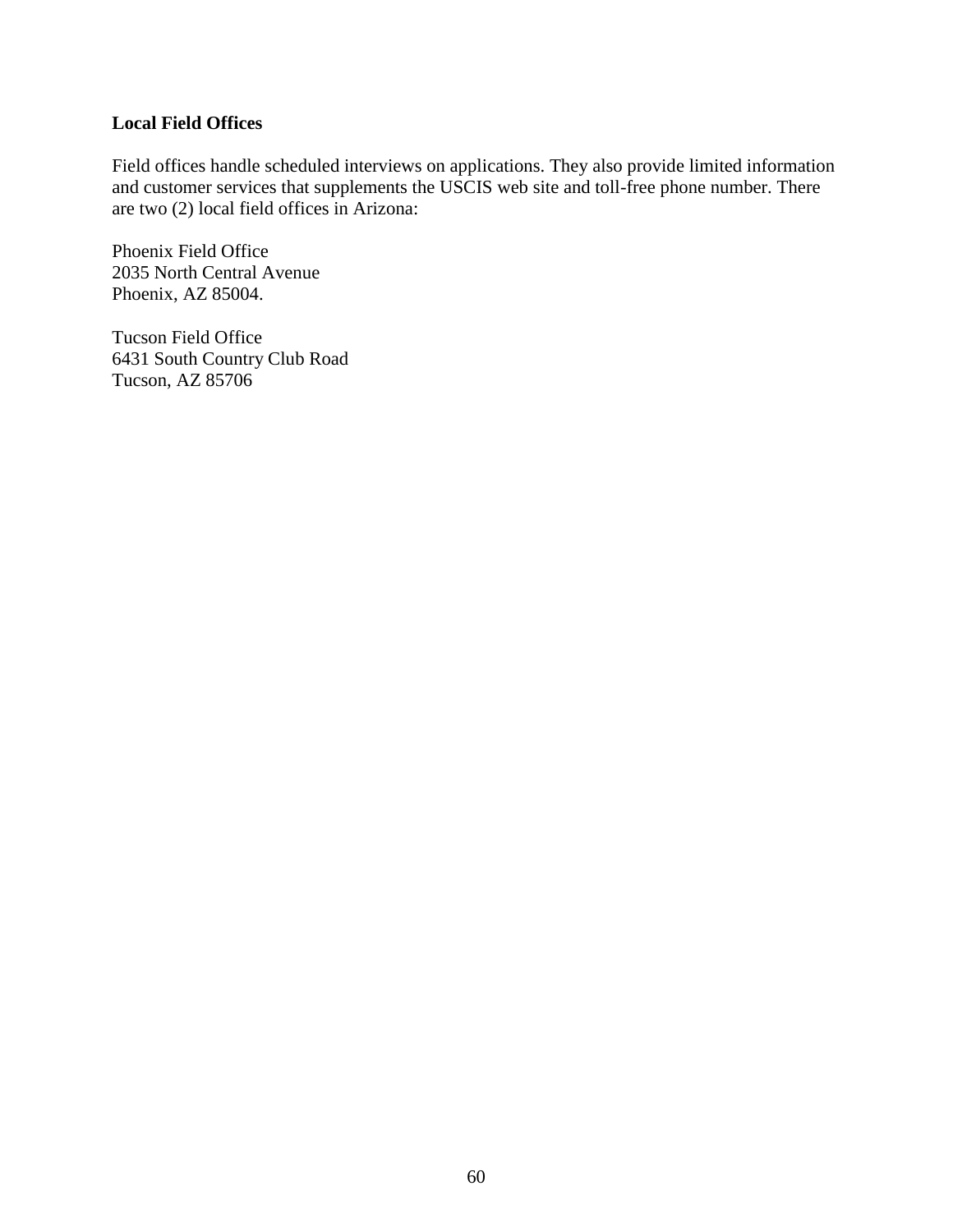## **LAWYER REFERRAL SERVICES**

ASU Law School Pro Bono Programs Maricopa County Phone: (480) 727-8979

Find Law Online Service [www.findlaw.com](http://www.findlaw.com/)

Maricopa County Bar Association Lawyer Referral Service 303 E. Palm Lane Phoenix, AZ 85004 Maricopa County Phone: (602) 257-4434 [www.maricopabar.org](http://www.maricopabar.org/displaycommon.cfm?an=16)

Pima County Bar Association P. O. Box 2189 Tucson, AZ 85702-2189 Pima County Phone: (520) 623-4625 Fax: (520) 623-9772 [www.pimacountybar.org](http://www.pimacountybar.org/)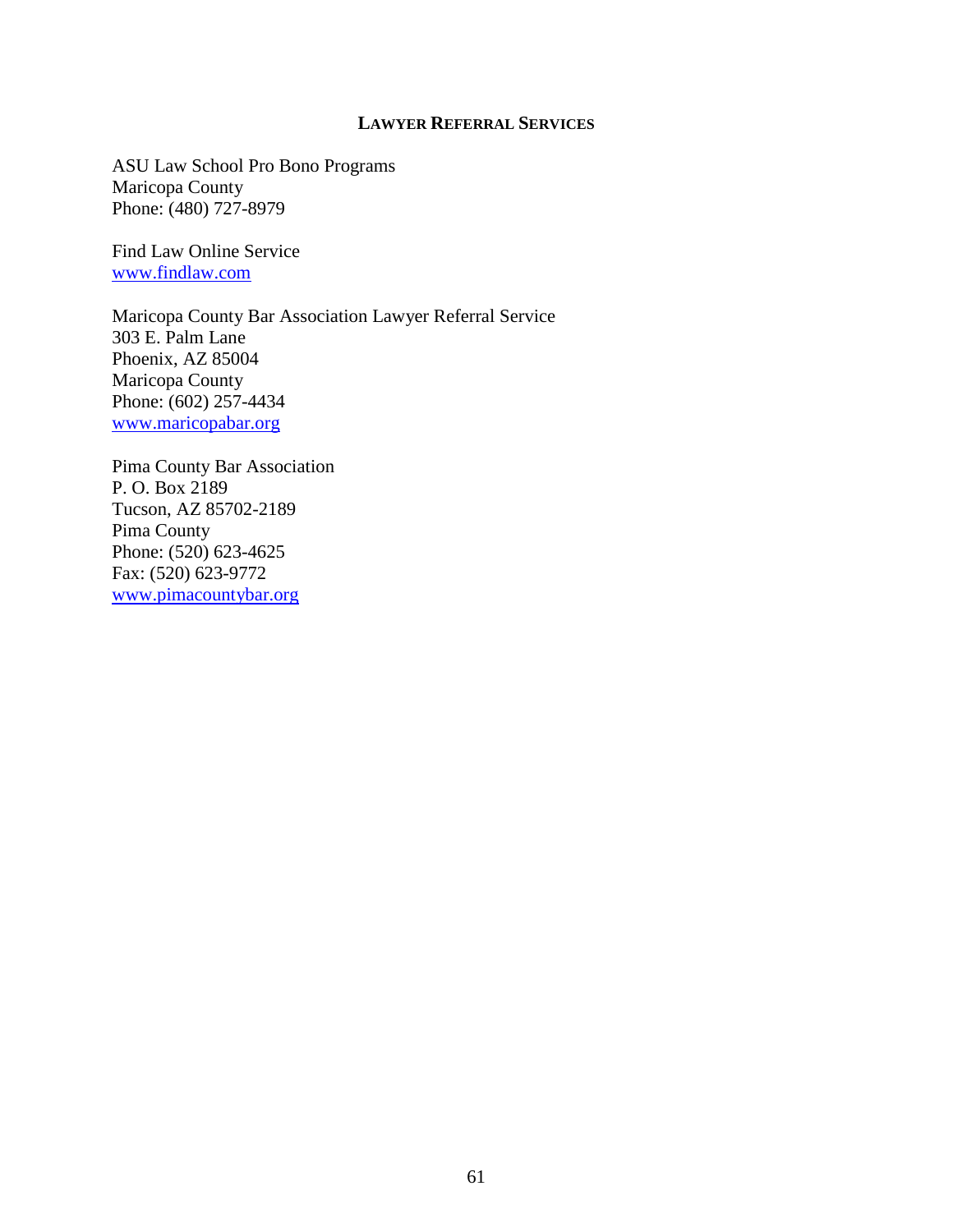# **COUNTY HEALTH DEPARTMENTS IN ARIZONA**

A complete list of county health departments is available on the state's web site at: <http://www.azdhs.gov/diro/LHliaison/countymap.htm>

# **HUMAN SERVICES OFFICES IN ARIZONA**

A complete list of human services offices is available on the state's web site at: http://Arizona.gov/humanserv/st\_map.htm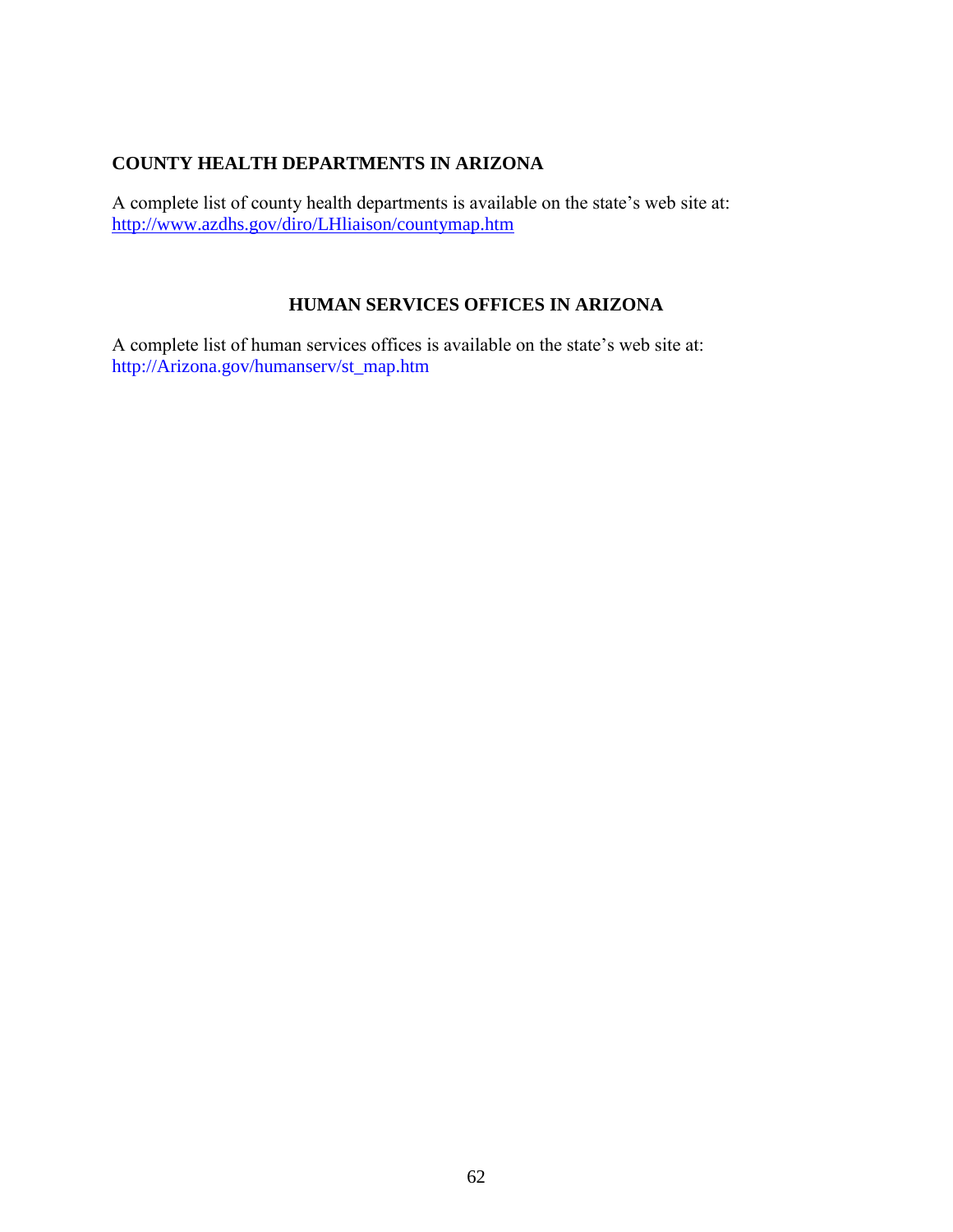# **INDEPENDENT LEGAL SERVICES PROGRAMS IN ARIZONA**

| <b>COMMUNITY</b>          | <b>ARIZONA FOUNDATION</b>                   | <b>ARIZONA CENTER FOR</b>       | <b>SOUTHERN ARIZONA</b>            |
|---------------------------|---------------------------------------------|---------------------------------|------------------------------------|
| <b>LEGAL SERVICES</b>     | <b>FOR LEGAL SERVICES &amp;</b>             | <b>DISABILITY LAW</b>           | <b>LEGAL AID</b>                   |
|                           | <b>EDUCATION</b>                            |                                 |                                    |
|                           |                                             |                                 |                                    |
|                           |                                             |                                 |                                    |
| Phone: (602) 258-3434     |                                             | Phone: (602) 274-6287           | Phone: (520) 623-9465              |
| Toll-Free: (800) 852-     | Public Legal Websites:                      | (Voice/TTY)                     | Fax: (520) 620-0443                |
| 9075                      | AZLawHelp.org                               | Fax: (602) 274-6779             | Toll-Free: (800) 640-9465          |
| www.clsaz.org             | LawforSeniors.org                           | Toll-Free: (800) 927-2260       | www.sazlegalaid.org                |
|                           | LawforKids.org                              | (Toll Free Voice/TTY)           |                                    |
| Counties Served:          |                                             | www.acdl.com                    | Counties Served:                   |
| La Paz, Maricopa,         | Counties Served:<br>All Counties in Arizona |                                 | Apache, Cochise Gila,              |
| Mohave, Yavapai, Yuma     |                                             | Counties Served:                | Graham, Greenlee, Navajo,          |
|                           |                                             | All Counties in Arizona         | Pima, Pinal, Santa Cruz            |
| Community<br>Legal        |                                             |                                 |                                    |
| Services (CLS) is a not-  | The State Bar of Arizona created            |                                 |                                    |
| for-profit<br>firm<br>law | the Arizona Foundation for Legal            | The<br>Arizona<br>Center<br>for | Southern Arizona Legal Aid,        |
| incorporated in 1952 as   | Services & Education as a separate          | Disability Law (the Center) is  | Inc. (SALA) is a non-profit        |
| a legal aid program       | $501(c)3$ organization in 1978,             | federally-designated<br>a       | law firm in existence since        |
| organized to promote      | charging it with the mission of             | Advocacy<br>Protection<br>and   | SALA provides a<br>1951.           |
| "equal access to justice" | promoting access to justice for             | System for the State of         | variety of free, civil legal aid   |
| for all".                 | all Arizonans. The Foundation               | Arizona.                        | qualified<br>low-income<br>to      |
|                           | strives to fulfill this mission by          |                                 | individuals and families.          |
|                           | preparing Arizona youth for civic           |                                 | SALA's Mission is to provide       |
|                           | responsibility and providing access         |                                 | legal<br>services<br>quality<br>to |
|                           | to justice for Arizonan's most in           |                                 | people<br>who<br>would<br>not      |
|                           | need. Through the provision of              |                                 | otherwise have equal access to     |
|                           | technical and financial assistance          |                                 | justice, in ways which affirm      |
|                           | to probation & resource officers,           |                                 | their individual and collective    |
|                           | teachers & administrators, private          |                                 | dignity, integrity, and power.     |
|                           | attorneys & judges, and legal               |                                 |                                    |
|                           | service attorneys & advocates, the          |                                 |                                    |
|                           | Foundation works to level the               |                                 |                                    |
|                           | playing field, so that all in Arizona       |                                 |                                    |
|                           | have knowledge and access to the            |                                 |                                    |
|                           | justice systems.                            |                                 |                                    |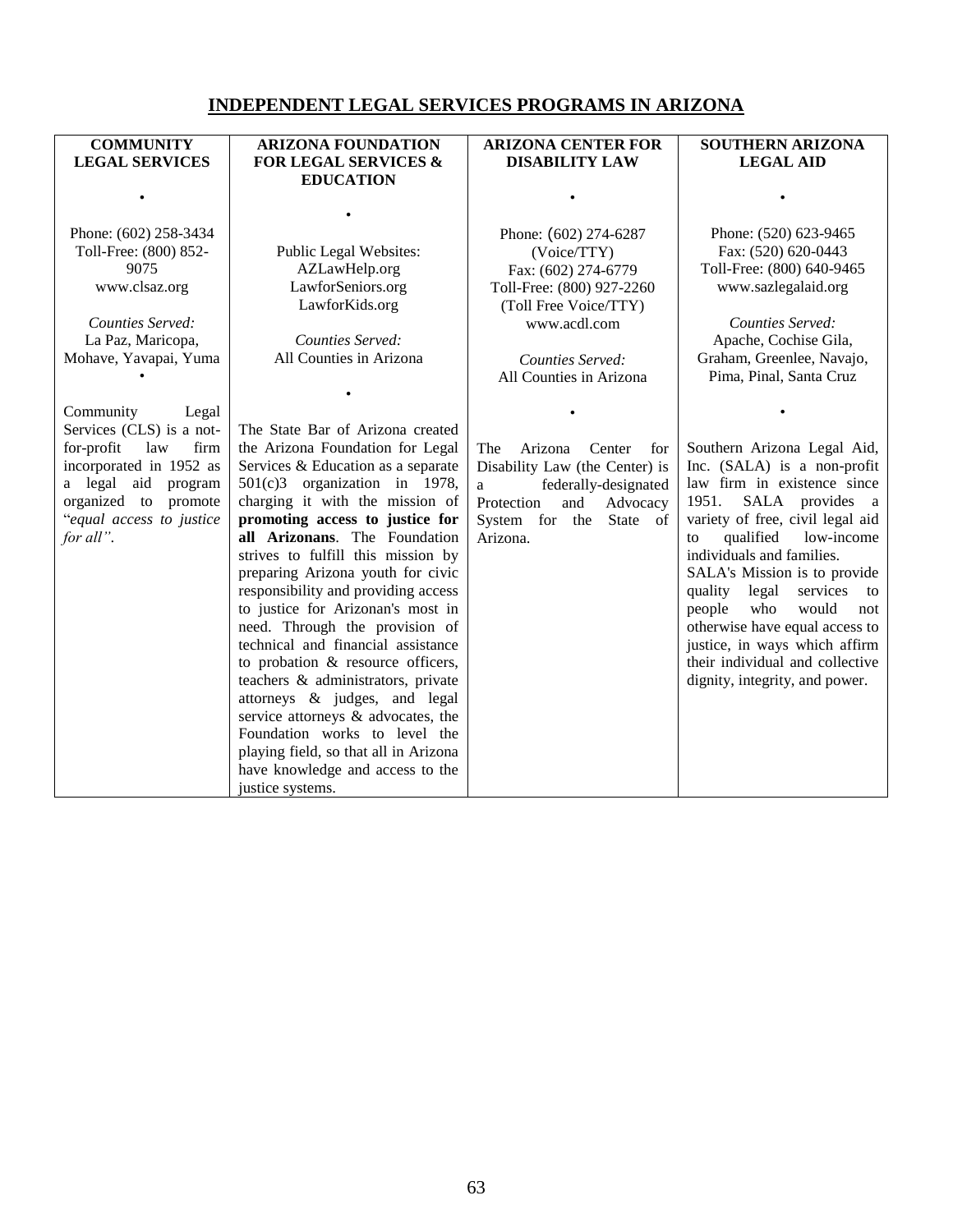# **DISASTER LEGAL SERVICES INTAKE FORM**

*(Legal services are delivered under terms of agreement between YLD and FEMA)*

| DATE:                                                                               | <b>DISASTER NUMBER:</b>                                   |  |
|-------------------------------------------------------------------------------------|-----------------------------------------------------------|--|
| <b>NAME OF APPLICANT:</b>                                                           | <b>COUNTY OF RESIDENCE AT TIME OF</b><br><b>DISASTER:</b> |  |
| <b>CURRENT TEL. NO.:</b>                                                            | <b>BEST TIME TO CALL:</b>                                 |  |
| <b>CURRENT ADDRESS:</b>                                                             | PRE-DISASTER ADDRESS (if different):                      |  |
| (Street, City, Zip)                                                                 | (Street, City, County, Zip)                               |  |
|                                                                                     | <b>LEGAL PROBLEMS</b> (use reverse if needed)             |  |
|                                                                                     |                                                           |  |
|                                                                                     | <b>MISCELLANEOUS</b>                                      |  |
| 1. Has the caller registered for FEMA services? (not required by encouraged) Yes No |                                                           |  |
| 2. Does the caller otherwise have access to legal services? Yes No                  |                                                           |  |
| 3. Is the request related to the disaster? Yes No                                   |                                                           |  |
| 4. Does the caller live on an Indian reservation? Yes No                            |                                                           |  |
| 5. Does the request involve a fee-generating case? Yes No                           |                                                           |  |
| 6. Will this call be referred to a volunteer lawyer? Yes No                         |                                                           |  |
| 7. Area(s) of law for referral                                                      |                                                           |  |
| <b>INTAKE VOLUNTEER NAME: (Print)</b>                                               | <b>INTAKE VOLUNTEER SIGNATURE:</b>                        |  |
|                                                                                     |                                                           |  |